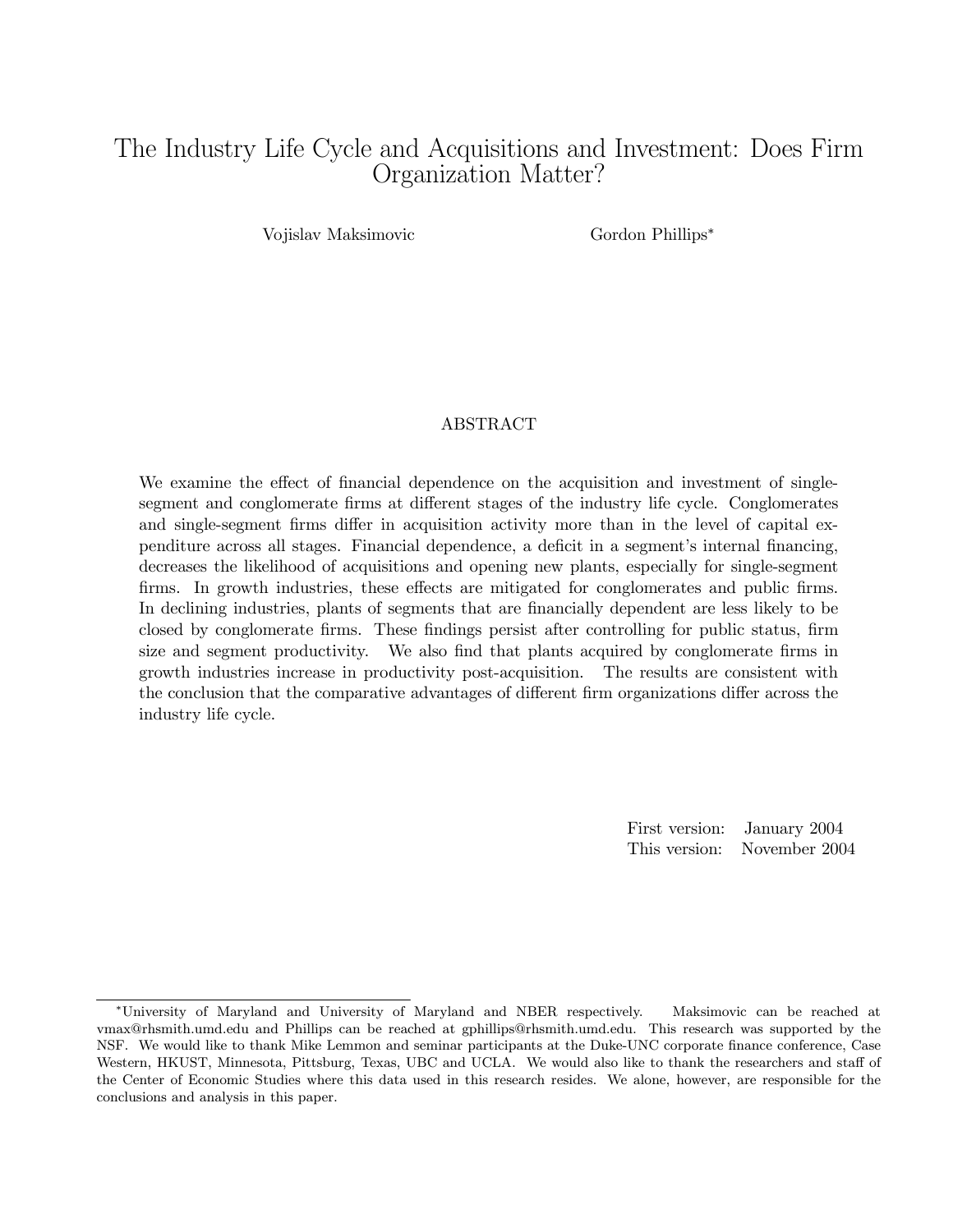# The Industry Life Cycle, Acquisitions and Investment: Does Firm Organization Matter?

#### ABSTRACT

We examine the effect of financial dependence on the acquisition and investment of singlesegment and conglomerate firms at different stages of the industry life cycle. Conglomerates and single-segment firms differ in acquisition activity more than in the level of capital expenditure across all stages. Financial dependence, a deficit in a segment's internal financing, decreases the likelihood of acquisitions and opening new plants, especially for single-segment firms. In growth industries, these effects are mitigated for conglomerates and public firms. In declining industries, plants of segments that are financially dependent are less likely to be closed by conglomerate firms. These findings persist after controlling for public status, firm size and segment productivity. We also find that plants acquired by conglomerate firms in growth industries increase in productivity post-acquisition. The results are consistent with the conclusion that the comparative advantages of different firm organizations differ across the industry life cycle.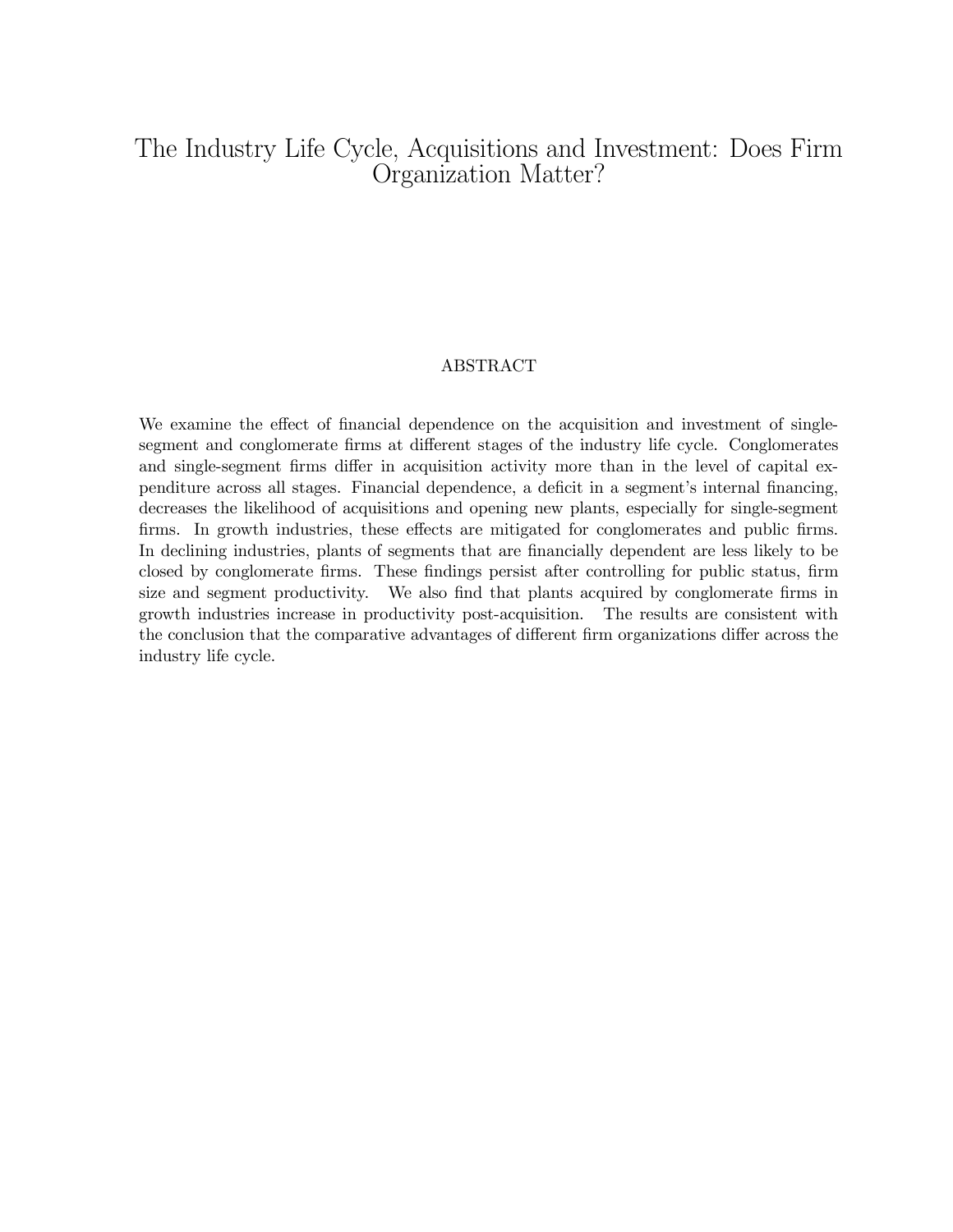# The Industry Life Cycle, Acquisitions and Investment: Does Firm Organization Matter?

## 1 Introduction

An influential body of research has argued that industries go through life-cycle stages and that these stages are characterized by marked differences in investment and restructuring (Gort and Klepper (1982), Jovanovic (1982), Klepper and Grady (1990), Klepper (1996)). The evidence suggests that changes in the number of firms in an industry often occur at times of transition in an industry's life cycle when the competitive advantage among firms is changing. However little is known about how the type of firm organization is associated with a firm's performance in different stages of the industry life cycle.

In this paper we examine whether long-term differences in industry conditions affect investment by single-industry firms and divisions of conglomerate (multi-segment) firms differently We focus on two factors that have been identified in the literature as giving multi-division firms an advantage in some competitive environments: access to internal capital markets and the ability to restructure stemming from a greater propensity to participate in the market for mergers and acquisitions. Specifically we ask:

- Does a firm's organizational structure form affect acquisitions, plant births and deaths?
- Does the effect of organizational structure depend on the stage of the industry life cycle?
- Do these differences occur because the effect of financial dependence depends on access to public capital markets and/or organizational form?
- Are capital expenditures less sensitive to differences in organizational structure than acquisitions, plant births and deaths?

In studying firm organization, we distinguish between single-segment producers and divisions of firms operating in multiple industries. These two types of firms are likely to have different access to financial resources (public markets and internal capital markets) and different types of monitoring (within firm hierarchies versus monitoring by external providers of capital). Moreover, the categorization builds on previous theoretical and empirical work that has established the importance of a division's position within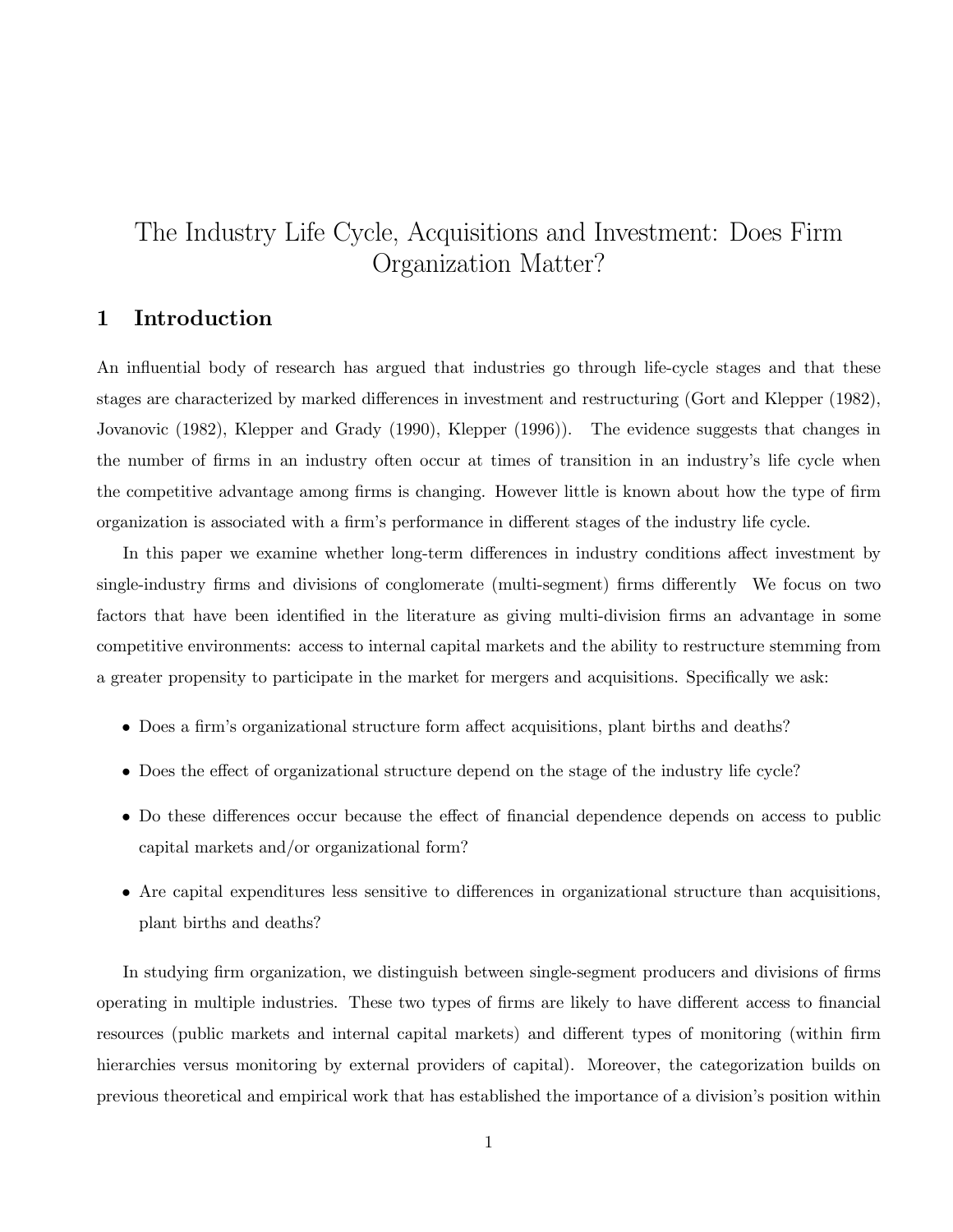its firm on its investment policy, efficiency, extent of internal monitoring, and access to internal capital markets.<sup>2</sup>

We classify industries into four different categories:  $(1)$  Growth industries in which long-run demand and the long run number of firms are both increasing, (2.) Consolidating industries in which long-run demand is increasing but the number of firms is decreasing, (3.) Technological change industries in which long-run demand is decreasing but the number of firms is increasing, (4.) Declining industries in which long-run demand and the long-run number of firms are both decreasing. The industry categories differ in the amount of restructuring (closings and acquisitions of business segments ) and growth opportunities.

There are several key differences between our approach and the existing literature on investment and internal capital markets. We relate the firm's investment and financing needs to the stages in the industry's life cycle . We define investment more generally than the existing literature to encompass acquisitions of plants and assets. Thus, we can examine whether firm organization affects investment through acquisition and plant openings differently than regular investment. We are also able to obtain direct estimates of the productivity of each business unit, whether it is independent or part of a larger firm. Thus, we can determine whether the relation between firms' investment and their organizational structure depends on their productivity.

We use data from the Longitudinal Research Database (LRD), maintained by the Center for Economic Studies at the Bureau of the Census. The LRD database contains detailed plant-level data for manufacturing plants (SIC codes 2000 - 3999). There are several advantages to this database: First, it covers both public and private firms in manufacturing industries. Second, coverage is at the plant level, and output is assigned by plants at the four-digit SIC code level. Thus, firms that produce under multiple SIC codes are not assigned to just one industry. Third, plant-level coverage means that we can track plants even as they change owners. In addition to a plant-level identifier the database contains a code that identifies which plants change ownership. These two features are key to our study as they allow us to identify plants that have changed hands from year-to-year.

We define as financially dependent those business segments (single-segment firms or segments of conglomerates) that spend more than their cash flow from operations on capital expenditures.<sup>3</sup> We test whether organizational form influences whether a segment's investment exceeds internally generates cash

 ${}^{2}$ Early authors include Lang and Stulz (1994) and Berger and Ofek (1995). We discuss the many additional papers in this literature and how they are related to this paper in Section 2.

 $3$ Thus, a segment that has an internal financial deficit in a year must rely on cash flows from outside the segment or on the liquidation of its assets to fund capital expenditures at the plants it owns.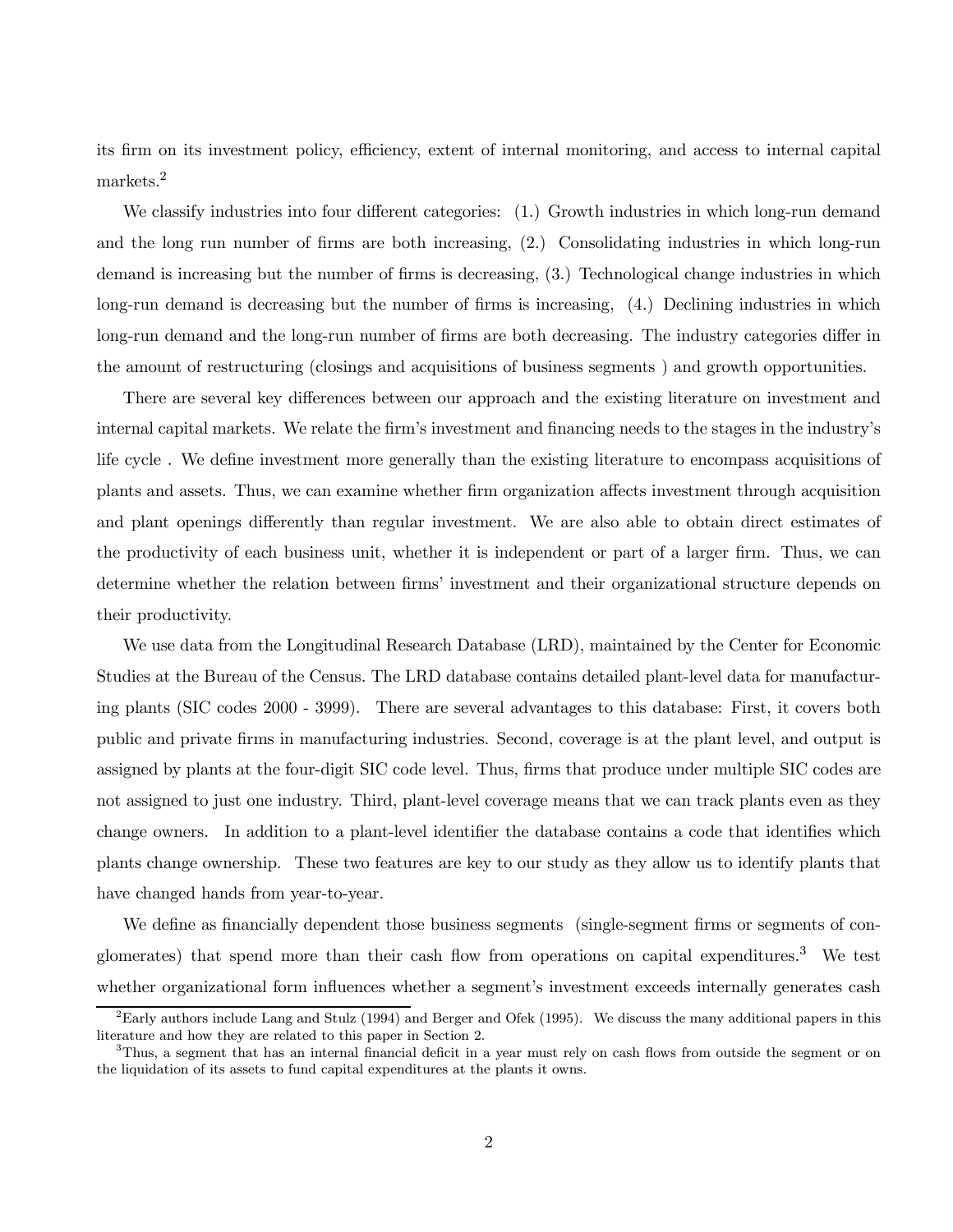flows. To control for endogeneity between capital expenditures and realized cash flow from operations, in our empirical tests we examine how segments respond to predicted financial dependence rather than observed financial dependence.

Financially dependent segments tend to fall into two categories: segments that are less productive compared to other segments in their industries and very productive segments in high growth industries.<sup>4</sup> We find that most single-segment firms or single segments of multi-industry firms do not invest more than their segment cash flow. Small segments are more likely to be financially dependent then large ones. Conglomerates' segments are more likely to fund capital expenditures from cash flow than single-segment firms.

We find that predicted financial dependence affect plant acquisitions by conglomerate segments and single-segment firms very differently. Conglomerate segments are significantly more likely to acquire plants, even controlling for the productivity, public firm status, and the size of the purchaser. While financial dependence decreases the probability of that a single-segment firm acquires plants, it has a much smaller or no effect on the probability that a conglomerate's segment acquires plants. For conglomerates most productivity segments there is very little effect of financial dependence on acquisitions. These findings for conglomerates' most productive segments are consistent with this relaxation of financial dependence helping productive segments.

We find that public firm status and conglomerate form have additional effects on acquisitions in Growth industries. In these industries, financial dependence has a smaller effect on the acquisitions by public firms than by private firms. Moreover, in Growth Industries, business segments of conglomerates have a significantly higher probability of acquiring plants if the conglomerate also has a less productive main division in a declining industry. Examining acquired plants post-acquisition, we find that plants acquired by conglomerate firms in Technological Change and, in particular, in Growth industries significantly increase in productivity post-acquisition.

In most industries, segments that are predicted to be financially dependent and invest more than their cash flows have lower capital expenditures than segments that are not financially dependent. Once we control for predicted financial dependence, we find that divisions of conglomerates have somewhat lower capital expenditures at the plant level than single-segment firms. However, conglomerate segments that are predicted to be financially dependent have higher capital expenditures than financially dependent single-

 $4$ The term productive is defined below and refers to firms ability to produce revenue from inputs at the segment level. It does not necessarily mean that conglomerate firms sell at a premium or discount in the market relative to single-segment firms.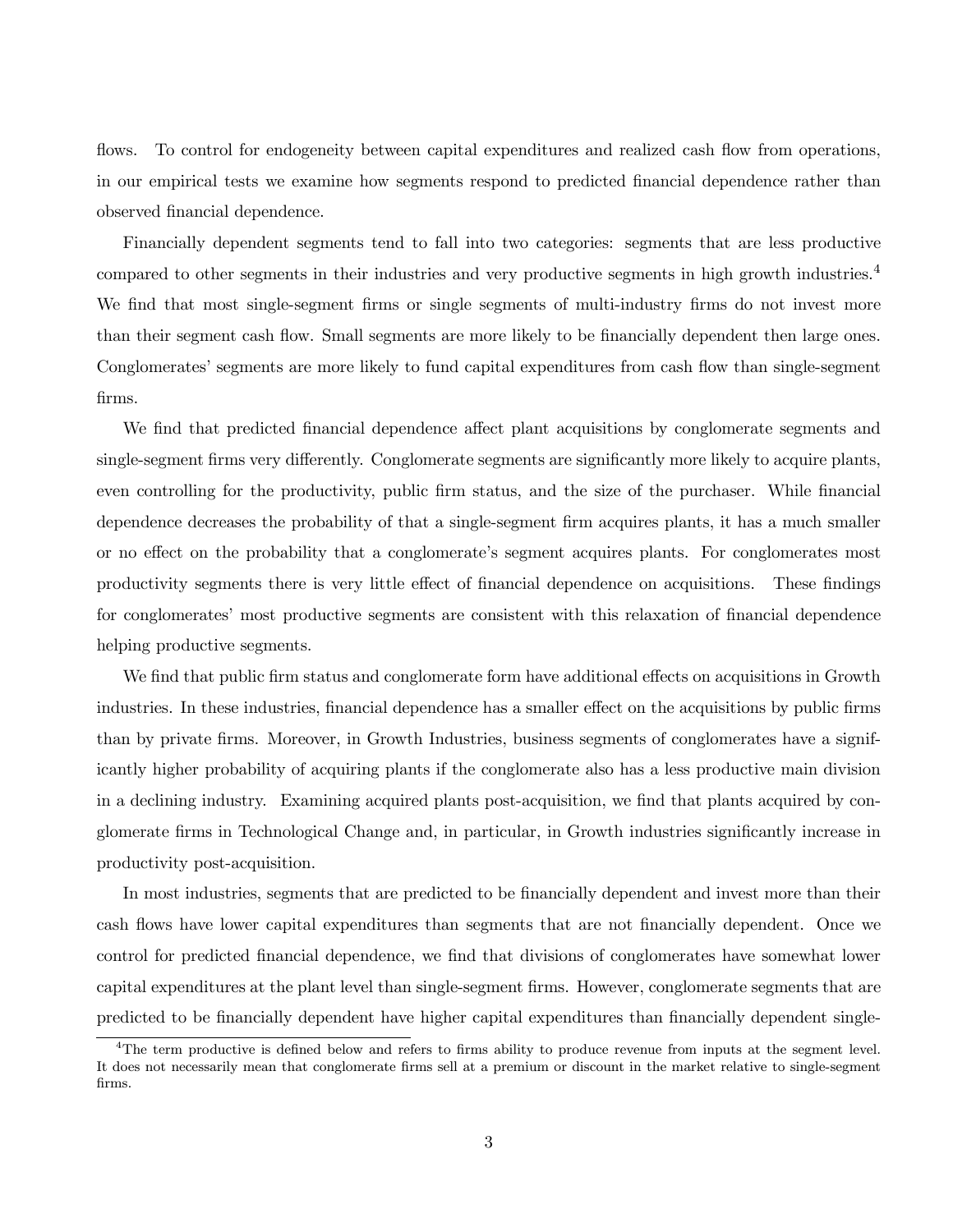segment firms, particularly in Consolidation and Growth industries. This finding, together with the result that conglomerates that are not financially dependent invest less than stand-alone firms, suggests that conglomerates relax the financing constraints for their financially dependent segments.

We also find large differences in the effect of organizational form and public firm status on plant birth and death across industry categories. Both public firm status and whether or not a segment belongs to a conglomerate influences plant births in growing industries. In Growth industries, a segment's financial deficit reduces the probability that the firm will open a new plant in that segment by a smaller amount if the segment belongs to a conglomerate or if it is (a part of ) a public firm. However, we do not find similar effects on plant births in declining industries

By contrast, we find that in Growth industries conglomerates' segments close plants with the same probability as single-segment firms. Similarly the probability that a plant is closed is unaffected by public firms status. However, in Declining industries, the effects of predicted financial dependence are different for conglomerate and public status. Conglomerates, and in particular, private conglomerate firms are the least likely to close plants when their current segment is predicted to have a financial deficit.

The rest of the paper is organized as follows. Section two describes the prior literature and why firm organization may have a differential impact over the industry life cycle. Section three introduces our methodology and Section four describes the data. The results are discussed in Section five. Section six concludes.

## 2 Industry Conditions and Firm Organization

Studies of industry evolution, by Gort and Klepper (1982) and Klepper and Grady (1990) among others, shows that many industries go through life-cycle stages. These stages are characterized by differences in the growth rates of the industry and by sometimes dramatic changes in the numbers of producers in the industry. Firm strategies that work in times of expansion, such as preemptively acquiring large capital intensive plants, may lead to a competitive disadvantage in decline (Ghemawat (1984), Ghemawat and Nalebuff (1985)). .As the nature of competition and the comparative advantage of firms may shift across stages many industries undergo periods of intensified competition and consolidation when many, perhaps the majority, of the producers are weeded out.

The way a firm is legally constituted may affect its ability to raise capital and thereby its competitive advantage. Thus, for example, if a firm is publicly traded it may find it easier to raise capital for investment, and in particular, to pay for acquisitions with its own stock.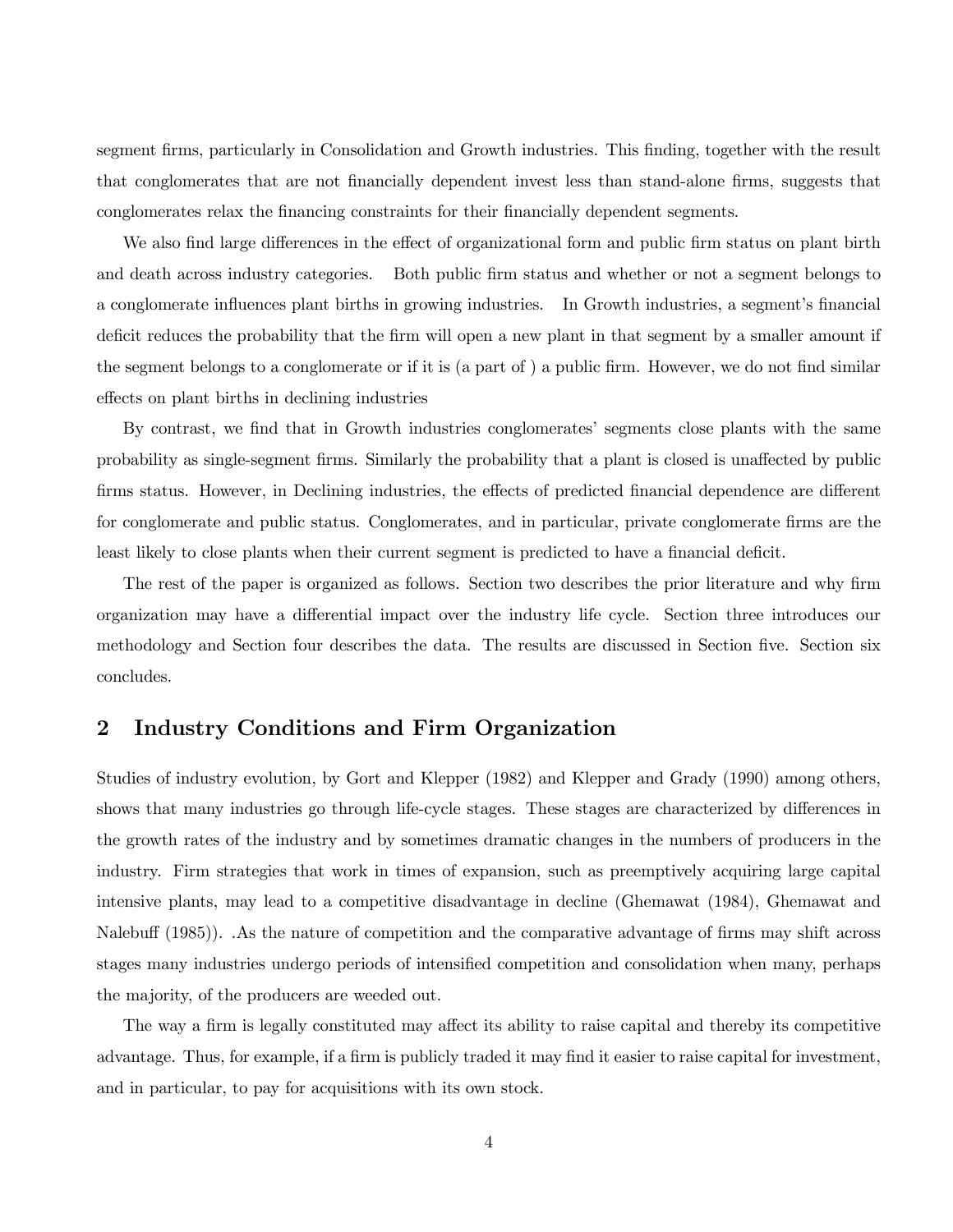The most direct explanation of the relation between organizational form and the ability to exploit structural changes within industries posits that organizational form is a proxy for the firm's underlying expertise and ability to exploit opportunities. Maksimovic and Phillips (2002) argue that heterogeneity in organizational effectiveness, and the ability to exploit different types of investment opportunities, causes some firms to select to become conglomerates. They advance a neo-classical model of firm size, based on Lucas (1978). Lucas posits that management teams of firms differ in their ability to operate plants efficiently. Given that it is more difficult to manage a large firm than a small firm, firm size and scope of operations adjust to economize on the abilities of managers. In this view both conglomerates' and single firms' alter their investment in response to short-run shocks or long term life cycle changes. As these changes occur comparative advantage shifts, firms exit and enter industries and investment patterns change so as to maximize value.<sup>5</sup>

Existing literature also maintains that firms' organizational form directly affects access to capital. Conglomerates have internal capital markets that can transfer capital across industries and, by virtue of their size, may have better access to external capital markets than would be available to their constituent divisions if they had remained independent. Better access to capital can give the divisions of conglomerates a competitive advantage not available to stand alone firms (Bolton and Scharfstein (1991), Khanna and Tice (2001), Stein (1997), Peyer (2001)).

Conglomerates may also have an advantage over financial markets in monitoring projects and providing organizational inputs. Venture capitalists perform such functions for firms at initial stages of their development, offering guidance as capital. An important task of the venture capitalist is to build a management team and, when appropriate, provide for the transition of the firm to professional management. A conglomerate structure may allow senior management to provide analogous oversight over divisions. Such oversight may be particularly valuable at times of industry transition when the competitive advantage among firms is changing.

However, the effect of conglomerate structure on investment need not be benign. One strand of the literature posits that the firm's investment policy is driven by opportunistic agents (usually the managers or the owners of a subset of the firm's securities), who attempt to distort the policy for their private benefit (see, Jensen and Meckling (1976) and Jensen (1986)). Thus, for example, managers may have a private benefit from investment in capacity (Jensen (1986) and Matsusaka and Nanda (2001)). Opportunistic behavior by agents may cause the firms to misallocate resources across industry segments. These

 $5$ While not focusing on the industry life cycle, Bernardo and Chowdhry (2002) model how differential skills and opportunities over the firm's life endogenously causes a conglomerate discount given that as the firm matures it exercises its growth options.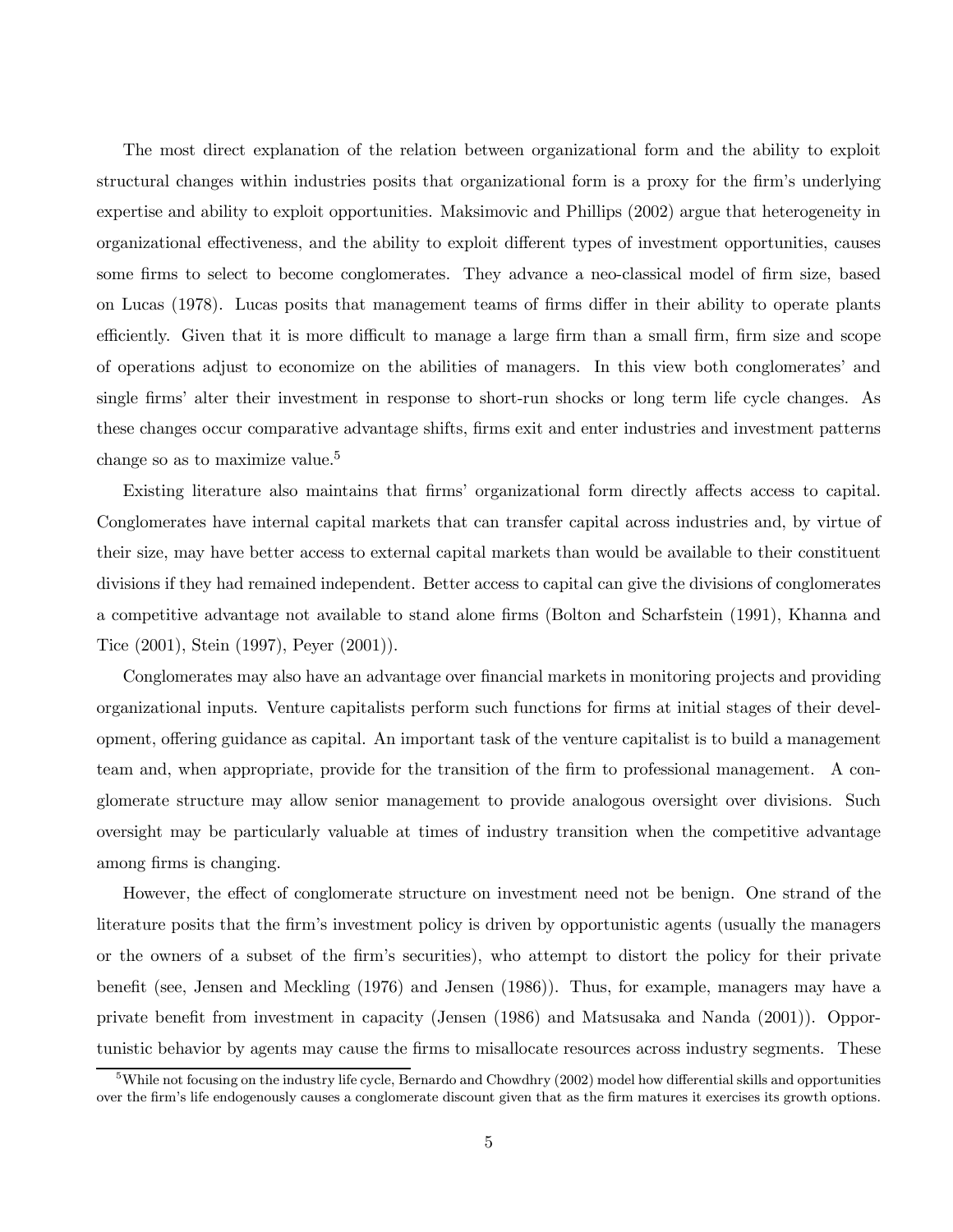possibilities are suggested by prior work by Lamont (1997), Shin and Stulz (1998), Rajan, Servaes and Zingales (2000), and Scharfstein and Stein (2000). Recently, however, the contention that conglomerates misallocate resources has been challenged by Khanna and Tice (2001), Maksimovic and Phillips (2001, 2002), Whited (2001), Chevalier (2002), Graham, Lemmon and Wolf (2002), Campa and Kedia (2003) and Villalonga (2003).

Whether conglomerate firms differ from single-segment firms because of underlying expertise or agency costs, we expect their comparative advantage to change as the nature and intensity of competition changes at different stages of the industry life cycle . Below, we test that conjecture.

Our paper differs from the literature on conglomerates in taking a broader view of investment and fundamental industry conditions. In assessing the effects of the conglomerate form on investment, the conglomerate literature, except for Maksimovic and Phillips (2001) and Schoar (2002), generally focuses on differences in capital expenditures, as defined by COMPUSTAT, of conglomerates and single-segment firms.<sup>6</sup> However, as Maksimovic and Phillips (2001) show, there exists a large secondary market for manufacturing capacity and firms can invest by acquiring capacity. Thus, in our analysis of conglomerate investment we consider both capital expenditures and purchases of plants. We examine acquisitions, different types of investment including purchases, capital expenditures, and plant birth and closure and examine these decisions over different stages in the industry life cycle.

### 3 Methodology

We classify industries based on whether they have experienced significant long-run exogenous demand shifts. Our objective is twofold. First, to identify industries that provide producers with different incentives to, and resources with which to diversify. Second, to identify a range of exogenous demand shifts that may require different financial and organizational capabilities of firms, and that may therefore enable us to identify the advantages of different organizational forms.

To classify industry changes, we use data from 1972 to 1997. These years are used because they are census years and span 25 years of industry experience. We classify industries according to the growth of shipments over this period and over 10 year subperiods. This procedure yields industry samples in which firms face very different competitive environments and changes in industry structures. Below, in Figure 1, we present histograms for industries based on the highest and lowest quartiles sorted by the real value of firm shipment growth. The histograms show that in growing industries it is not uncommon to see a

 ${}^{6}$ Maksimovic and Phillips (2002) is also an exception. They consider firm growth from all sources, including acquisistions.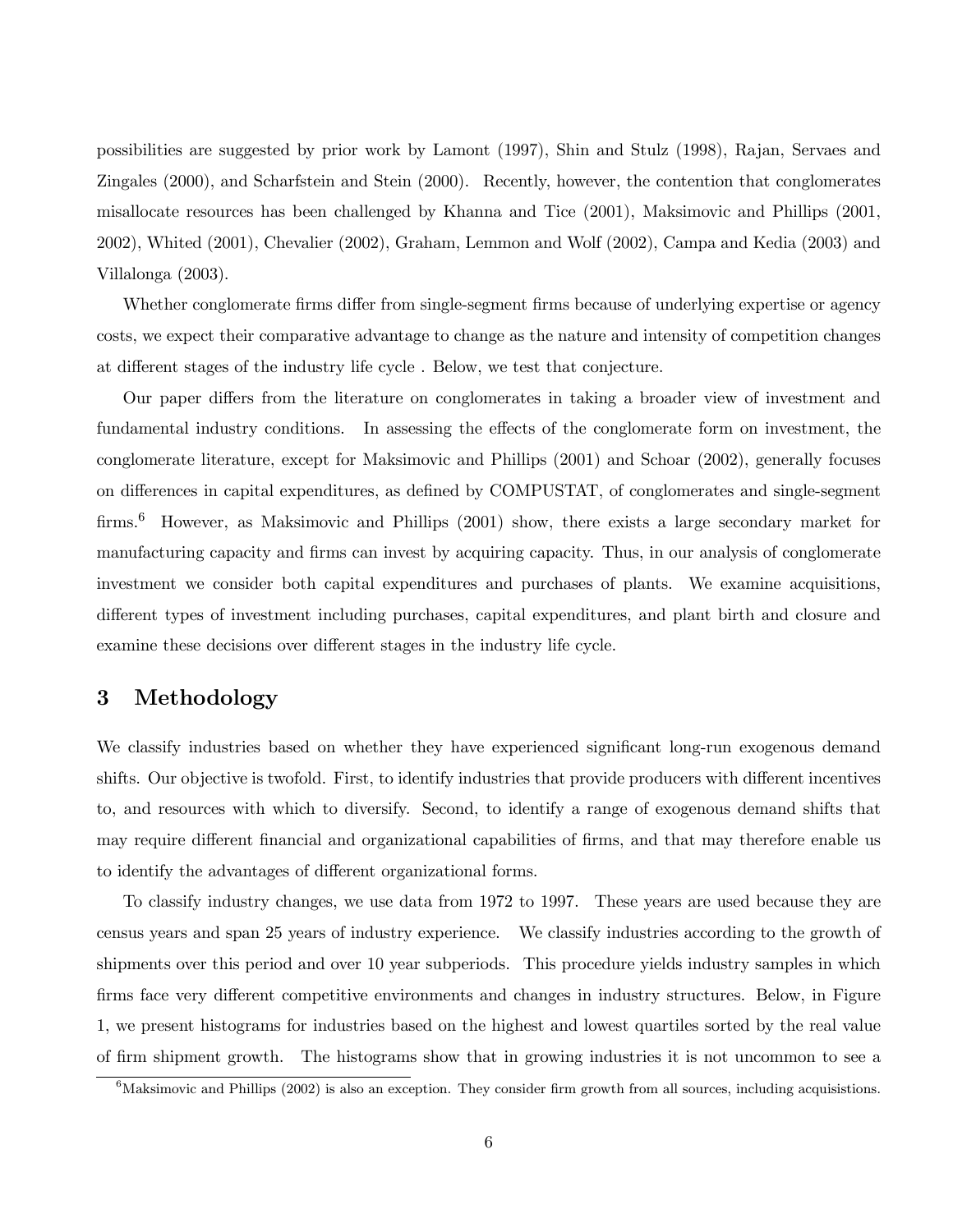net increase of 30% in the number of producers and also for some industries a decline in the number of producers over the sample period, whereas in declining industries a 30% decrease is common.



#### Figure 1

Given these results, we capture the stages in an industry life cycle by classifying 3-digit SIC manufacturing industries into four categories using both shipments growth and changes in the number of firms. The first cut divides industries into those in which the growth of the real value of shipments during our sample period, 1972-1997 exceeds the median of all manufacturing industries and the into those in which the growth of shipments fell below the median. Many industries in the latter category experience an actual decline in shipments. Our second cut divides industries into those in which the growth of the number of producers exceeds the median growth in the number of producers for a manufacturing industry and those industries in which the number of producers is lower than the median. A firm is classified as a producer in a particular industry if it is listed as having a manufacturing plant of at least \$1 million in real 1982 dollars in that industry.

We also explore whether taking a longer window and beginning from 1963, the first Census year available, affects our results and also examine subperiods, specifically the 1980s and 1990s. Finally we also classify industries using ten-year "floating windows" - so that an industry can switch between life-cycle classifications over time (for example, from growth to decline). We use Census year data to do these industry classifications as we can get an accurate count of the number of firms in these years. Census years are every five years beginning with 1972. When we classify over 10 year periods, industries can change industry classifications. Thus to classify an industry using "floating windows" we use the census year ahead of that year and calculate the change to that census year from the year 10 years prior. Thus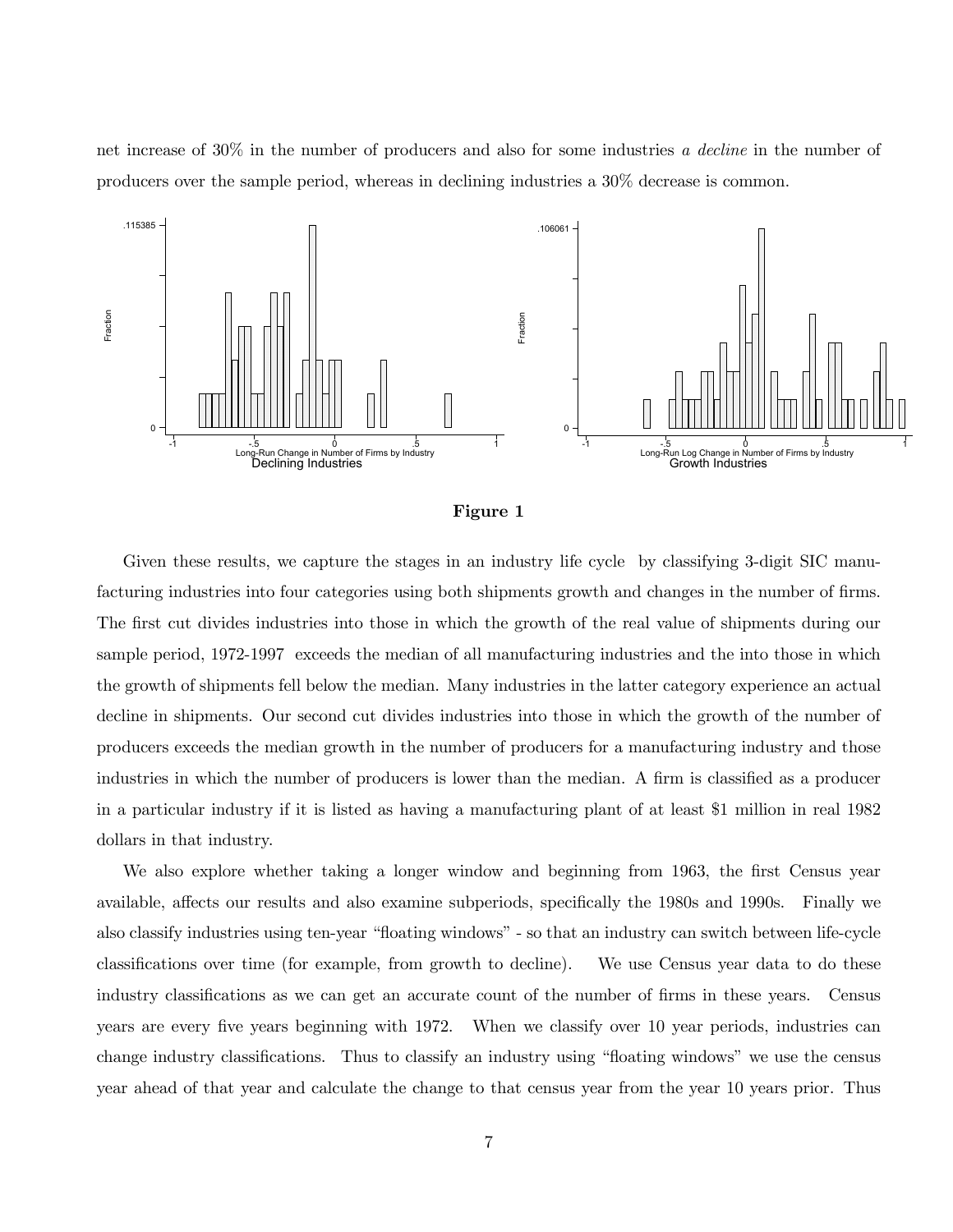for 1992 we would use the change from 1987 to 1997.

We denote as "Growth industries" those industries which experience an above median growth in both real output and the number of producers. Industries that experience above median growth in the real value of output but below median growth in the number of producers are denoted as "Consolidating industries." "Declining industries" are those with both below-median growth rates of real output and in the number of producers. Industries in which output growth is below the median, but in which the number of firms is increasing at a higher than median rate are denoted as "Technological Change" industries. In the Technological Change category, industries are likely be slow growing or declining industries in which the dominant technology or traditional products are being supplanted by new ways of doing business.

The resources and skills a firm requires to prosper in these four types of industries are likely to differ. In a growing industry, new producers are entering at high rates. Given that entrants are often high cost producers (Jovanovic (1982)), established firms in this industry type are less likely to face hard competition. Success in this type of industry is likely to depend on the ability to marshal resources to take advantage of growth opportunities. In a Consolidating industry, the shipments are also growing rapidly but the competitive pressure is likely to be stronger. In these industries new producers are less likely to be entering and some existing producers might be forced out. We would expect that competitive advantages from belonging to a larger organization is likely to be most valuable in a fast growing consolidating industry.

In a declining industry both the number of firms and real shipments are growing more slowly than in a median industry. In many such industries the number of producers is falling and firms face the task of managing decline or optimally exiting. In such industries cash flow may be low or negative and firms belonging to a conglomerate may be able to use its greater resources to obtain a competitive advantage. By examining differences in investment and acquisition activity of conglomerates and single-segment firms in these industries we can tell whether conglomerates shift resources into industries with declining shipments.

Real shipments are also declining or growing slowly in Technological Change industries. However, the high rate of growth of new producers in those industries implies that there exist growth opportunities. Thus, by comparing the differences in investment patterns of conglomerates and single-segment firms in declining and Technological change industries we can examine whether conglomerate firms' response to decline in shipments depends on the existence of growth opportunities in an industry.

To obtain a measure of the extent to which stand-alone firms and conglomerate segments can finance their investment internally we define a segment to be financially dependent (independent) in particular year if the sum of the capital expenditures reported by all its plants exceeds (is less than) the total cash flow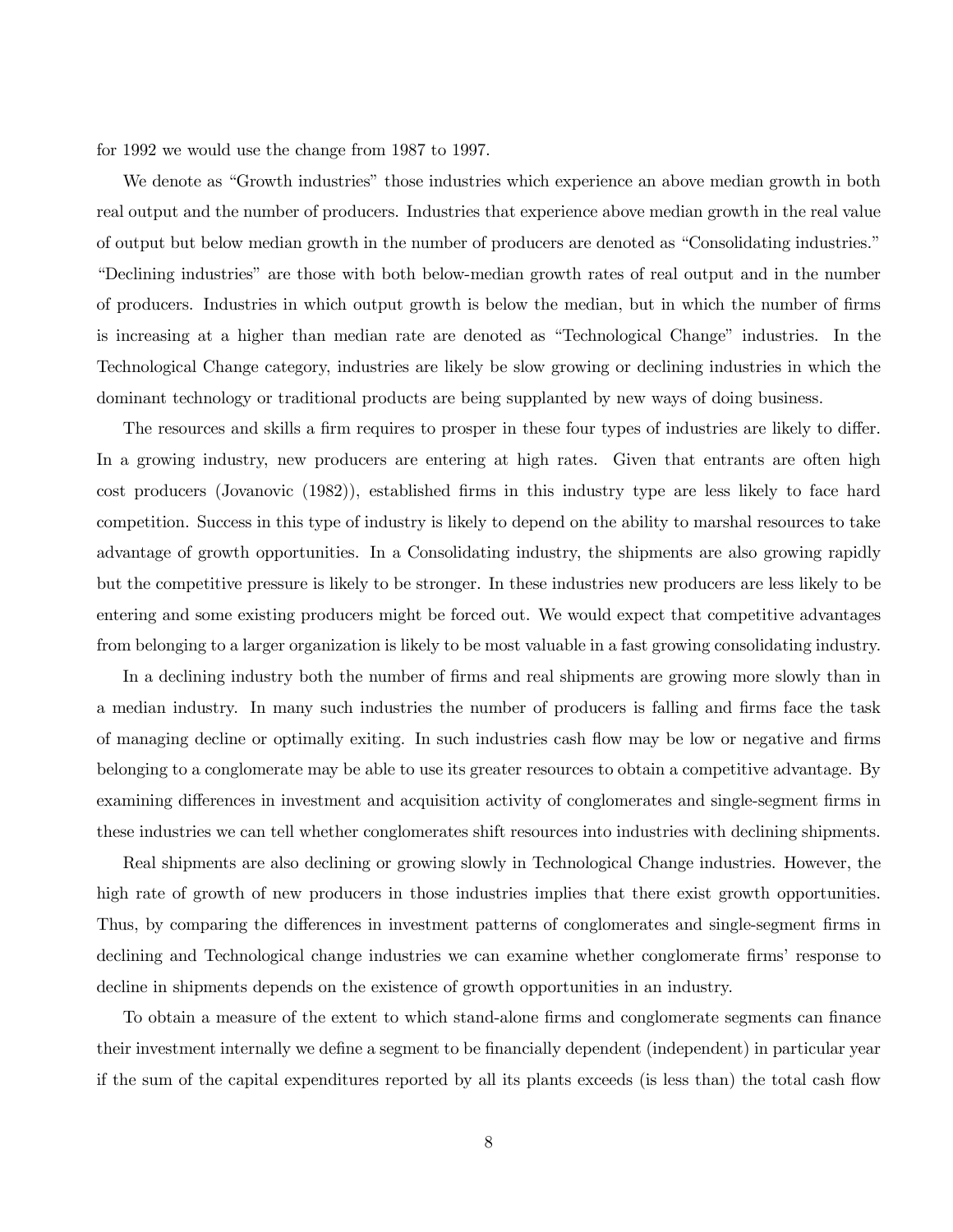reported by these same plants. Cash flow is defined as the gross margin adjusted for inventory changes. A conglomerate segment or stand-alone firm that is independent is able to fund its plant-level capital expenditures directly from cash flow, without obtaining resources from head-office, other divisions, or from the financial markets.

We use the concept of financial dependence descriptively. A firm or conglomerate division is financially dependent if it has negative cash flows or if it has positive cash flows and its investment opportunities are sufficiently large. In either case it has to fund its capital expenditure with funds it obtains from another party, from another division, or from selling assets. Below we investigate whether conglomerate status affects acquisitions and investment at the segment level given financial dependence.

To control for endogeneity, we use predicted financial dependence in our regressions below. For each segments in each year, predicted financial deficit is estimated using data on industry adjusted productivity of each segment's and stand-alone firm's plants. We then examine how the relation between investment and predicted financial deficit is affected by its ownership status (conglomerate or stand-alone), size, productivity, industry type and by whether the firm is publicly listed.

We consider several measures of investment. Our first measure, the probability of acquisition, takes on the value of one if the conglomerate segment or stand-alone firm purchases one or more plants in its industry, and the value of zero otherwise. Our second measure, capital expenditures, measures plant-level capital expenditures at the plants owned by each firm at the beginning of each year and not sold during the year. Lastly we examine plant births and deaths.

### 4 Data and the Estimation of Productivity

#### A. Data

We examine both multiple-segment conglomerate firms and single-segment firms by using an unbalanced panel for the period 1974 to 2000. To be in our sample, firms must have manufacturing operations producing products in SIC codes 2000-3999. We require firms to meet these criteria because of the unique nature of the micro-level data that we use to calculate plant-level productivity and industry growth.

We use data from the Longitudinal Research Database (LRD), maintained by the Center for Economic Studies at the Bureau of the Census. The LRD database contains detailed plant-level data on the value of shipments produced by each plant, investments broken down by equipment and buildings, and the number of employees.<sup>7</sup>

<sup>7</sup>For a more detailed description of the Longitudinal Research Database (LRD) see McGuckin and Pascoe (1988) and also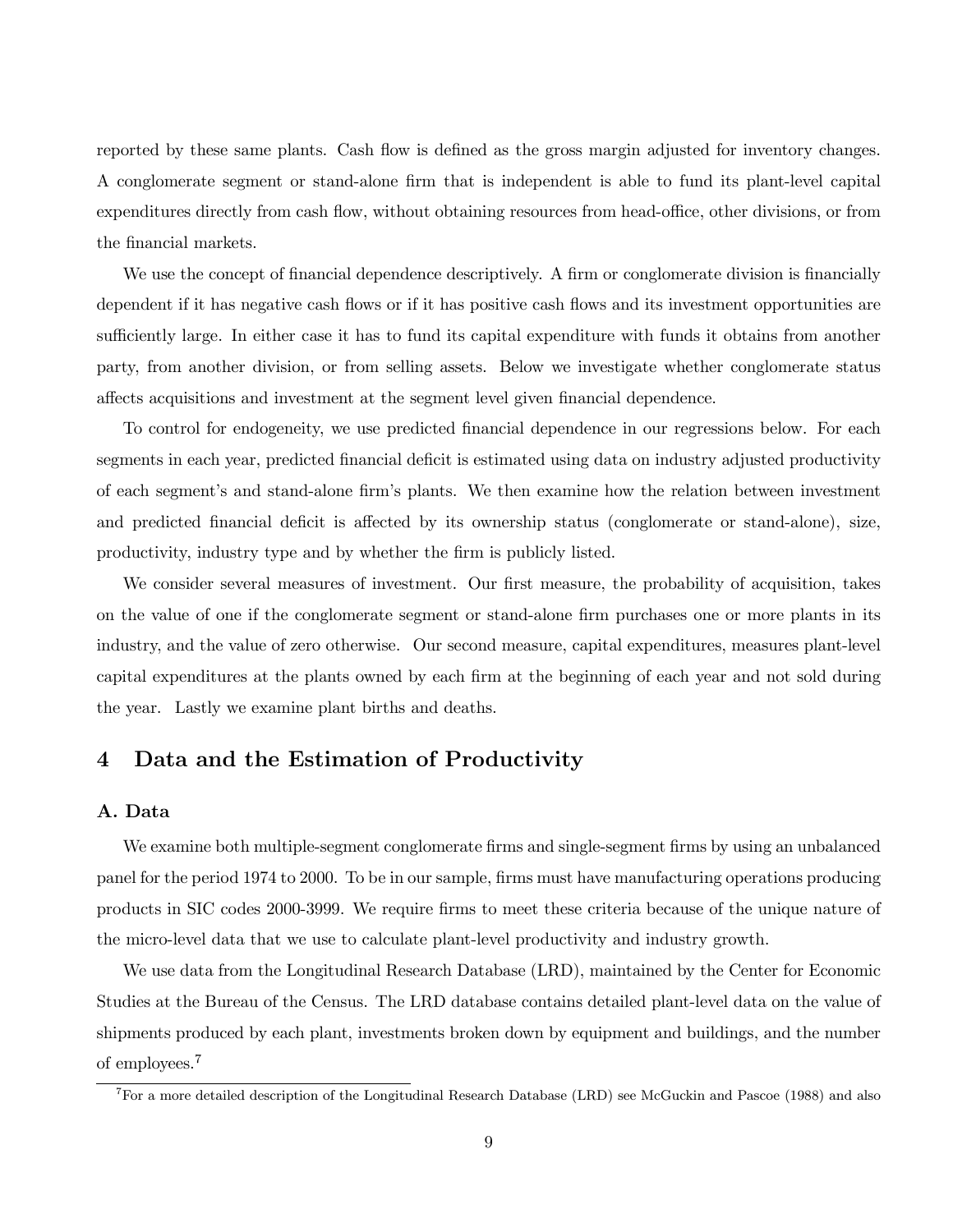The LRD tracks approximately 50,000 manufacturing plants every year in the Annual Survey of Manufactures (ASM). The ASM covers all plants with more than 250 employees. Smaller plants are randomly selected every fifth year to complete a rotating five-year panel. Note that while the annual data is called the Annual Survey of Manufactures, reporting is not voluntary for large plants and is not voluntary once a smaller firm is selected to participate. All data has to be reported to the government by law and fines are levied for misreporting.

Our data extends from 1974 through 2000. Given we construct measures of productivity (described in the next section) using 5 years of data, our regressions cover the period 1979-2000. We require each plant to have two years of data. For each firm, we also exclude all its plants in an industry (at the three-digit SIC code) if the firm's total value of shipments in the industry is less than \$1 million in real dollars.

We aggregate each firm's plant-level data into firm industry segments at the three-digit SIC code. We call these industry firm-level portfolios of plants "segments." Segments, defined this way, capture all the plant-level operations of a firm in an industry.

The segments we construct do not correspond to those reported by COMPUSTAT. However, segment data reported by COMPUSTAT are subject to reporting biases. Firms have considerable flexibility in how they report segments as shown by Pacter (1993). Firms may also have strategic reasons for the specific segments they choose or choose not to report, as Hayes and Lundholm (1996) shows. Hyland (1999) finds that only 72 percent of firms that report under the FASB standards that they go from one segment to more than one segment actually increase their number of segments. One advantage of the data that we use is that the segments we construct actually do represent the industries in which a firm operates.

We classify firms as single segment or multiple segment, based on the three-digit SIC code. We classify a firm as a multi-segment firm if it produces more than 10 percent of its sales outside its principal threedigit SIC code. Using the 10 percent cut-off facilitates comparison with previous studies as 10 percent is the cut-off that public firms report. For multiple-segment firms, we also classify each segment as either a main segment or a peripheral segment. Main segments are segments whose value of shipments is at least 25% of the firm's total shipments. Given we calculate growth rates and also divide capital expenditures by lagged capital stock, we also lose the initial year of firms that enter the database or a new segment. This primarily affects smaller firms as new firms are likely to begin operation on a smaller scale. We also lose observations that are non-contiguous.

The database also identifies plants that change ownership. For ownership change we rely on this Maksomovic and Phillips (2002).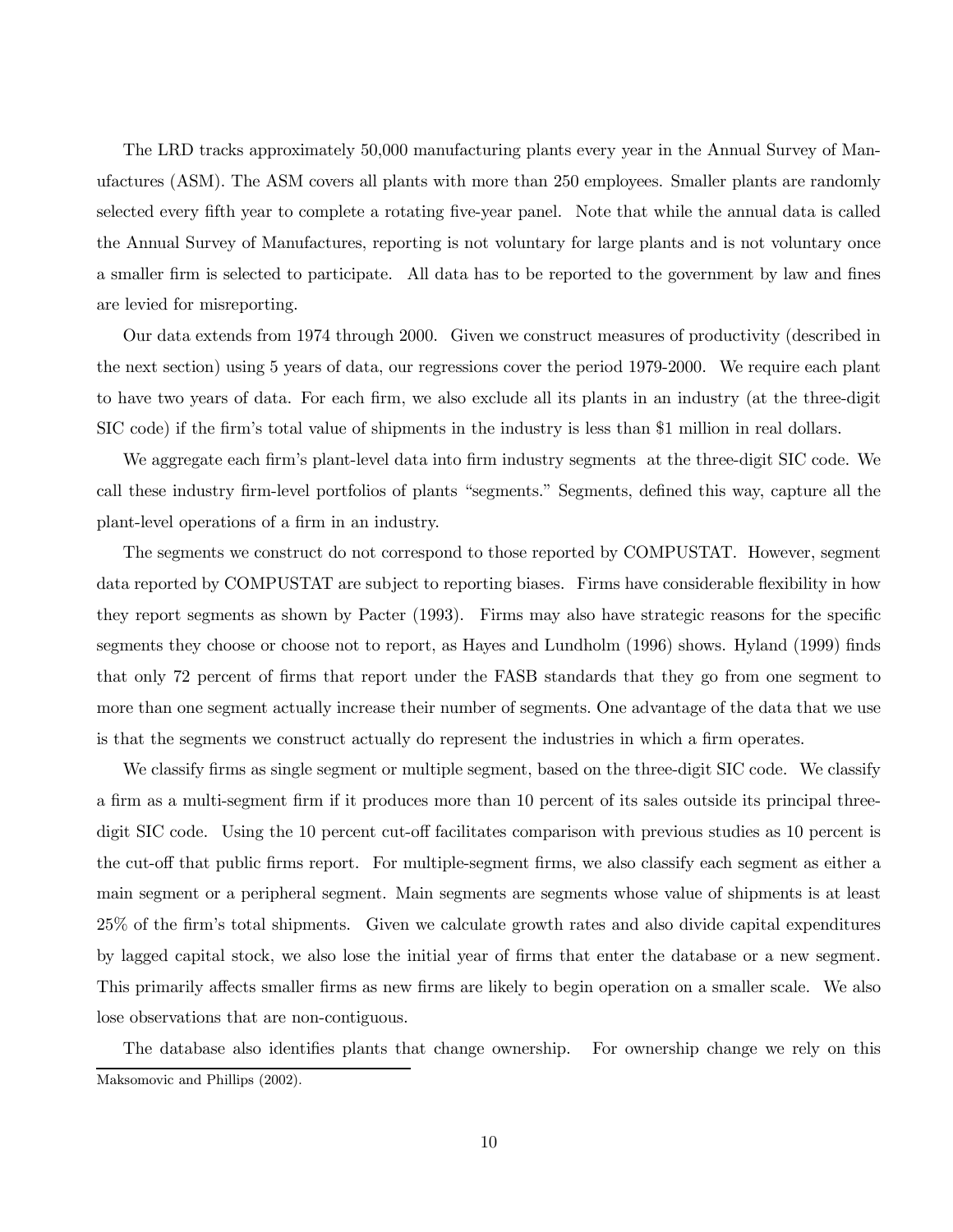identification which was available for all years but 1978 (for an unknown reason coverage codes did not identify ownership change in this year). Plant birth and death were identified by John Haltiwanger using payroll records from the Longitudinal Business Database.<sup>8</sup> We also used an indication that the firm is publicly traded using a linkage provided to COMPUSTAT in each year for firms in the LRD.

There are several advantages to LRD data: First, it covers both public and private firms in manufacturing industries. Second, coverage is at the plant level, and output is assigned by plants at the four-digit SIC code level. Thus, firms that produce under multiple SIC codes are not assigned to just one industry. Third, plant-level coverage means that we can track plants even as they change owners. One of the biggest advantages for this study is that the coverage accurately represents the industries in which a multi-segment firm operates. However, our segment cash flows do not capture any headquarters or divisional level costs that are not reported at the plant-level (i.e. overhead, research and development).

### B. Variable Selection

In this section we describe the variables used to test our model and how we calculate these variables. The primary dependent variables we investigate are a firm's acquisitions of other plants and its segment level capital expenditures and plant births. The primary independent variables we use to test the predictions of our model are segment and plant productivity, and the long-run change in aggregate industry shipments. We include a firm's lagged size and the lagged number of plants in the segment as control variables. We also include the industry capital intensity. We industry and year adjust all capital expenditure and productivity data.

#### B1. Productivity of Industry Segments

We calculate productivity for all firm segments at the plant level. Our primary measure of performance is total factor productivity (TFP). TFP takes the actual amount of output a plant produces with a given amount of inputs and compares it to a predicted amount of output. "Predicted output" is what the plant should have produced, given the amount of inputs it used. A plant that produces more than the predicted amount of output has a greater-than-average productivity. This measure does not impose the restrictions of constant returns to scale and constant elasticity of scale that a "dollar in, dollar out" cash flow measure requires. For robustness and comparability with prior studies, we also explore how segment growth is related to segment operating margin, both of the segment in question and of the conglomerates other segments. However, this operating margin differs from a typical cash flow number because our plant-level

<sup>8</sup>We thank John Haltiwanger for providing us with these linkages.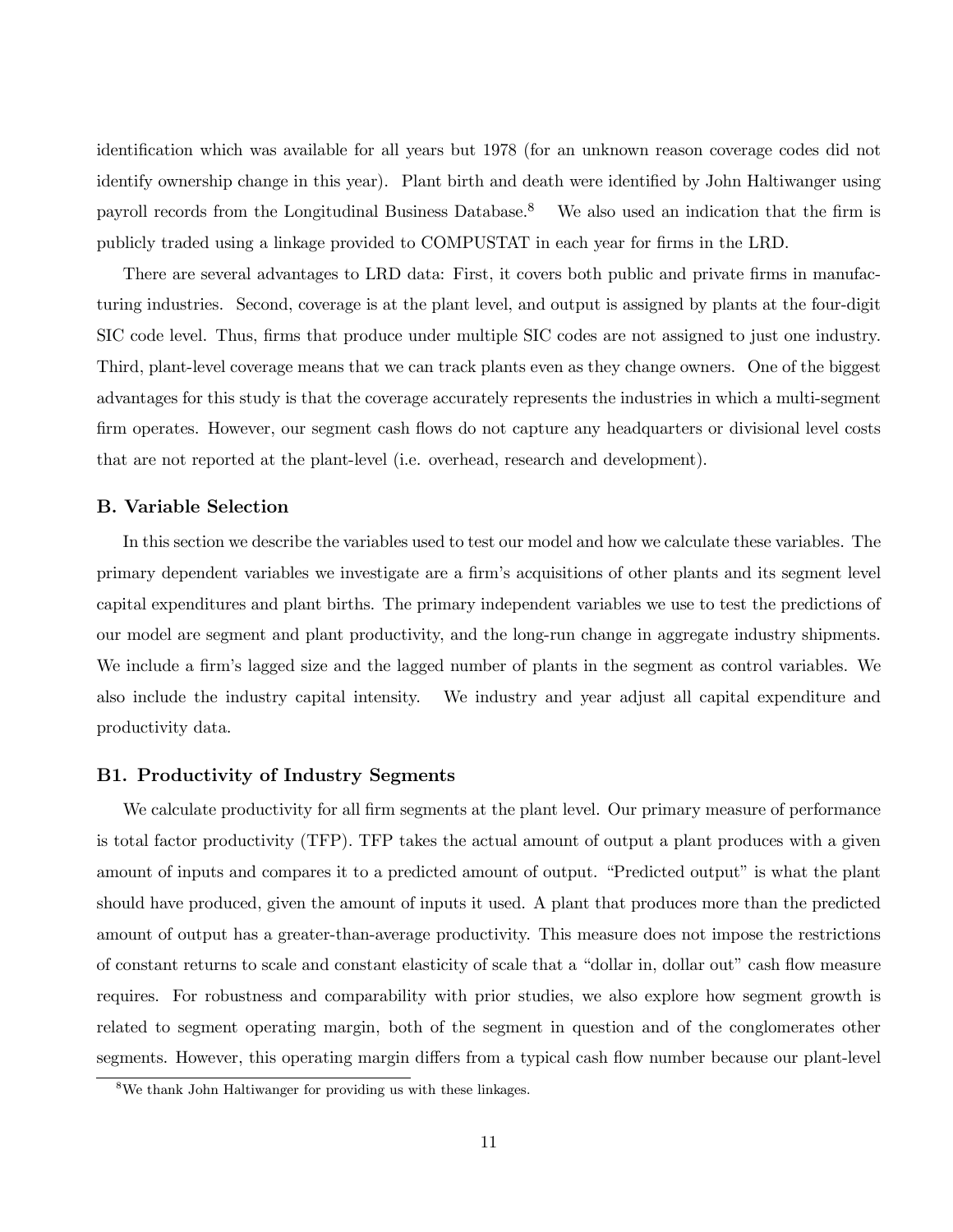data does not measure indirect segmental level costs, such as advertising and research and development

In calculating the predicted output of each plant, we assume that for each industry there exists a production function that defines the relation between a plant's inputs and outputs. Then, for each industry we estimate this production function using an unbalanced panel with plant-level fixed effects, using all plants in the industry within our 1974 to 2000 time frame. In estimating the production function we use the last five years of data for each plant - thus the first year of our data for which we have calculated productivity is 1979.<sup>9</sup>

To calculate a plant's predicted output, we assume that the plants in each industry have a translog production function. This functional form is a second-degree approximation to any arbitrary production function, and therefore takes into account interactions between inputs. To estimate predicted outputs, we take the translog production function and run a regression of log of the total value of shipments on the log of inputs, including cross-product and squared terms:

$$
\ln Q_{it} = A + f_i + \sum_{j=1}^{N} c_j \ln L_{jit} + \sum_{j=1}^{N} \sum_{k=j}^{N} c_{jk} \ln L_{jit} \ln L_{kit}, \tag{1}
$$

where  $Q_{it}$  represents output of plant i in year t, and  $L_{jit}$  is the quantity of input j used in production for plant i for time period t. A is a technology shift parameter, assumed to be constant by industry,  $f_i$  is a plant-firm specific fixed effect (if a plant changes owners a new fixed effect is estimated. We leave off the firm subscript for tractability), and  $c_j = \sum_{i=1}^{N} c_{ji}$  indexes returns-to-scale. We deflate for industry price at the four digit level.

We obtain two measures of plant-level TFP from equation (1). First we have a firm-industry segment fixed effect  $f_i$ , which we use in the regression to predict segment financial dependence. The segment fixed effect captures persistent productivity effects, such as those arising from managerial quality (Griliches (1957) and Mundlak (1961, 1978)). It also captures a segment's ability to price higher than the industry average. Second, we obtain a firm-plant residual that we aggregate up into segments using predicted output to construct a segment weighted productivity.

In each case we standardize plant-level TFP by subtracting out industry average TFP in each year and dividing by the standard deviation of TFP for each industry. We standardize to control for differences in precision with which productivity is estimated within industries. This correction is analogous to a simple measurement error correction and is similar to the procedure used to produce standardized cumulative

<sup>9</sup>A previous version estimated the production function using all years of data and found similar results.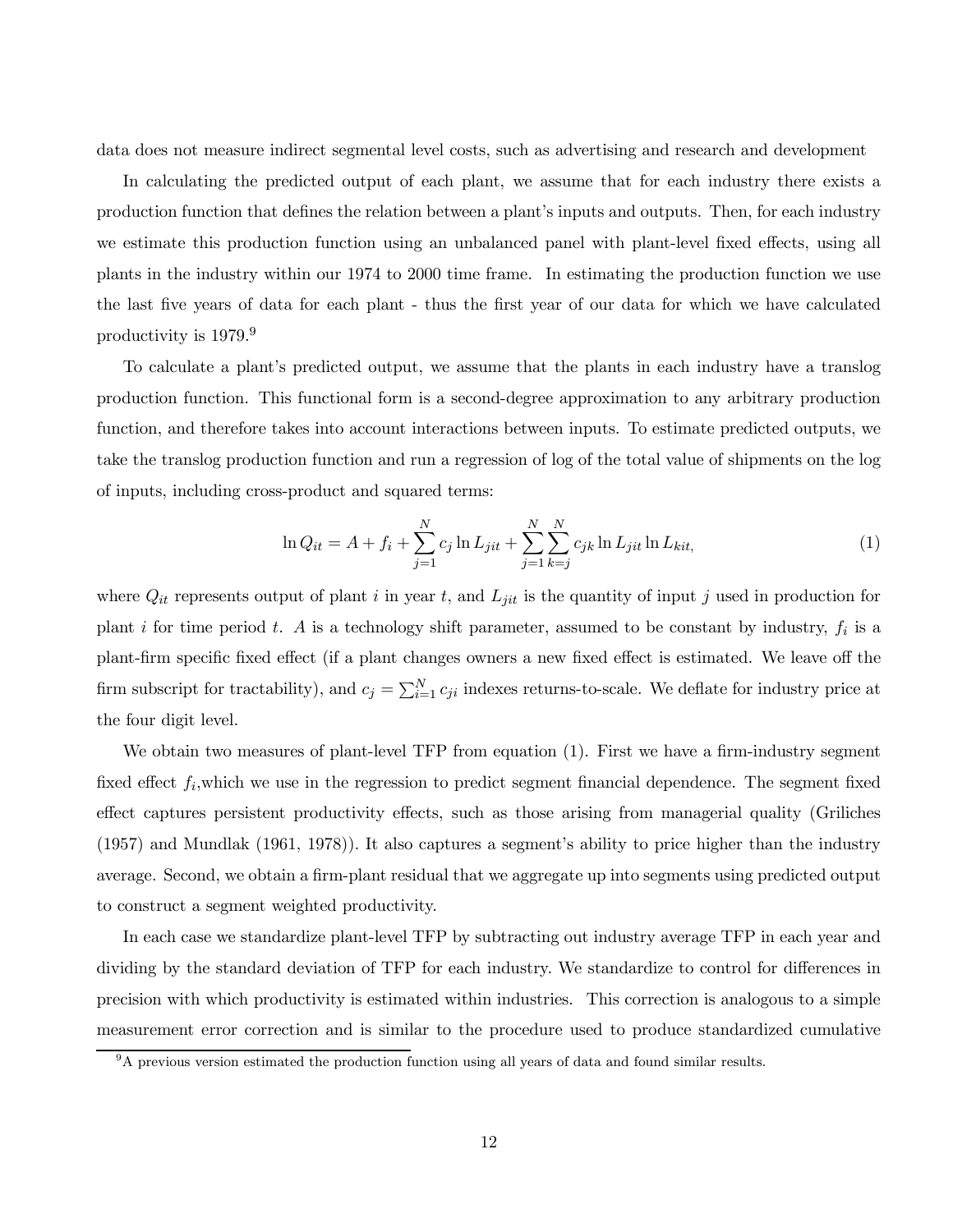excess returns in event studies.<sup>10</sup> In computing the segment-level productivity in our regressions we construct a weighted average of the individual plant productivities, with weights equal to the predicted output of each plant.

We also include other firm and segment-level variables in our regressions to provide additional control for unmeasured productivity differences and other factors, such as size, that can influence firm growth. We include the log of firm size and the number of plants operated by a firm at the beginning of the year. We define firm size as the total value of shipments.

In estimating the TFPs in our sample, we use data for over 1,000,000 plant years, and for approximately 50,000 plants each year. In the productivity regression for each industry, we include three different types of inputs, capital, labor, and materials, as explanatory variables. All these data exist at the plant level. However, the ASM does not state the actual quantity shipped by each plant, but shows only the value of shipments. As a result, we take the difference between actual and predicted value of shipments as our measure of TFP. For all inputs and outputs measured in dollars, we adjust for inflation by using four-digit SIC code data from the Bartelsman and Gray (1994) database. Each input has to have a non-zero reported value. We also require that each plant have at least two years of data. Kovenock and Phillips (1997) describe these inputs and the method for accounting for inflation and depreciation of capital stock in more detail.

### 5 Results

Table 1 presents summary statistics for our sample, broken down by industry category. The table shows that the industries in our four categories differ significantly. Over the period 1972-1987 real shipments increase by an average of 36% in Growth Industries and decrease by 54% in Declining industries. Real shipments in Consolidating industries change little (a two percent increase). Shipments fall by 33% in Technological Change industries. As expected, the number of producers increases in Growth industries and decreases in Declining industries. At 61%, the increase in the number of producers in Growth industries exceeds the increase in real shipments, whereas the decrease, 43%, in the number of firms in the Declining industries is smaller than the fall in real output. Technological Change and Consolidating industries present a contrast. Despite a large drop in real output, the number of producers in the former increases by 34%. In the latter, despite a stationary output level, there is a drop of  $11\%$  in the number of producers.

 $10$ This standardization does not affect the results we report. The results have similar levels of significance when we do not standardize productivity in this manner.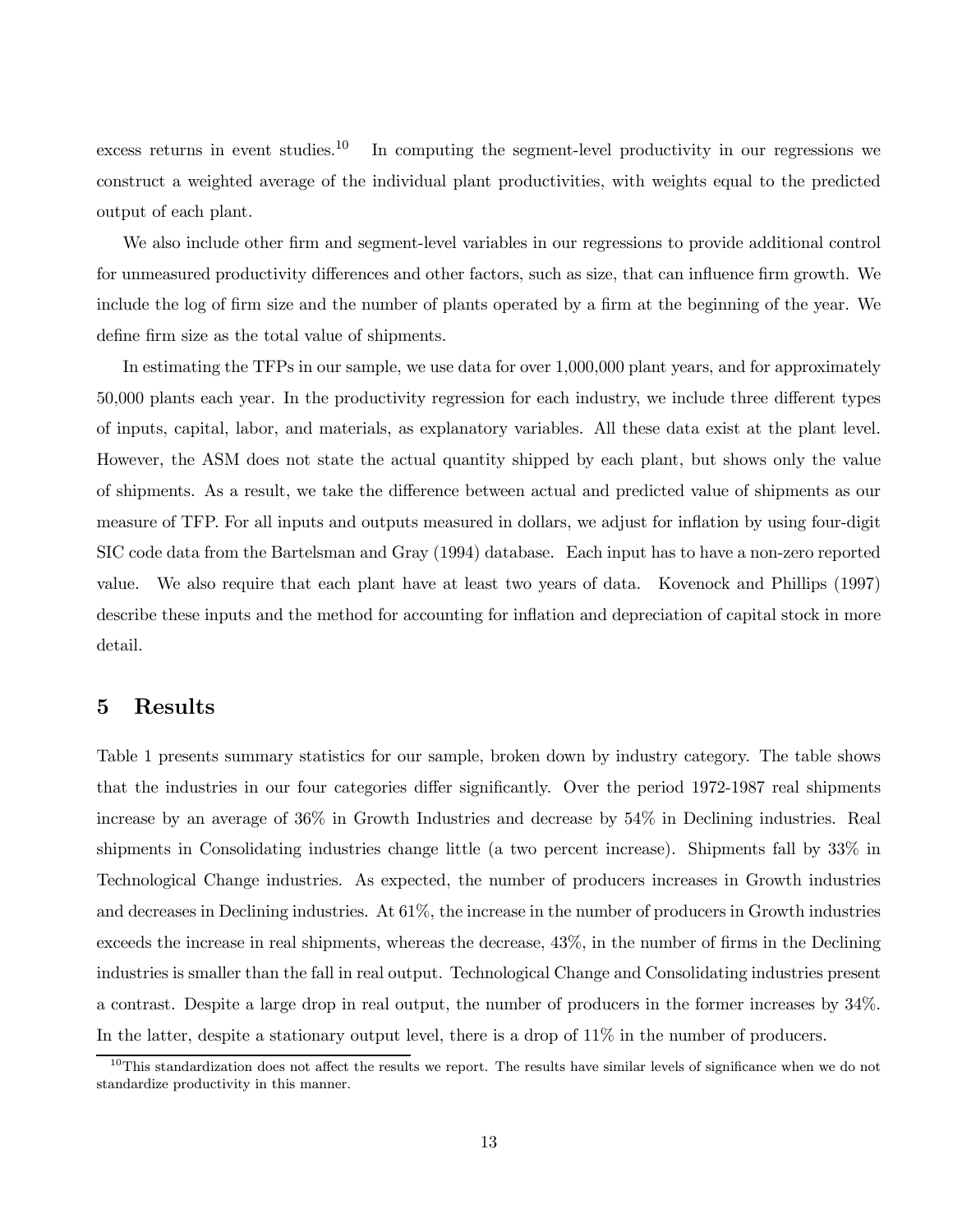The percentage of segments (stand-alone firms or segments of conglomerate firms) operated by conglomerate firms is lower in Growth industries than in Consolidating industries and Declining and Technological change industries.

#### Insert Table 1 here

–––––—

–––––—

The proportion of segments that are financially dependent is highest in declining industries. The difference in the percentage of financially dependent segments in Growth industries, 40.3%, and the proportion of financially dependent segments in Declining industries, 43.12%, is statistically significant at the one percent level. Thus, financially dependent segments are more likely to be found in industries that have fallen on hard times than in industries that are growing fast.

Comparing stand-alone firms with segments of conglomerates, it is clear that the latter are less likely to be financially dependent in every industry category. In Growth and Technological change industries the differences are striking. In Growth industries 34% of conglomerate segments are financially dependent, whereas 44% of the stand-alone firms are financially dependent. In Technological Change industries the corresponding percentages are 37% and 46%. The difference is much smaller in Declining industries. Thus, segments of conglomerates are more likely to finance capital expenditures out of their own cash flow than single-segment firms, especially so in industries where the number of firms is growing. This finding suggests that the prevailing conglomerates role as providers of internal capital for segments may have to be qualified.

We next examine the relation between segment size and financial deficit in each industry category. For each year, we define as large those segments whose real shipments exceed the segment median for their industry in a and as small those segments whose real shipments fall below the median. The percentage of financially dependent small segments is somewhat higher in industries with falling shipments than in industries with growing shipments. The percentage of financially dependent large segments is substantially lower than the percentage of financially dependent small segments in every industry category. The differences are particularly large in Growth and Technological change industries. Thus, for example, 35% of large and 46% of small segment observations in Growth industries are financially dependent over the sample period. For Declining industries the corresponding percentages are 37% and 49%.

The percentage of financially dependent small conglomerate segments varies significantly by industry type. In Declining industries 51% of such segments are financially dependent, whereas the corresponding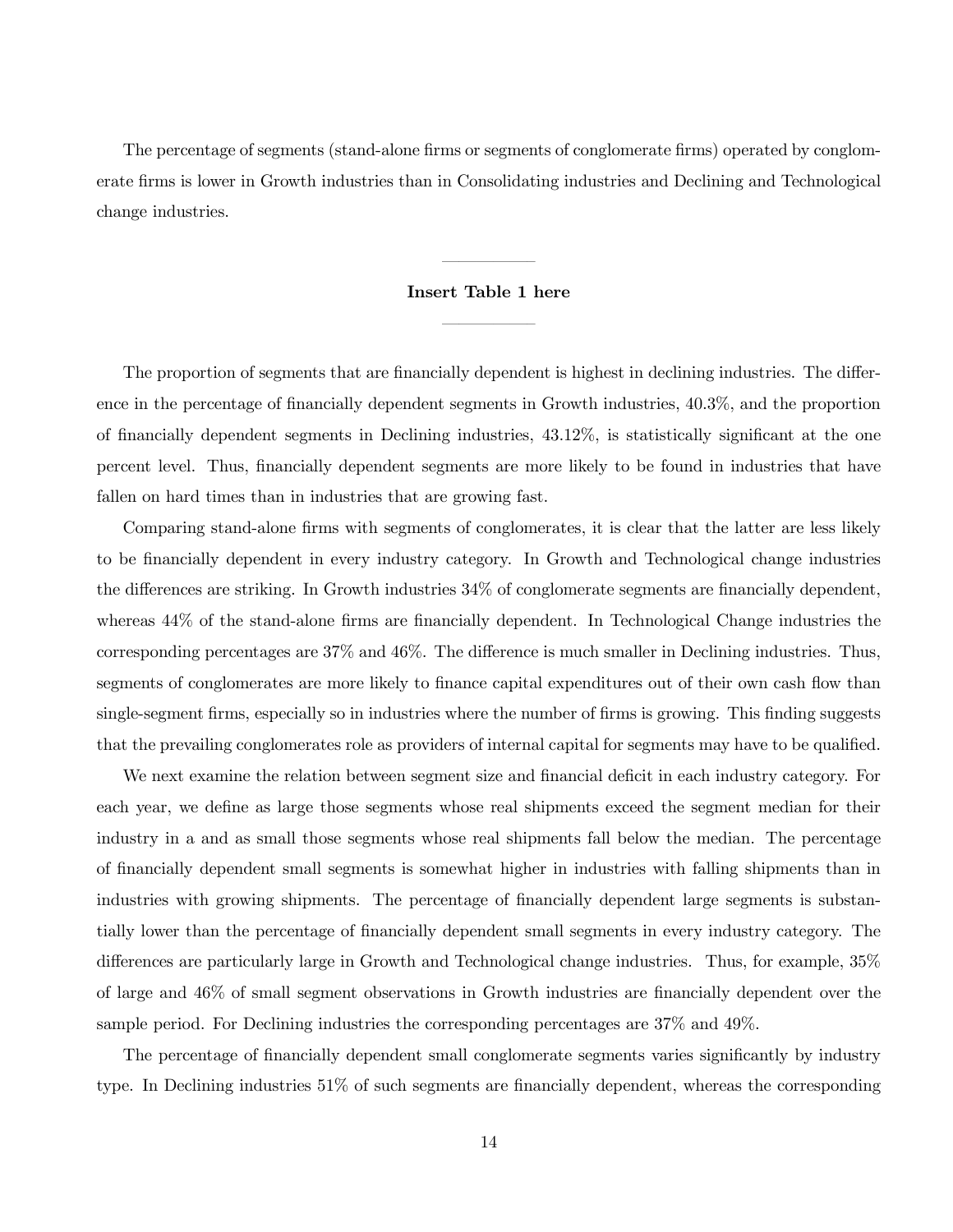percentage for Growth industries is only 41%. The variation for stand-alone firms is much smaller. The percentage of financially dependent stand-alone firms is smallest in Growth industries (at 47%) and highest in Technological Change industries (50%). It is 48% in Declining industries. Thus, small stand-alone segments are more likely to be financially dependent than small conglomerate segments, except in the case of Declining industries where conglomerate segments are more likely to be dependent.

In sum, Table 1 shows that there are substantial differences in the growth rate of real shipments and the number of producers across industries. A lower percentage of segments in high growth industries are financially dependent than in low growth industries Stand-alone segments are more likely to be financially dependent than conglomerate segments. Large segments are substantially less likely to be financially dependent than small segments.<sup>11</sup> Comparing small segments only, stand-alone segments are more likely to be financially dependent than conglomerate segments, except in Declining industries where a larger proportion of small conglomerate segments than stand-alone firms is financially dependent.

We next investigate the relation between industry type and three variables of interest, cash flows, capital expenditures and investment through plant acquisition.

## –––––— Insert Table 2 here

–––––—

Table 2 shows that for segments as a whole the ratio of average annual cash flow to sales is positively related to the real rate of shipments growth. The ratio is highest in Growth industries at 7.30% and lowest in Declining industries at 4.13%. The difference in these two ratios is statistically significant at the five percent level. Plants of conglomerate segments consistently realize substantially higher cash flows than those of stand-alone firms. The differences in cash flows between segments of single- and multiple-segment firms are substantially due to segment size. Large segments also consistently realize substantially higher cash flows than small segments. The difference is approximately five to seven percentage points, and is particularly striking in declining industries, where small segments are barely breaking even at the plant level. When we focus on large segments only and vary the organizational form, it is clear that plants of conglomerate segments consistently realize cash flows that are 1.5-3% higher.

Next, we examine the ratio of average annual plant-level capital expenditures to lagged capital stock. This ratio is highest in Growth industries and lowest in Declining industries. Interestingly, the single-

 $11$ Maksimovic and Phillips (2002) argue that large segments are on average more productive than small segments. Thus, size may be proxying for productivity. We investigate this possibility below.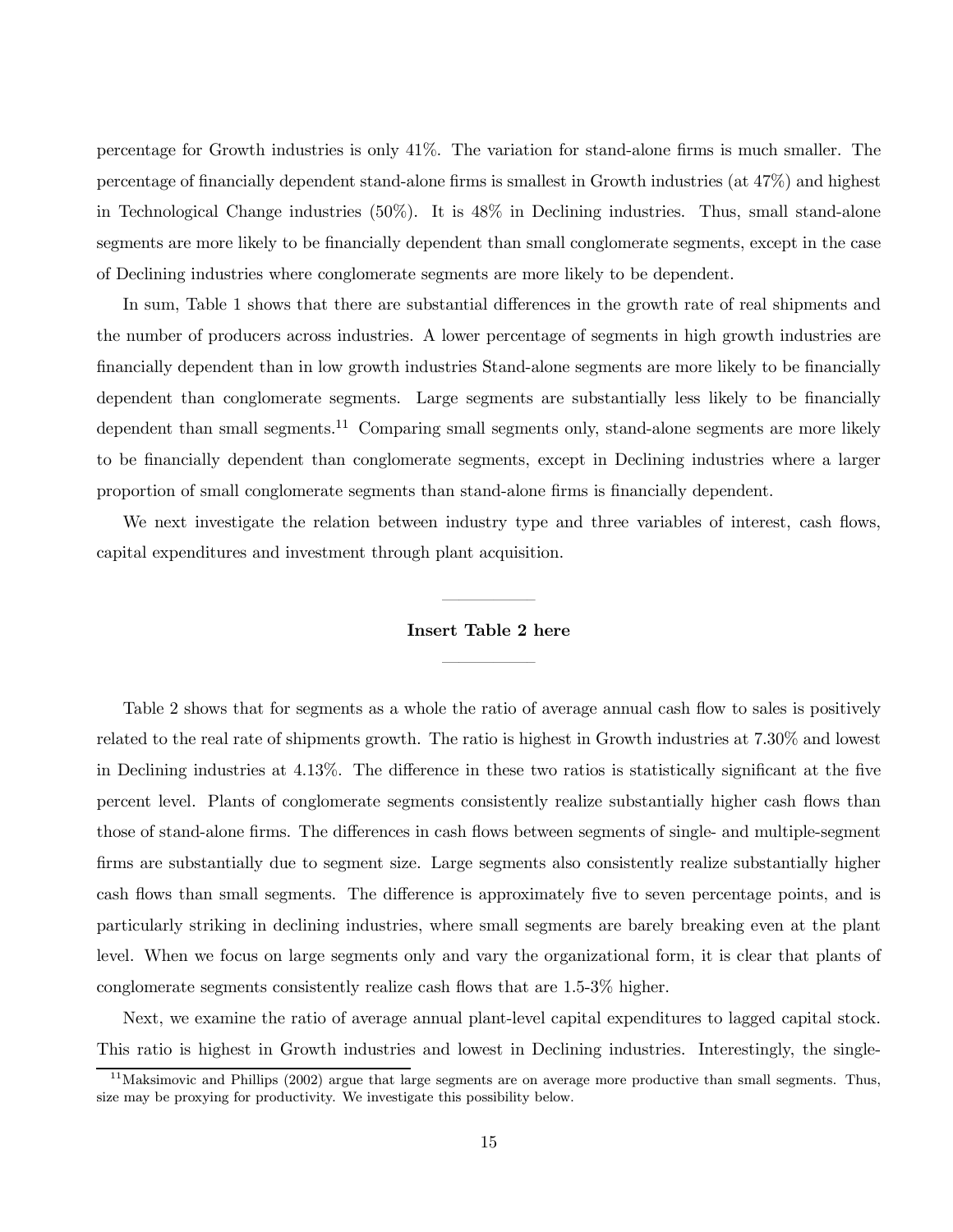segment firms' capital expenditure to lagged capital stock ratio exceeds that of the mean segment of multi-segment firms in all industry categories. This result suggest that the finding in Table 1 that singlesegment firms are more financially dependent than conglomerates' segments is in part driven by the fact that single-segment firms have higher capital expenditures.

In Table 2 we also report the annual average percentage of firm-segments acquiring plants from other firms.<sup>12</sup> The percentage of producers that acquire plants is higher in the Technological Change and Growth industries, than Declining and Consolidating industries. Thus, plant acquisition is more common in industries with a growing number of producers and less common in industries where the number of producers is falling (perhaps because of firm exit). Firm organization appears to be an important determinant of plant acquisition: multi-segment firms are two to three times more likely to acquire plants than stand-alone firms. Large segments are two to three times more likely to acquire plants from other firms than small firms.

We can draw several pointers for further analysis from the summary statistics presented in Tables 1 and 2. Financial deficit is a function of industry type, segment size and firm organization. Inspection of Table 1 does not lend support to the hypothesis that conglomerate segments are more likely to be financially dependent than stand-alone firms, with the possible exception of small segments in Declining industries. Small segments are substantially more likely to have lower cash flows, invest slightly more and be financially dependent than large segments. Cash flows are higher in growing industries and in multi-segment firms. Whereas capital expenditure rates are fairly stable across industries, segment size and firm organization, purchases of plants depend on firm size and organizational form.

The literature on conglomerates has focussed on whether conglomerates' capital expenditures are efficient or whether they are driven by agency issues. Although the data sources are not directly comparable, the tables suggest that capital expenditures at the plant level are not very sensitive to organizational form. Furthermore, there is little evidence that the financial deficit of conglomerate segments exceeds capital dependence of stand-alone firms. On the other hand there is evidence from the summary statistics that cash flows and plant acquisition are sensitive to industry conditions, segment size and firm organization. We next investigate segments' capital expenditures and plant acquisitions in a multivariate framework.

In subsequent analysis of the relation of capital expenditures and plant acquisitions and firm organization we control for the expected financial deficit of segments. We recognize that financial deficit is endogenous and thus run a first-stage regression where we predict the financial deficit of a firm's segment.

 $12$ We also calculated these statistics for acquisition percentage as a percent of the number of total segment plants. The numbers were within one percentage point of these numbers. The conclusions using these numbers are thus unaffected.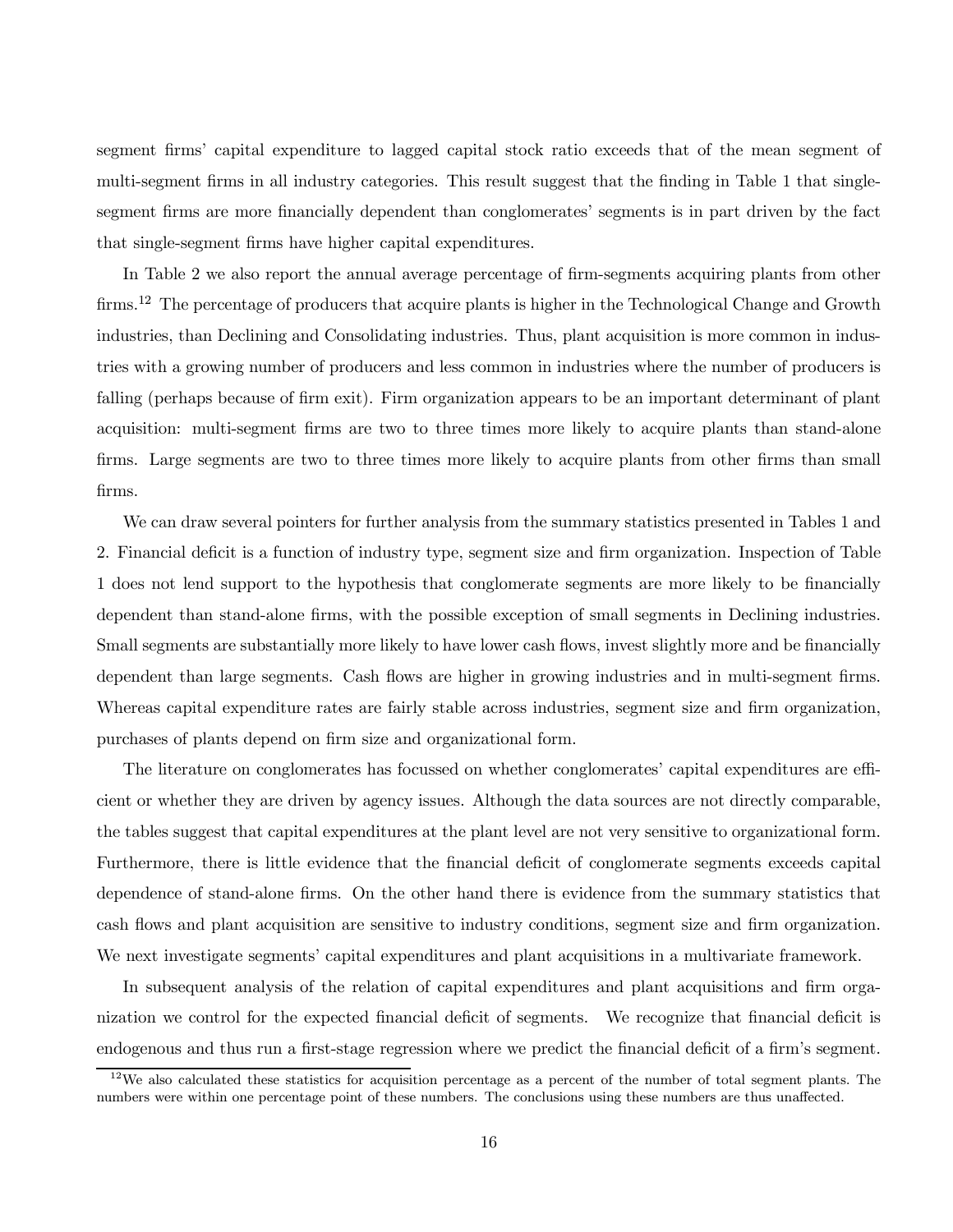We present this analysis of financial dependence in Table 3. Our dependent variable takes on the value one if a segment's cash flow exceeds the segment's capital expenditures, and zero otherwise. Our independent variable are the change in industry real shipments, a segment fixed effect from a production function estimated using five years of lagged data from the segment's industry at the three-digit SIC code level, the log of firm size, and the industry capital intensity. The change in industry shipments is motivated by the findings in Tables 1 and 2 that financial deficit and segment's cash flows depend on industry characteristics, in particular shipment-growth. We include segment productivity because of the findings in Table 2 that cash flow is a function of segment size and the result in Maksimovic and Phillips (2002) that segment size is positively related to productivity. The square of segment productivity is added to the specification to allow for the possibility that highly productive firms invest more than their cash flows. We also include log of firm size as an additional proxy for productivity and as a determinant of financial dependence.

#### Insert Table 3 here

–––––—

–––––—

Consistent with the results in Table 2, Column 1 of Table 3 shows that a segment in a fast growing industry is less likely to have be financially dependent than a segment in a slow growing industry. More productive segments are also less likely to have be financially dependent than less productive segments. The relation between the probability of financial deficit and a segment's productivity is convex. Segments in capital intensive industries are more likely to be financially dependent. Large segments and firms in growing industries are also less likely to have a financial deficit and be financially dependent.

In Table 2, Columns 2 and 3, we estimate our specification on two sub-samples: segments in industries with above median and below median changes in real shipments. The results are similar to those for the whole sample with one exception. The squared productivity term remains positive and highly significant in high-growth industries but becomes negative, albeit insignificant, in slow-growth industries. Thus, in slow-growth industries there is no partial offsetting effect that makes highly productive firms more likely to become financially dependent. In these industries, productive segments are less likely to financially dependent than in high growth industries.

#### 5.1 Plant Acquisitions

This section examines the effect of predicted financial dependence and firm organization on plant acquisitions by firms inside of their current industry segments. To estimate predicted financial dependence we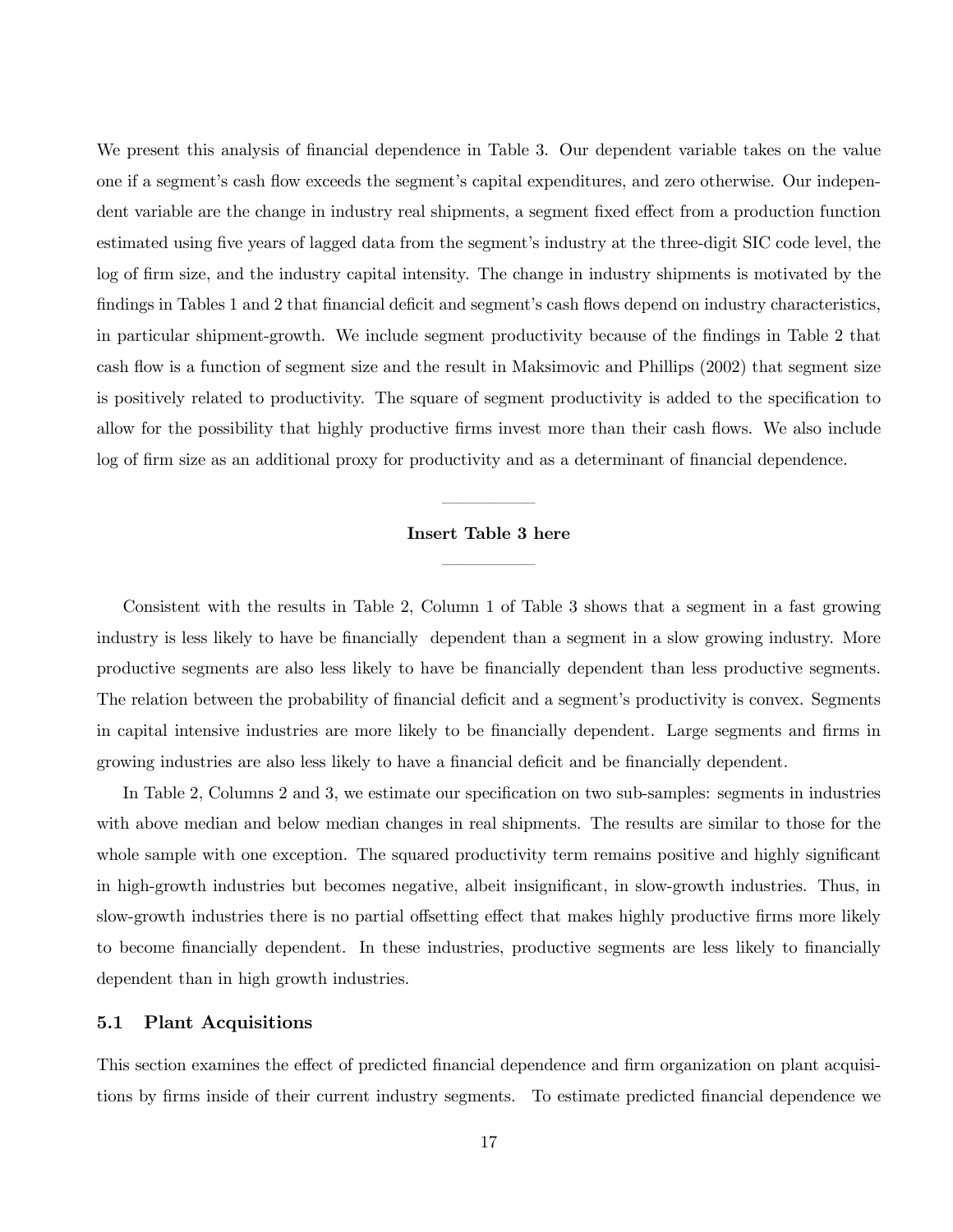use the specification presented in Table 3. We aggregate a firm's plants up into three-digit industries to examine whether a particular firm-segment acquires an additional plant. For firm organization we include both conglomerate and public firm status. We interact both measures of firm organization with predicted financial dependence. As a measure of segment productivity we construct a weighted average of each plants productivity with weights equal to plant predicted shipments. We include the log of firm size as a control variable.<sup>13</sup>

# –––––— Insert Table 4A here

–––––—

Table 4A presents the basic results for all life cycle categories using both 10 year and 25 year windows. The 25 year window captures long run trends in the industry. The 10 year window has the advantage that an industry can switch categories over time. For any given year, the industry category for the 10 year window is calculated using the change from surrounding census years.<sup>14</sup> In order to capture whether effects are statistically different from each other, we include the conglomerate indicator times the predicted dependence and then interact quadrant indicator variables with the conglomerate times predicted dependence.

This table reveals several patterns. First, for all industry life-cycle categories, except for Declining industries in the 10-year window, single-segment firms that are predicted to be financially dependent have a lower probability of acquiring plants in their industry from other firms. Second, in all categories again except for declining industries, this negative effect of financial dependence on acquisitions is offset for conglomerate firms. This offsetting effect can be seen by the positive coefficient on the interaction of predicted financial dependence with conglomerate firm status and the quadrant indicator variable. This conglomerate effect is greatest in Technological Change and Growth industries and is statistically greater in these industries than the effect in Declining industries.

Third, public firm status also offsets part of this effect of predicted dependence in Growth industries. The variable public interacted with predicted dependence is positive and significant in Growth industries for the 25 year period. The largest effect for mitigating predicted financial dependence is thus for con-

 $13$ We also checked whether the results are robust to including the number of existing plants in addition to, or as a substitute for, firm size. In either case results were similar and conclusions unaffected by these changes.

 $14$ Census years are every five years beginning with 1972. To classify an industry in a particular year, we use the census year ahead of that year and calcuate the change from the census year 10 year prior to that census year. Thus for 1992 we would use the change from 1987 to 1997.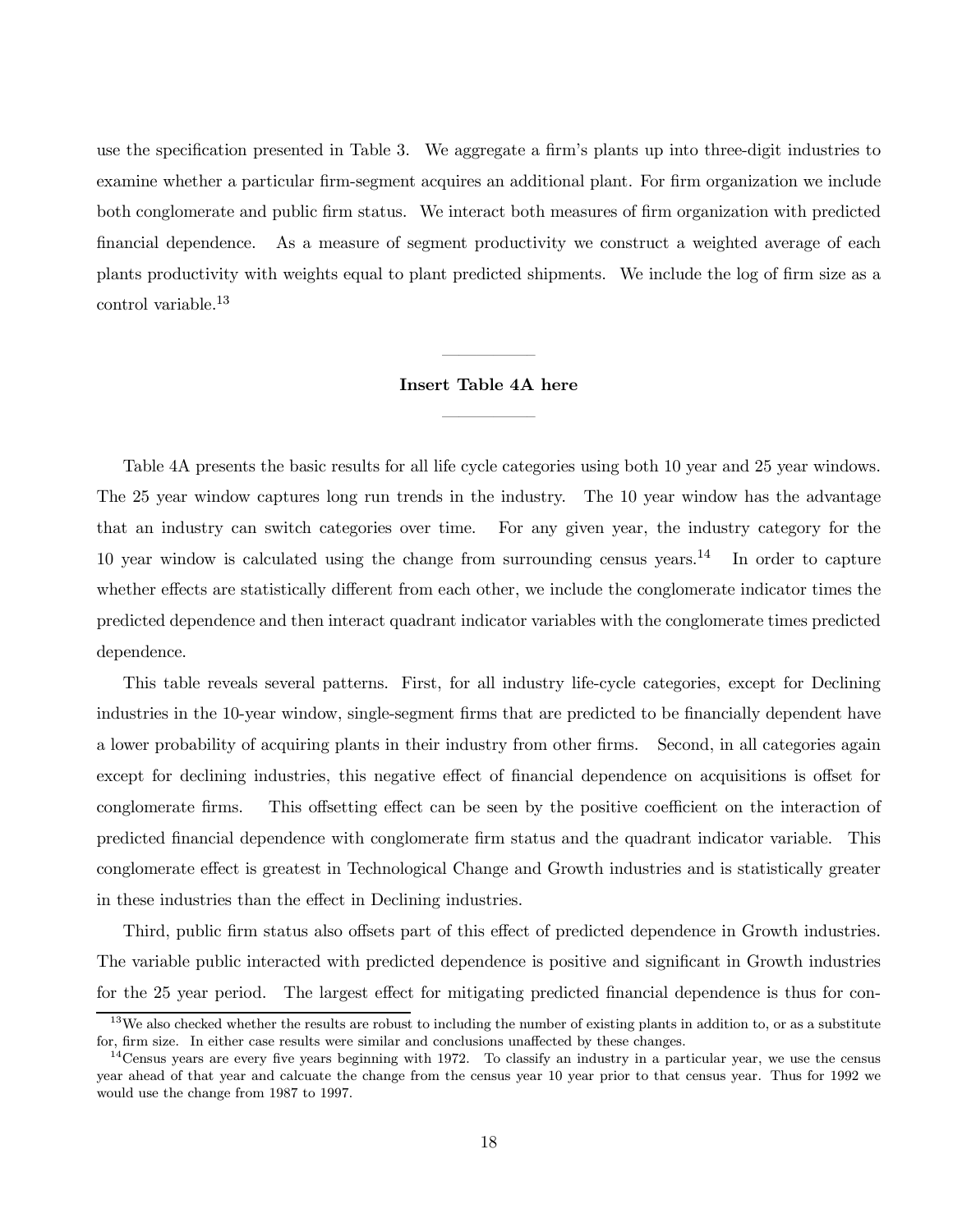glomerates which are public. They face little effect of predicted dependence. The results also show that our measure of diversity, the standard deviation of industry growth across a multi-segment firm's segments, increases the probability of acquisitions over both 10- and 25-year windows.

Table 4B examines the probability of acquisition using continuous measures of changes in industry conditions. We include the change in the number of firms and the change in industry shipments in separate specifications - both over 10 and 25 year periods. For each year, we include the change using surrounding census years. e.g. in 1992 these variables measure the change from 1987 to 1997. We do not include both of these variables in the same specification, as we wish to ascertain the relative importance of each one.

# –––––— Insert Table 4B here

–––––—

Table 4B shows that the effect of financial dependence is present overall and is particularly strong in industries where the number of firms is increasing - as evident by the negative significant coefficient on the interaction variable predicted financial dependence times the change in the number of firms. The results also show an positive effect of conglomerate status. Conglomerate firms mitigate the effect of predicted financial dependence. This mitigation also increases with both the change in the number of firms and the change in industry shipments using both the 10 and 25 year windows - as is evident by the positive significant interaction for conglomerate times predicted dependence times the change in either industry shipments or number of firms. As also shown in Table 4A, the results show that our measure of diversity, the standard deviation of industry growth across a multi-segment firm's segments, increases the probability of acquisitions over all windows.

Tables 5A investigates further the effects of organizational form in Growth industries. We examine this quadrants in detail given our previous results that suggest that the effect of organizational form is likely to be most significant in industries where shipments and the number of firms are growing. Growing industries are also the industries where the potential value effects from allocating resources are potentially largest. Columns 1 and 2 of the tables examine the effect of conglomerate firms status by itself (column 1) when the interaction term is not included and whether the conglomerate effect still exists when public firm status is not included (column 2). The third column includes the public firm indicator variable and also interacts this variable with predicted financial dependence. In the fourth column we include a variable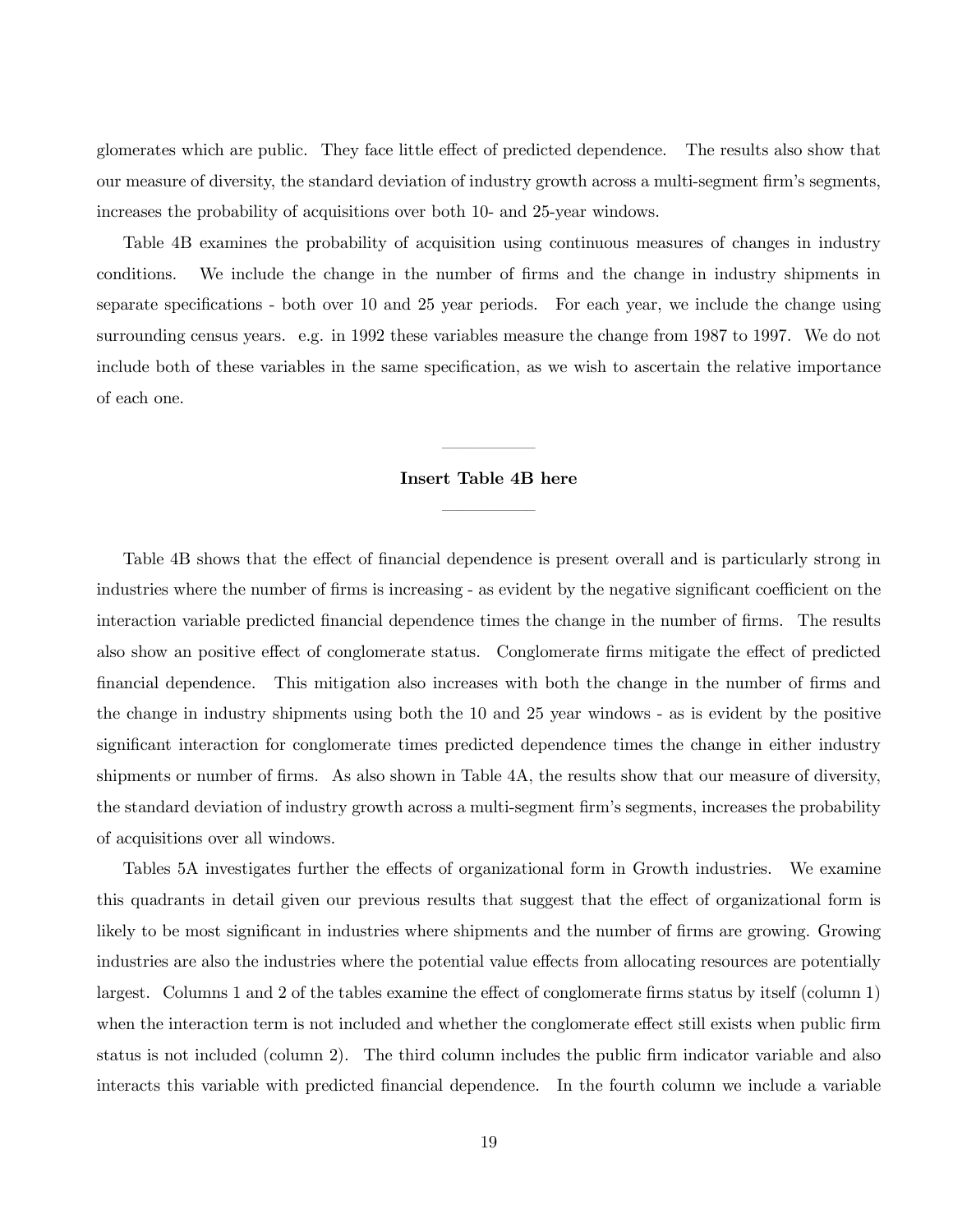that captures the relative productivity of the division versus any main divisions the firm has in declining industries. We use this variable to examine whether firms transfer resources from their declining divisions to divisions in growth industries. Finally, columns 5 and 6 split each of the long-run industry categories into the high and low productivity plants. We also did this split for the other quadrants (unreported) and found either weak or nonsignificant differences between the splits.

# Insert Table 5A here –––––—

–––––—

Table 5A shows that the effect of conglomerate firms status is positive overall (column 1) when the interaction term with the financial deficit is not included. As shown in column 2 the coefficient of the interaction between the conglomerate dummy and the predicted financing deficit is also positive and significant. It remains positive, albeit at a lower level, when public firm status is included in column 3. Column 4 shows that conglomerates that have high relative productivity in their growth division relative to their declining main have significantly higher acquisition probabilities in Growth industries. Column 6 shows that predicted financial dependence is offset for the most productive plants of the conglomerate in Growth industries.

Columns 4 and 6 in Table 5A also show that conglomerate segments in Growth industries have a significantly higher probability of acquiring plants if the conglomerate also has a less productive main division in a declining industry

To investigate the economic significance of these effects, we compute the probability that a segment belonging to different subsamples of single-segment and multi-segment firms acquires a plant . For each subsample we hold the segment's characteristics, with the exception of the segment's predicted probability of being financially dependent, at their subsample median levels. We then compute the probability of acquisition of a segment for different levels of the predicted probability of being financially dependent for the segment.

## –––––— Insert Table 5B here

–––––—

Table 5B reports the economic significance of our results. We report the probability of acquisition for conglomerate and single-segment firms using the specification in Table 5A, column 3. We also report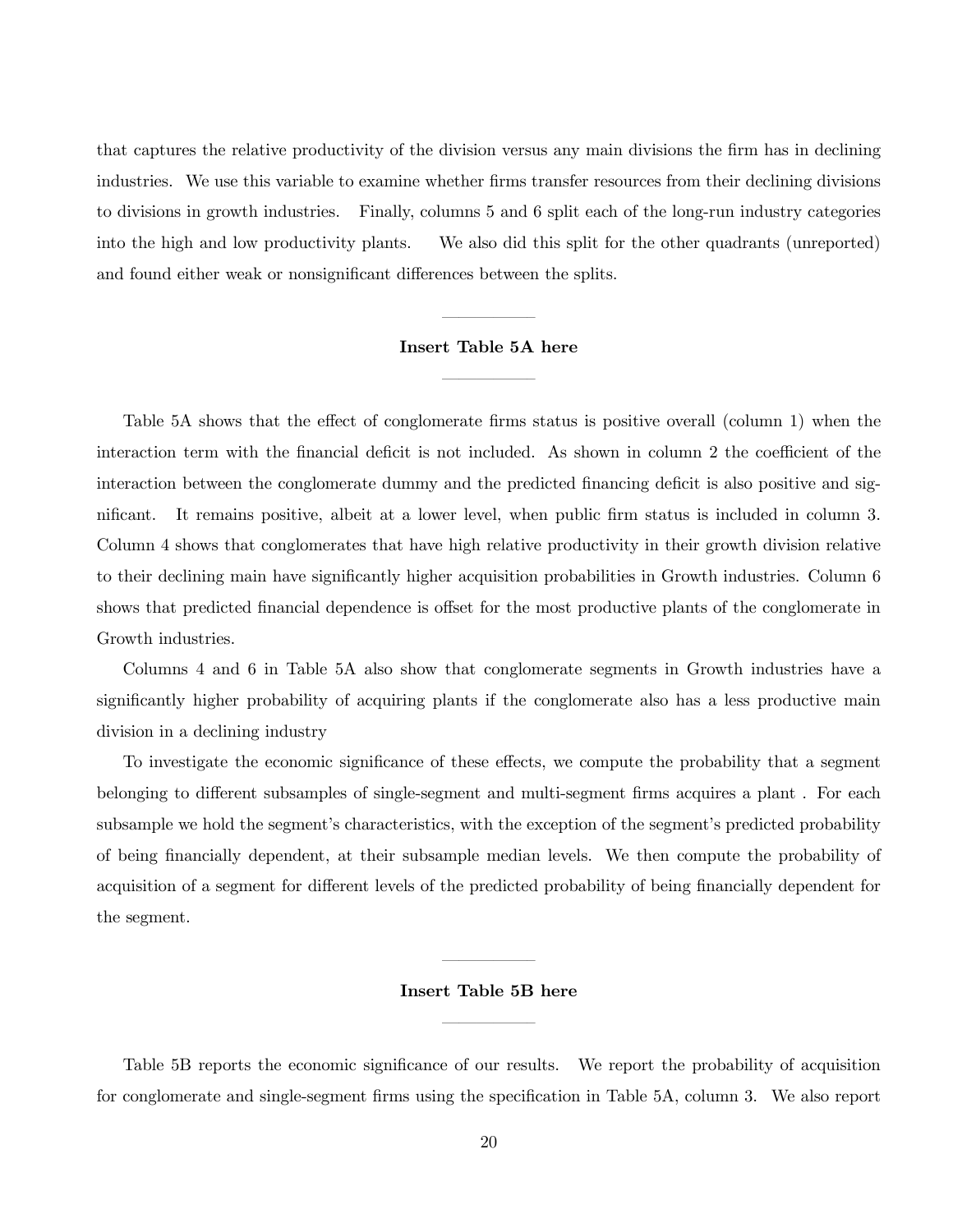economic effects for the Declining industry quadrant using a similar specification (unreported) for comparability. In the third and forth panel, we report the predicted probabilities for segments above and below the 50th percentile of industry productivity. Predicted probabilities for low and high productivity segments use coefficients from Table 5A, columns 5 and 6 respectively. For each subsample we use the median value and several other representative quantiles of the predicted probability of being financially dependent for all segments in that subsample.

The table shows that multi-segment firms have substantially higher probabilities of making an acquisition than single-segment firms. Thus, for example, in growth industries the median conglomerate segment has a 6.26% probability of making an acquisition in an any year, whereas the median single-segment firm has a 0.39% probability of making an acquisition. Similarly segments of public firms, both single-segment and multi-segment firms, have considerably higher probabilities of acquisition than private firms. Comparing across different levels of the probability of being financially dependent, it is evident that the absolute differences as the probability of being financially constrained increases from the 10th percentile to the 90th percentile the probability of acquisitions increases for multi-segment firms but decreases for single-segment firms. Thus financially dependent single-segment firms are less likely to acquire plants, whereas financially dependent conglomerate segments are more likely to acquire plants.

Given financial dependence may occur either because a segment is losing money or because it is investing heavily relative to its cash flow, we examine these same effects for high (above the industry median) and low (below the industry median) productivity using the specifications from Table 5A, columns 5 and 6. The results in the third and fourth panels, show that the highly productive segments of conglomerate firms have about a .8 percentage point higher probability of acquiring a plant in their own segment compared to less productive segments at the median level of financial dependence. Highly productive public conglomerate firms have almost a 1 (1.46) percentage point higher probability of acquiring a plant versus less productive segments at the median (90th percentile) level of financial dependence.

To investigate the causes of these the difference in acquisition probabilities between single-segment firms and conglomerate segments we also recompute the probability of acquisition using sub-sample data from conglomerate segments and the coefficient estimates for single-firms obtained by setting the conglomerate dummy and segment rank to zero. The computed probabilities are estimates of the probability that conglomerate segments would have acquired plants if they had been single-segment firms. The estimates show that there a substantial proportion of the difference in estimated probabilities is explained by differences in characteristics between single-segment and conglomerate firms. Thus, in Growth Industries, the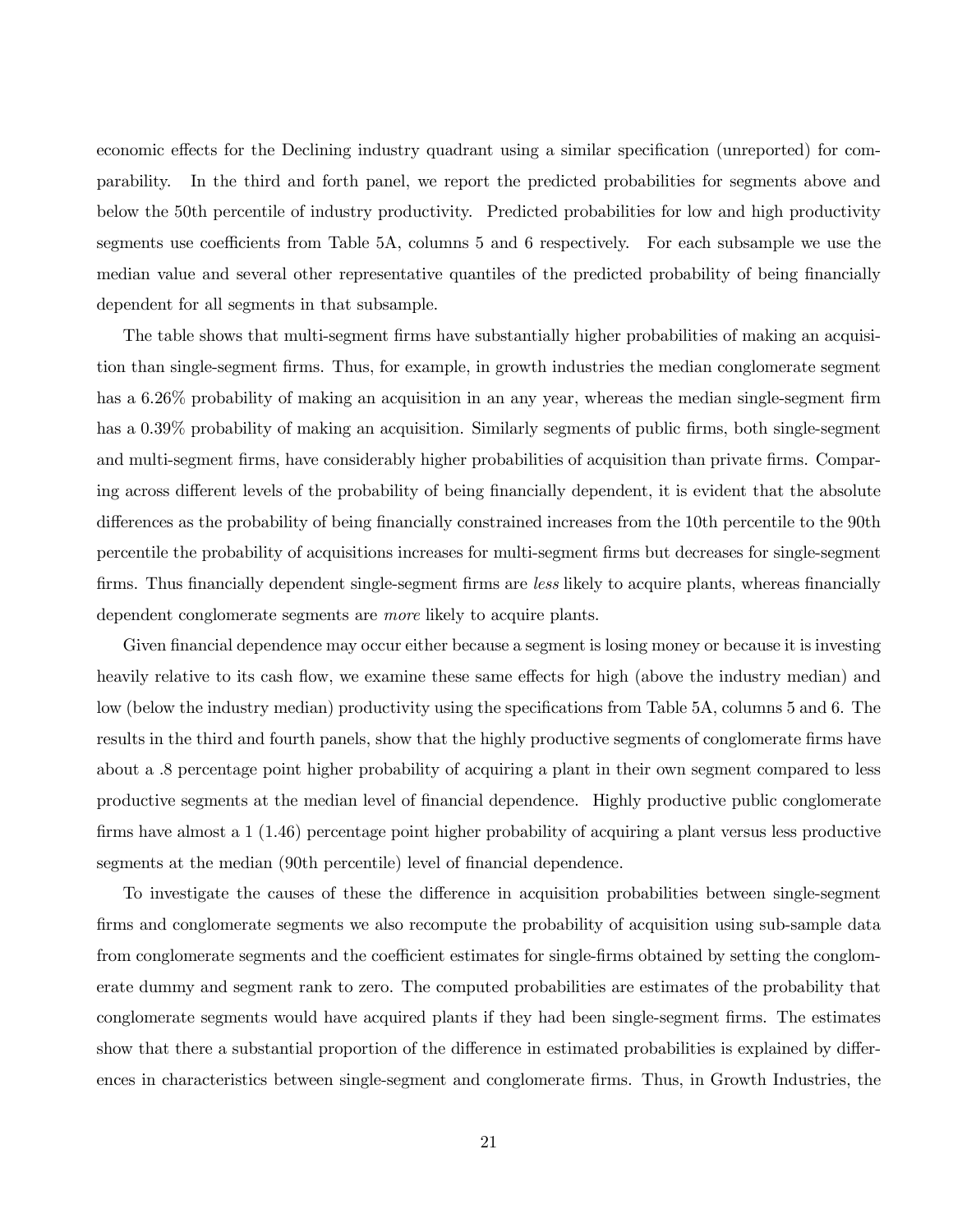median conglomerate segment would have had 4.22% probability of making an acquisition if it had been a single-segment firm (as opposed to the actual median single-segment firm, which has a 0.39% probability of acquisition). The difference between the median conglomerate segment's estimated 6.26% estimated probability of making an acquisition and the 4.22% probability the same segment would have had if it had been a single-segment firm is the can be attributed to differences in organizational form. Organizational form makes a larger difference for segments predicted to be financially dependent than for segments not predicted to be financially dependent. Comparing across quadrants, it is striking that organizational form makes a larger difference (almost twice as large) in Growth industries than in Declining industries.

These results shows that acquisition probabilities depend on firm organizational form and being a public firm in several different ways. First, conglomerate firms do acquire more than single segment firms overall. Second, this higher acquisition probability is not decreased by predicted financial dependence for conglomerate firms, whereas it is reduced for single-segment firms. Third, being public also increases acquisition probability for divisions predicted to be financially dependent in growth industries. The acquisition activity of public conglomerates is thus least affected by predicted financial dependence. Fourth, when a conglomerate firm has a division in a declining industry, it actually raises its acquisition probability for the most efficient divisions in growing industries - a result that is consistent with the theoretical prediction in Maksimovic and Phillips (2002) and also with Boston Consulting Group's prescription for non-growth industries to help fund "shining stars."

To examine whether these acquisitions create value, we next examine the ex post changes in productivity for the acquired plants. We compute the changes in productivity over a four-year window. We industry and year adjust these changes in productivity.

# Insert Table 6 here –––––—

–––––—

Table 6 shows that productivity changes for conglomerate acquisitions are significantly greater than zero in Technological Change and, in particular, in Growth industries. In all windows, -1 to +1, +2, +3 and +4 we find that industry-adjusted productivity increases. In contrast, plants purchased by single-segment firms in these industries either show no significant increase or a slight decrease in productivity.

In sum, growth by acquisition tends to occur in segments of large firms that are organized as conglomerates. Predicted financial dependence severely reduces the probability that a single-segment firm grows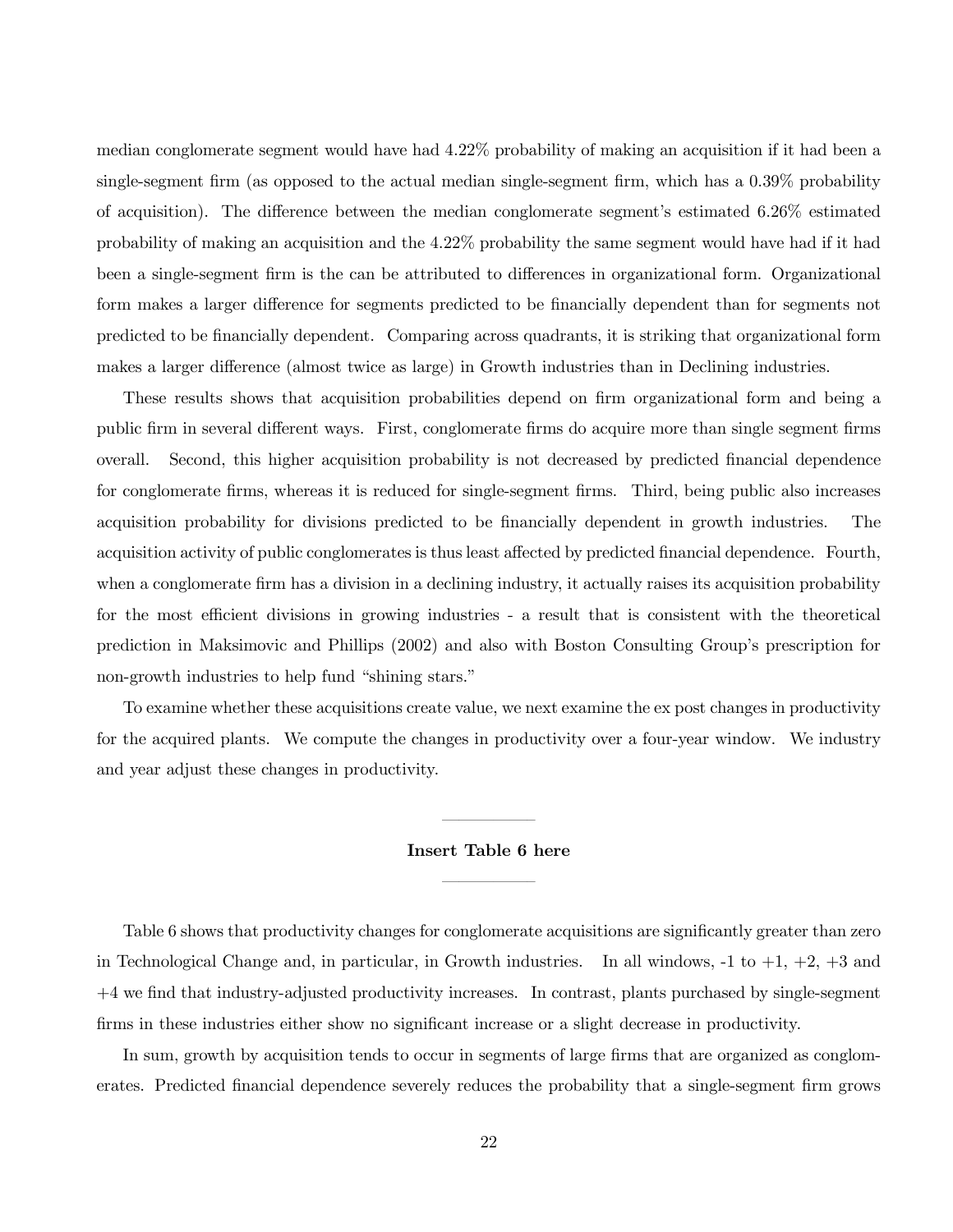by acquisition, but has a considerably smaller, if any, effect on conglomerate segments. Plants acquired by conglomerate firms in Technological Change and Growth industries significantly increase in productivity post-acquisition.

### 5.2 Capital Expenditures

We examine the plant-level capital expenditures and the impact of predicted financial dependence, organizational form and also plant-level productivity on these expenditures. For predicted financial dependence, we use the specification presented in Table 3. Thus our tests examine whether a plant is affected by the financial dependence of the segment to which it belongs and the type of firm organization of its parent - in addition to plant-level productivity. We include firm size lagged and also the number of industry plants a firm has as general firm-level control variables. The regression specification is an unbalanced panel with firm-level fixed effects.

A segment that has a operational cash flow deficit may reduce capital expenditures if it faces constraints in obtaining funds from the financial market, or in the case of the conglomerate, from its internal capital market. By including predicted dependence in the capital expenditure equation we control the existence of potential constraints. However, as shown in Table 3, there is a negative relation between financial dependence and productivity. Since less productive segments should invest less, there might exist a negative relation between capital expenditures and financial dependence even in the absence of financial constraints. We try to control for this possibility by introducing control variables that proxy for productivity in the capital expenditures equation. However, although we predict a negative relation between capital expenditures and predicted financial dependence we do not interpret the relation as evidence of financial constraints.

To test whether conglomerate status affects capital expenditures and influences the effect of financial dependence, we interact the conglomerate dummy with predicted financial dependence. In Table 7, we estimate our capital expenditures regression for the four different industry categories.

In every industry category more productive firms invest more than less productive firms and larger firms invest more than smaller firms. In conglomerates, the largest divisions invest more than the smaller divisions. The larger the number of plants in a segment, the lower the segment's investment level, all other variables held constant.

# Insert Table 7 here –––––—

–––––—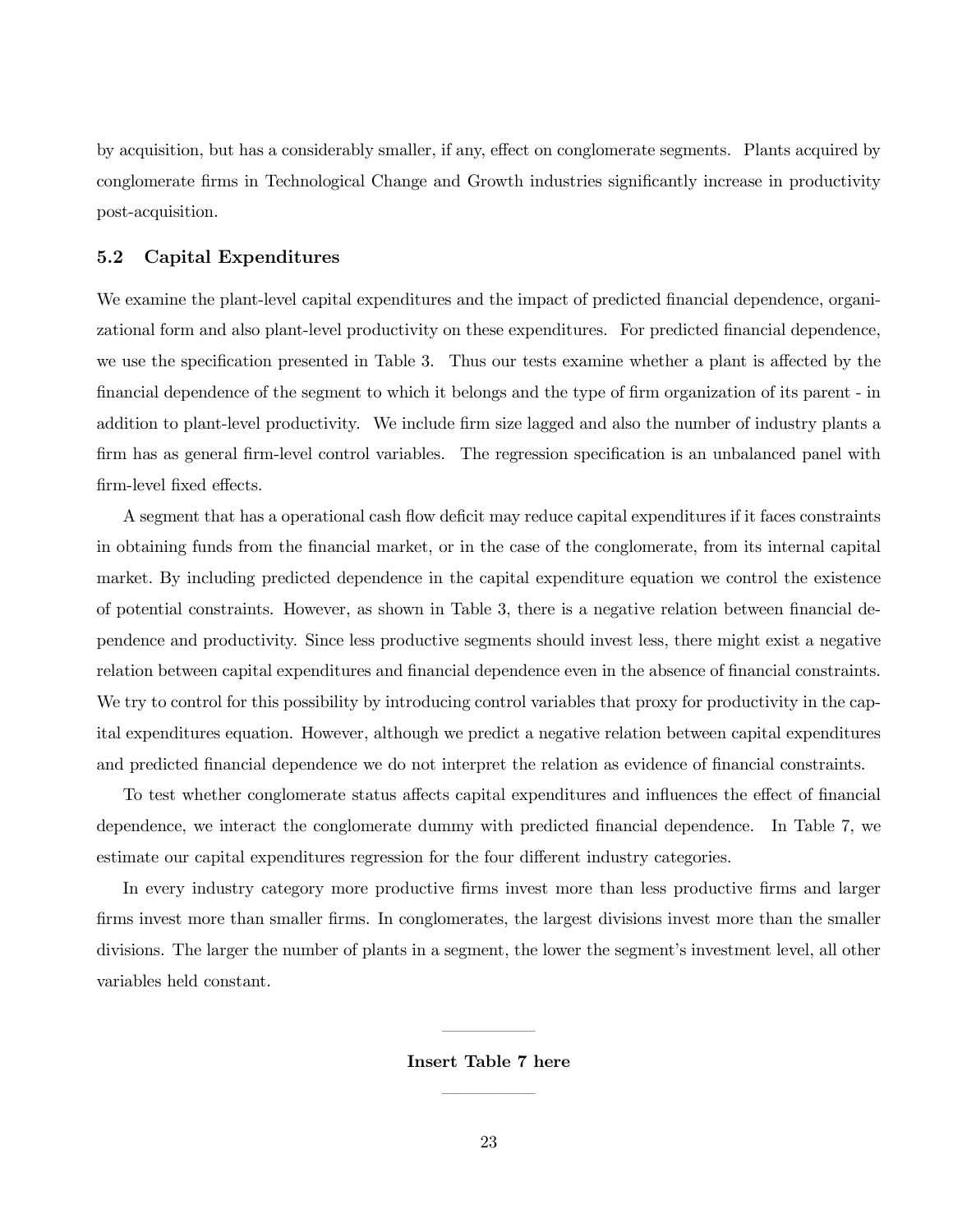Table 7 shows that the effects of financial dependence and conglomerate structure depend on industry life-cycle categories. Predicted financial dependence negatively affects capital expenditures in Consolidating and Growth industries. However, the negative effect of financial dependence is greater for single segment firms than for conglomerate segments, as the interaction term, conglomerate status times predicted dependence, is positive and significant in all industry categories except for declining industries.

In Consolidating and Technological Change industries, the conglomerates' level of investment is little affected by predicted dependence, being higher than that of single-segment firms that are predicted to be financially dependent and lower than that of the financially independent single-segment firms.

In two of the industry categories, Growth and Technical Change, whether a segment is predicted to be financially dependent appears to be more important for investment than the segment's organizational structure (segments that are predicted to be financially dependent invest considerably less than those not predicted to be dependent, regardless of organizational structure).

Finally, the productivity of a segment is significant in all life-cycle categories. This contrasts with the case of acquisitions where the effect was only present in growth industries. The mechanism for investment via capital expenditure seems to be differently driven than in the case of acquisitions. The relation between a segment's productivity and the probability that an acquisition occurs in that segment is less robust then the relations between productivity and capital expenditures. Thus, the effect of conglomerate organization on investment is stronger on investment by acquisition than on capital expenditures that have received the most attention by previous research.

As a robustness test, we also checked whether the same results hold when we consider only major investments by firms. Whited (2002) shows that peripheral divisions of conglomerates make large investments more frequently that similarly sized single-segment firms. We rerun the regressions from Table 4 taking as our dependent variable an indicator variables that takes the value 1 if the ratio of capital expenditures over lagged capital stock employed by the segment exceeds the 90th percentile of this variable, industry adjusted. These regressions are more likely to pick up major investments by smaller segments because large segments with many plants are more likely to be able to smooth their investment flows across time.

These unreported results (which are available from the authors) show that our previous results are consistent across all industry categories. In each case single-segment firms not predicted to be financially dependent are most likely to invest the most, and single segment firms predicted to be financially dependent invest the least. The investment of conglomerate segments falls between these two levels, with those conglomerate segments predicted to be financially dependent investing less. We also find that in every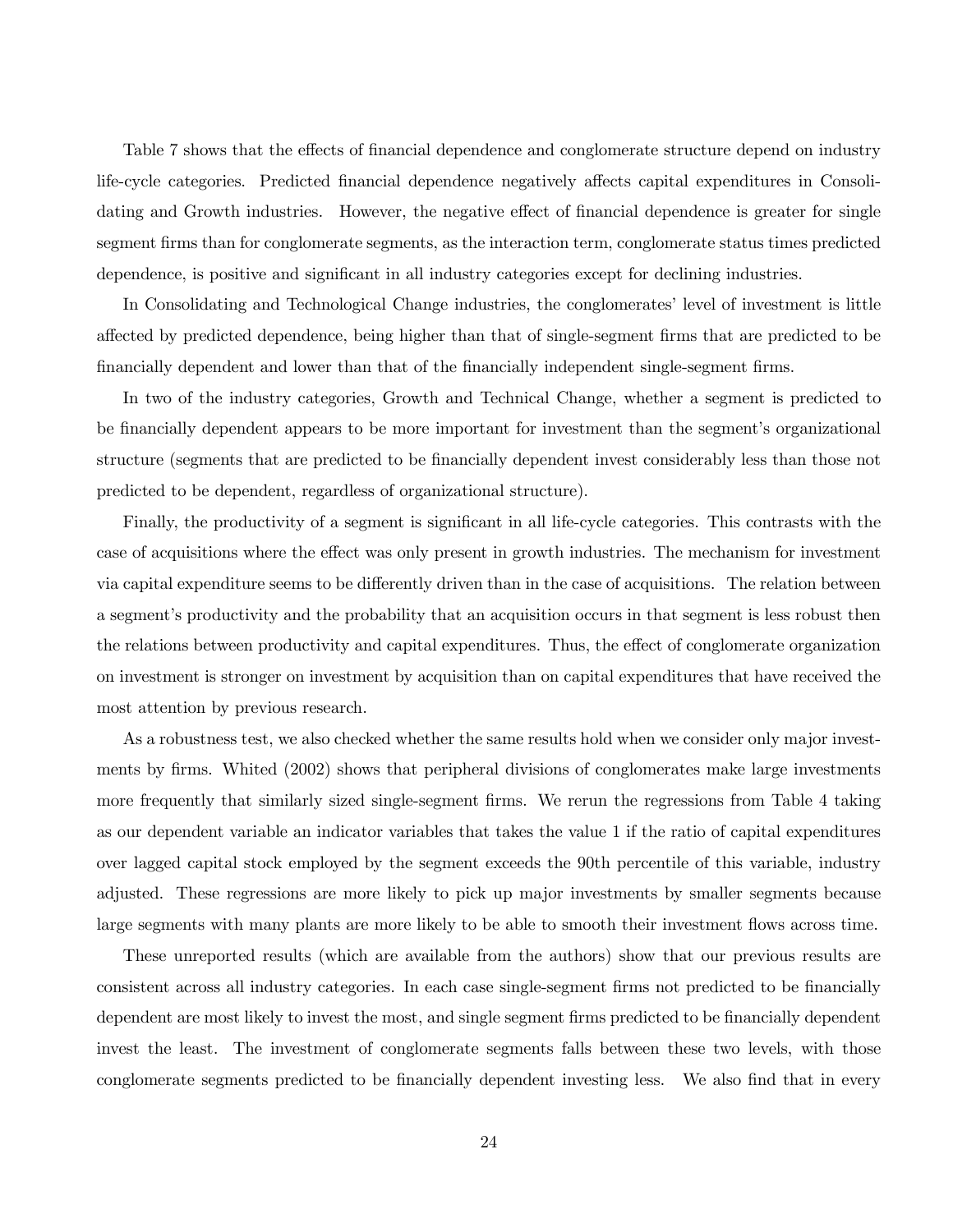industry category the more productive firms have a higher probability of a major investment than the less productive firms. However, smaller firms and, in conglomerates, smaller segments have a higher probability of a major investment.

Thus taken together, these findings suggest that while investment is positively related to productivity, it is affected both by the firm's organizational form and the segment's predicted financial dependence. Single-segment firms are most affected by financial dependence. There is some evidence that investment in Declining and Technical Change industries are less affected by organizational form than in Consolidation industries.

### 5.3 New Plant Openings and Plant Exit

We next examine the effect of predicted financial dependence and firm organization on new plant openings and plant exit over our different industry life cycle categories. As before, to estimate predicted financial dependence we use the specification presented in Table 3.

For new plant openings, we aggregate a firm's plants up into three-digit industries to examine whether a particular firm-segment acquires an additional plant. As a measure of segment productivity we construct a weighted average of each plants productivity with weights equal to plant predicted shipments. As in previous tables we include variables that firm organization and whether a firm is public.

# Insert Table 8 here –––––—

–––––—

Table 8 shows that the conglomerate firm organization and public firm status variables only affect firms in growing industries, with the only exception being the segment rank variable which has a negative effect in all industries. We also find that large firms are more likely to open plants in all industry categories. In growing industries, we find a significant negative effect on plant openings of predicted financial dependence for single segment firms. The results also show that both public firms and conglomerate firms offset the effects of predicted financial dependence on new plant openings.

# Insert Table 9 here –––––—

–––––—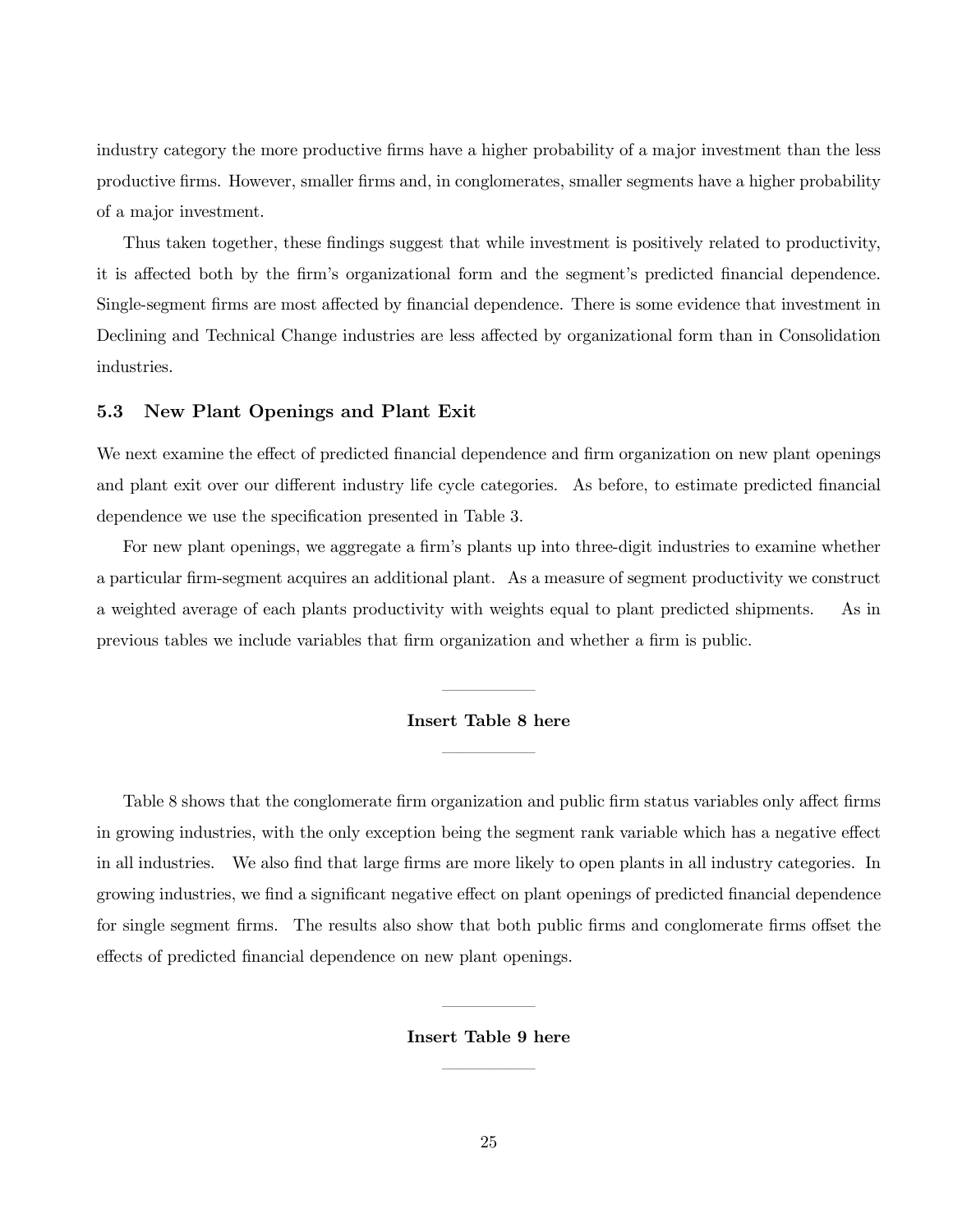Table 9 examines plant exit over the different life cycle stages. The results in the table show that single-segment firms are less likely to close plants when they are predicted to invest more than their cash flow in all life cycle stages. More efficient plants and plants of larger firms are also less likely to be closed down. Public firms are also more likely to close plants, with the exception of consolidating industries where they are less likely to close plants that are predicted to be financially dependent. Given that public firms are also larger the net effect is more muted. The effect of conglomerate firms is more limited. Plants of conglomerate firms that are predicted to invest more than their cash flow (and thus run a financial deficit) are less likely to close but offsetting this effect is a positive coefficient on the conglomerate indicator variable itself. These two offsetting effects reduce the effect of conglomerate firm status.

Overall, the results for new plant openings and plant exit show an asymmetric effect over the industry life cycle. These results shows that new plant openings and plant exit depend on firm organizational form and being a public firm in several different ways. First, in growth industries conglomerate firms that are predicted to be financially dependent have a significantly higher probability of new plant openings compared to dependent single-segment firms. Second this effect is reinforced by being public. Segments of public firms that are predicted to be financially dependent are also more likely to open new plants than private firms. The net effect is that the probability of new plant openings by private, single-segment firms are the most adversely affected by predicted financial dependence. Third, there is a more limited effect of conglomerate organizational form on plant exit.. The results do show that in declining industries, conglomerate firms are less likely to close plants of segments predicted to be financially dependent, however this effect is largely offset by a higher overall probability of closing plants.

## 6 Conclusions

A growing corporate finance literature examines how multi-industry firms allocate investment across divisions. This literature tacitly assumes industries do not differ much and that the relevant differences can be summarized by simple measures of investment opportunities, such as Tobin's  $q$  and the levels of cash flows. We argue that the competitive environment of an industry depends on the stage of its life cycle. Industries in different stages of their life cycle differ in the opportunities for profitable restructuring and in exploitable growth opportunities. These differences in competitive environment have the potential to alter the comparative advantage of conglomerate multi-industry firms relative to single-industry firms. A comparative analysis of investment by segments of conglomerates and single-industry firms has to take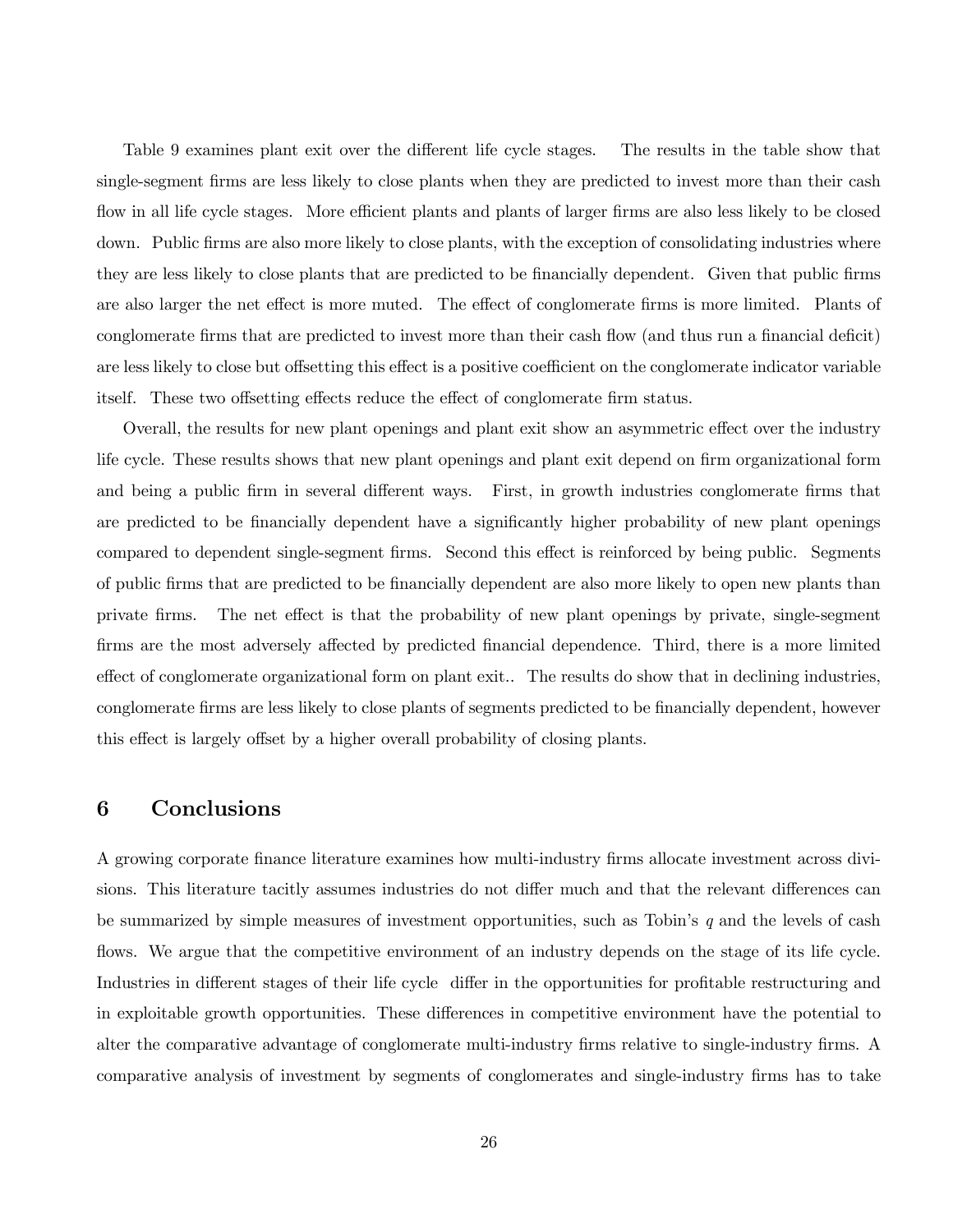these differences into account.

Using plant-level data we classify U.S. manufacturing corporations into four different life-cycle stages based on the growth rates of real shipments and changes in the number of producers. We find evidence that the effects of firm organization and being public vary across the industry life cycle. In industries where shipments are growing, acquisitions and new plant openings are significantly affected by firm organizational form and by whether the firm is publicly listed. Large firms' and conglomerates' segments are much more likely to purchase a plant than are single-industry firms. By contrast, capital expenditure rates are fairly stable across industries, segment size and firm organization. Examining acquired plants post-acquisition, we find that plants acquired by conglomerate firms in Technological Change and, in particular, in Growth industries significantly increase in productivity post-acquisition.

These findings have important implications for the literature on conglomerates' allocation of investment across industries. This literature uses capital expenditures to proxy for investment by a segment. Thus, it leaves out investment through plant acquisition, which is an important component of conglomerate firm's investment but not as important component of single-industry firms' investment. As a result, the conclusions drawn from this literature need to be reassessed.

Our evidence suggests that a conglomerate firm's internal capital market reduce or break the link between a segment's financial dependency and capital expenditures. In addition to demonstrating a conglomerate effect on capital expenditures we find a conglomerate effect on plant purchases and new plant openings in growth industries. These latter effects have not been previously identified and are even stronger than the usually studied relation between conglomerate status and capital expenditures.

Since the conglomerate effect on acquisition and investment is stronger for segments of high productivity there does not appear to be a subsidy of conglomerate's less efficient segments.

We also find evidence that acquisition rates are higher for conglomerates in growth industries when these divisions have high relative productivity versus divisions in declining industries - a result that is consistent with the theoretical prediction in Maksimovic and Phillips (2002) and also with Boston Consulting Group's prescription for non-growth segments to help fund "shining stars." We also document that plants acquired by conglomerate firms' existing segments also experience productivity gains post-acquisition, particularly in growth industries. These results lend support to the conjecture that conglomerates relax, or do not face potential resource constraints faced by single-segment firms, particularly in growing industries.

Lastly, for new plant openings we find that there is a significant positive effect for both being part of a conglomerate and also being a public firm in growth industries but not in declining industries. Conglom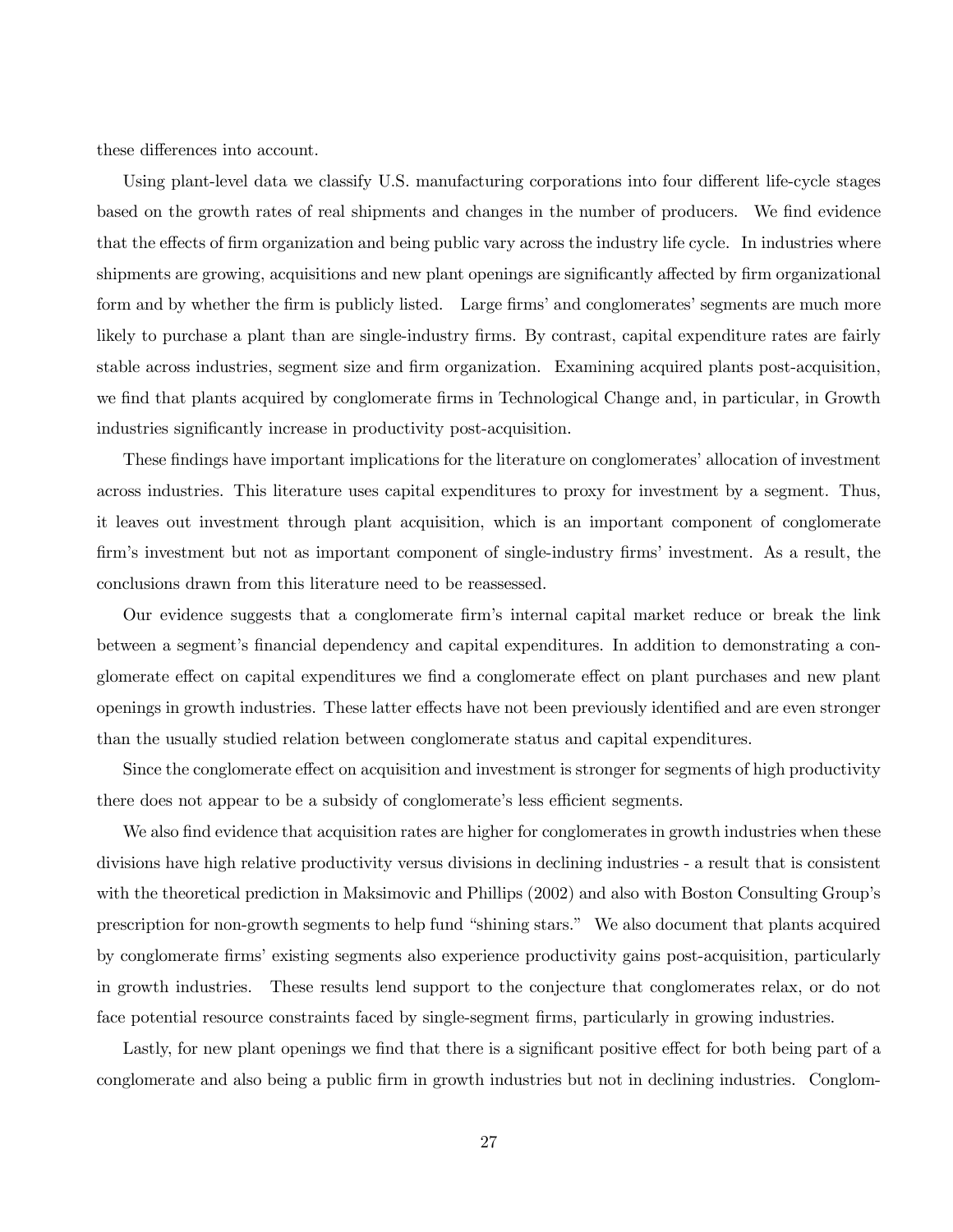erate firms, and in particular, public conglomerate firms offset the effects of predicted financial dependence on new plant openings in growth industries. The effects on plant exit are more limited.

Overall, these findings document important effects of firm organization and public firms that vary over long-run industry conditions . The findings are consistent with conglomerate firms in growth industries providing financial resources or organizational skills that help divisions reduce or break the link between a segment's predicted financial dependence and its acquisition and capital expenditure decisions. They do not suggest that conglomerates' capital expenditures on acquisitions, new plants or their existing plants are excessive.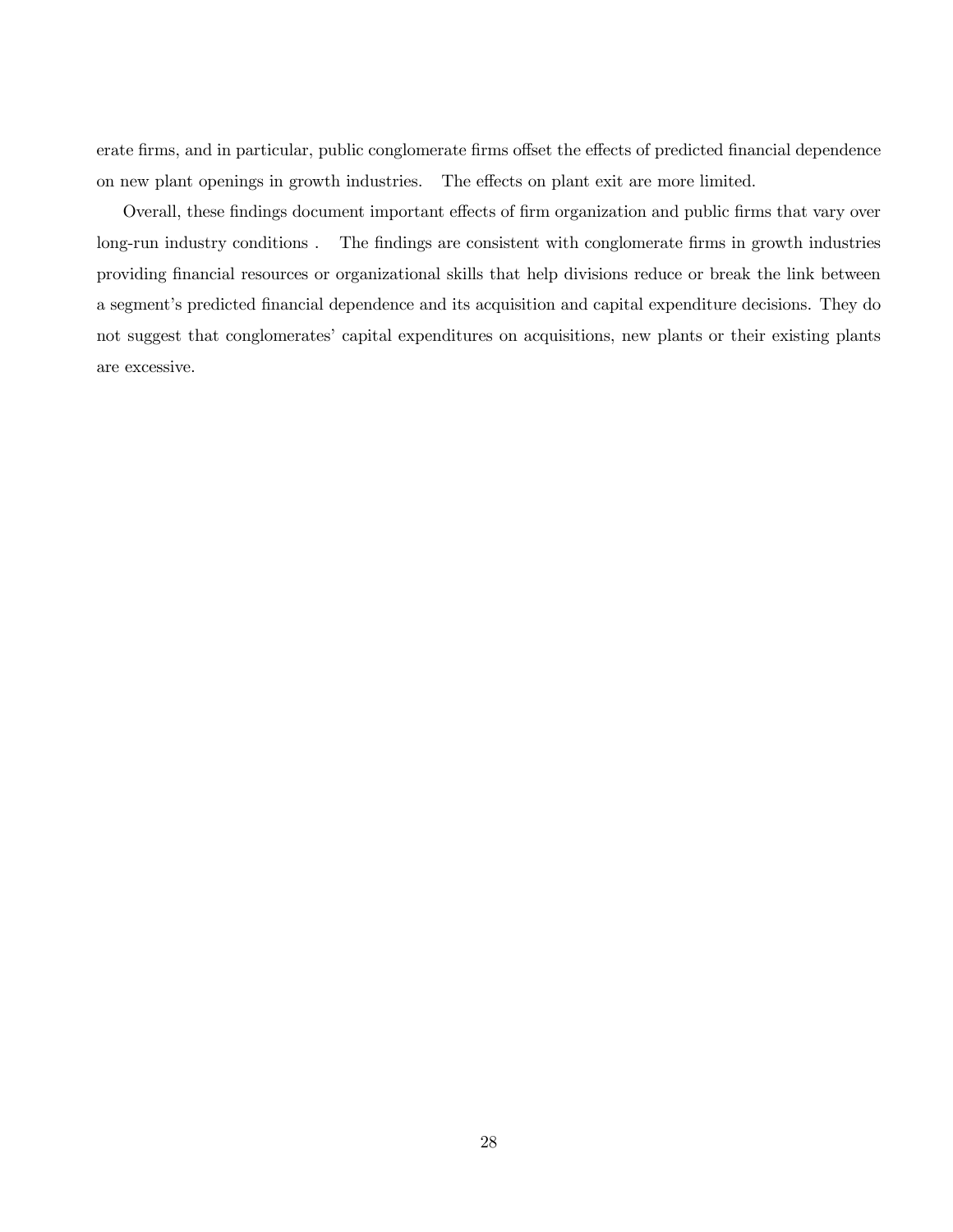#### REFERENCES

- Bernardo, Antonio and Bhagwan Chowdhry, 2002, Resources, Real Options and Corporate Strategy, Journal of Financial Economics 63, 211—34.
- Campa, Jose, and Simi Kedia, 2002, Explaining the Diversification Discount, Journal of Finance.
- Chevalier, Judith, 2002, Why do firms undertake diversifying mergers? An examination of the investment policies of merging firms, Mimeo, University of Chicago.
- Gertner, Robert H., David S. Scharfstein, Jeremy Stein, 1994, Internal versus External Capital Markets, Quarterly Journal of Economics, 109(4), 1211-30.
- Ghemawat, Pankaj. "Capacity Expansion in the Titanium Dioxide Industry." The Journal of Industrial Economics 33, no. 2 (December 1984): 145-163.
- –—, and Barry Nalebuff. "Exit." The RAND Journal of Economics 16, no. 2 (summer 1985): 184-194
- –—, and Tarun Khanna. "The Nature of Diversified Business Groups: A Research Design and Two Case Studies." Harvard Business School Working Paper Series, No. 97-043, <sup>1</sup><sup>996</sup>
- Gort, Michael and Steven Klepper, 1982, Time Paths in the Diffusion of Product Innovations, *Economic* Journal 92 1982: 630-653
- Graham, John, Michael Lemmon, and Jack Wolf, 2002, Does Corporate Diversification Destroy Value?, Journal of Finance.
- Jensen, Michael C., 1986, Agency costs of free cash flow, corporate finance, and takeovers, American Economic Review 76, 323-329.
- Jovanovic, Boyan, 1982, Selection and the Evolution of Industry, *Econometrica*; 50(3), 649-70.
- Jensen, Michael C., 1986, Agency costs of free cash flow, corporate finance, and takeovers, American Economic Review 76, 323-329.
- Jensen, Michael C. and William Meckling, <sup>1</sup>976, Theory of the Firm: Managerial Behavior, Agency Costs and Ownership Structure, Journal of Finance and Economics 3, 305-360.
- John, Kose, and Eli Ofek, 1995, Asset sales and the increase in focus, *Journal of Financial Economics* 37, 105-126.
- Kaplan, Steven N., and Michael Weisbach, 1992, The success of acquisitions: evidence from divestitures, The Journal of Finance 47, 107-138
- Khanna, Naveen, and Sheri Tice, 2001, The Bright Side of Internal Capital Markets, *Journal of Finance* forthcoming.
- Klepper, Steven and Elizabeth Grady, 1990, The evolution of new industries and the determinants of market structure. Rand Journal of Economics 21:24-44.
- Klepper, Steven, 1996, Entry, exit, growth, and innovation over the product life cycle. American Economic Review 86:562-583.
- –—, 1997, Capital structure and product market behavior: An examination of plant exit and investment behavior, Review of Financial Studies 10, 767-804.
- Lamont, Owen, 1997, Cash Flow and Investment: Evidence from Internal Capital Markets, *Journal of* Finance, 52, 83-109.
- Lichtenberg, Frank R., and Donald Siegel, 1992, Takeovers and corporate overhead, in Corporate Takeovers and Productivity, Frank R. Lichtenberg, ed.: (MIT Press, Cambridge, MA).

Lucas, Robert, 1978, On the size distribution of business firms, Bell Journal of Economics 9, 508-23.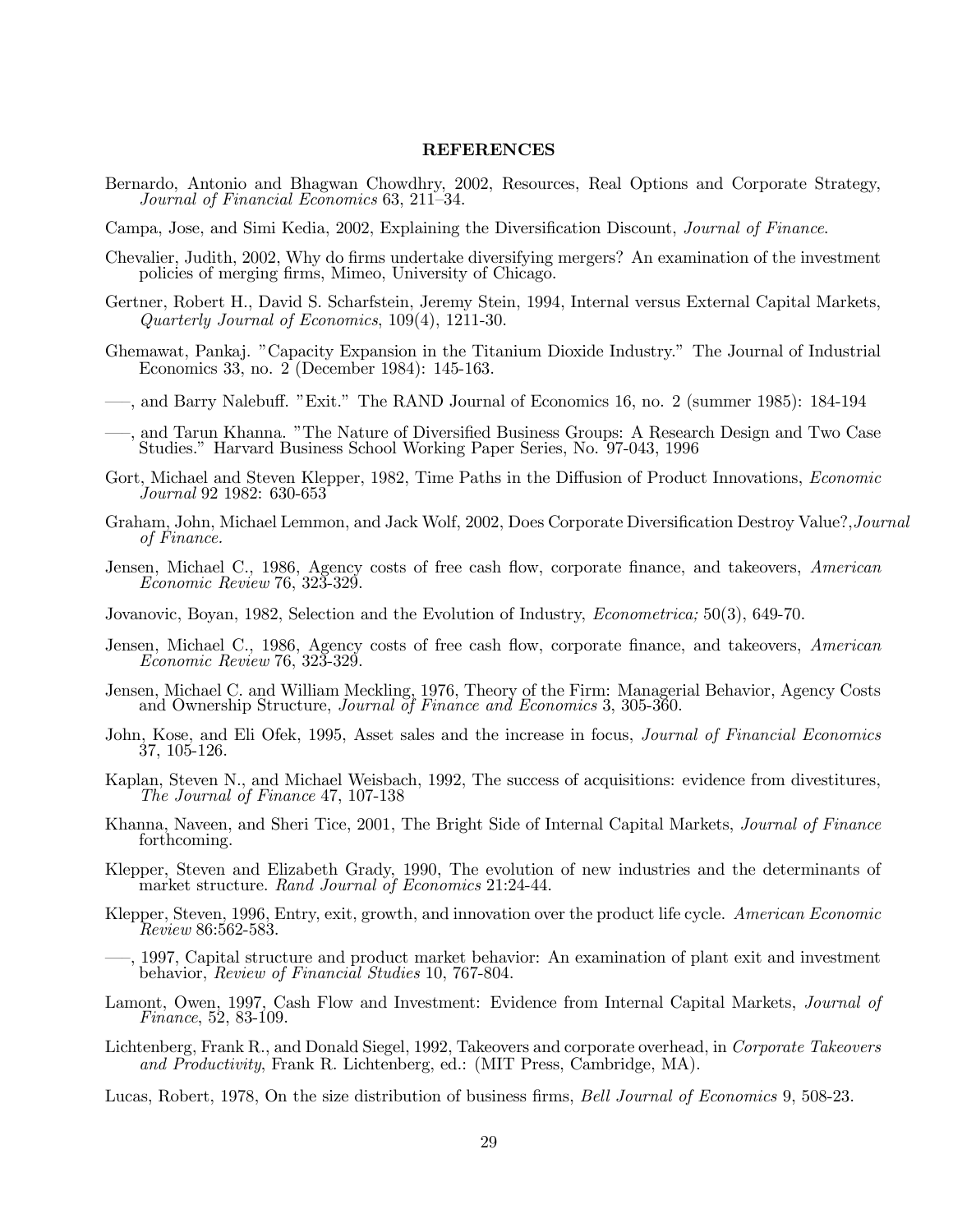- Maksimovic, Vojislav, and Gordon Phillips, 1998, Asset Efficiency and the Reallocation Decisions of Bankrupt Firms, Journal of Finance.
- –—, 2001, The Market for Corporate Assets: Who Engages in Mergers and Asset Sales and are there Gains?, Journal of Finance.
- $-$ , 2002, Do Conglomerate Firms Allocate Resources Inefficiently Across Industries?, *Journal of Finance*.
- Matsusaka, John G., and Vikram Nanda, 2001, Internal capital markets and corporate refocusing, Journal of Financial Intermediation.
- Meyer, Bruce, 1990, Unemployment Insurance and Unemployment Spells, *Econometrica* 58(4): 757 782.
- Minton, Bernadette and Karen Wruck, 2001, Financial Conservatism: Evidence on Capital Structure from Low Leverage Firms, Working paper Ohio State University.
- Mitchell, Mark L., and Harold J. Mulherin, 1996, The impact of industry shocks on takeover and restructuring activity, Journal of Financial Economics 41:2, 193-229
- Morck, Randall, Andrei Shleifer, and Robert W. Vishny, 1990, Do managerial objectives drive bad acquisitions, Journal of Finance 45, 31-48.
- Opler Tim C., Sheridan Titman, 1994, Financial distress and corporate performance, Journal of Finance 49, No. 3, 1015-1040.
- Opler, Tim C., René M. Stulz, Lee Pinkowitz and Rohan Williamson, 1999, The Determinants and Implications of Corporate Cash Holdings, Journal of Financial Economics 52, 3-46.
- Peyer, Urs, 2001, Internal and External Capital Markets, Mimeo, University of North Carolina.
- Rajan, Raghuram G., Henri Servaes and Luigi Zingales, 2000, The cost of diversity: The diversification discount and inefficient investment, *Journal of Finance* 55, 35-80.
- Ravenscraft, David, and F.M. Scherer, 1987, Mergers, Sell-offs, and Economic Efficiency (Brookings Institution, Washington, D.C.).
- Scharfstein, David S., and Jeremy C. Stein, 2000, The dark side of internal capital markets: divisional rent-seeking and inefficient investment, Journal of Finance 55, 2537-2564.
- Schlingemann, Frederik, P., Rene M. Stulz, and Ralph A. Walkling, 2002, Asset liquidity and segment divestitures, Journal of Financial Economics.
- Schoar, Antoinette, 2002, Effects of Corporate Diversification on Productivity, *Journal of Finance*, 57 2379-2403.
- Shin, H. and Rene Stulz, 1998, Are Internal Capital Markets Efficient? Quarterly Journal of Economics 531-52.
- Shleifer, Andrei, and Robert W. Vishny, 1992, Liquidation values and debt capacity: A market equilibrium approach, Journal of Finance 47, 1343-1365.
- Stein, Jeremy, 1997, Internal Capital Markets and the Competition for Corporate Resources, *Journal of* Finance 52, 111-33.
- Villalonga, Belen, 2003, Diversification discount or premium? New evidence from BITS establishmentlevel data, *Journal of Finance*, forthcoming

Whited, Toni, 2001, Is inefficient investment the cause of the conglomerate discount?, *Journal of Finance*.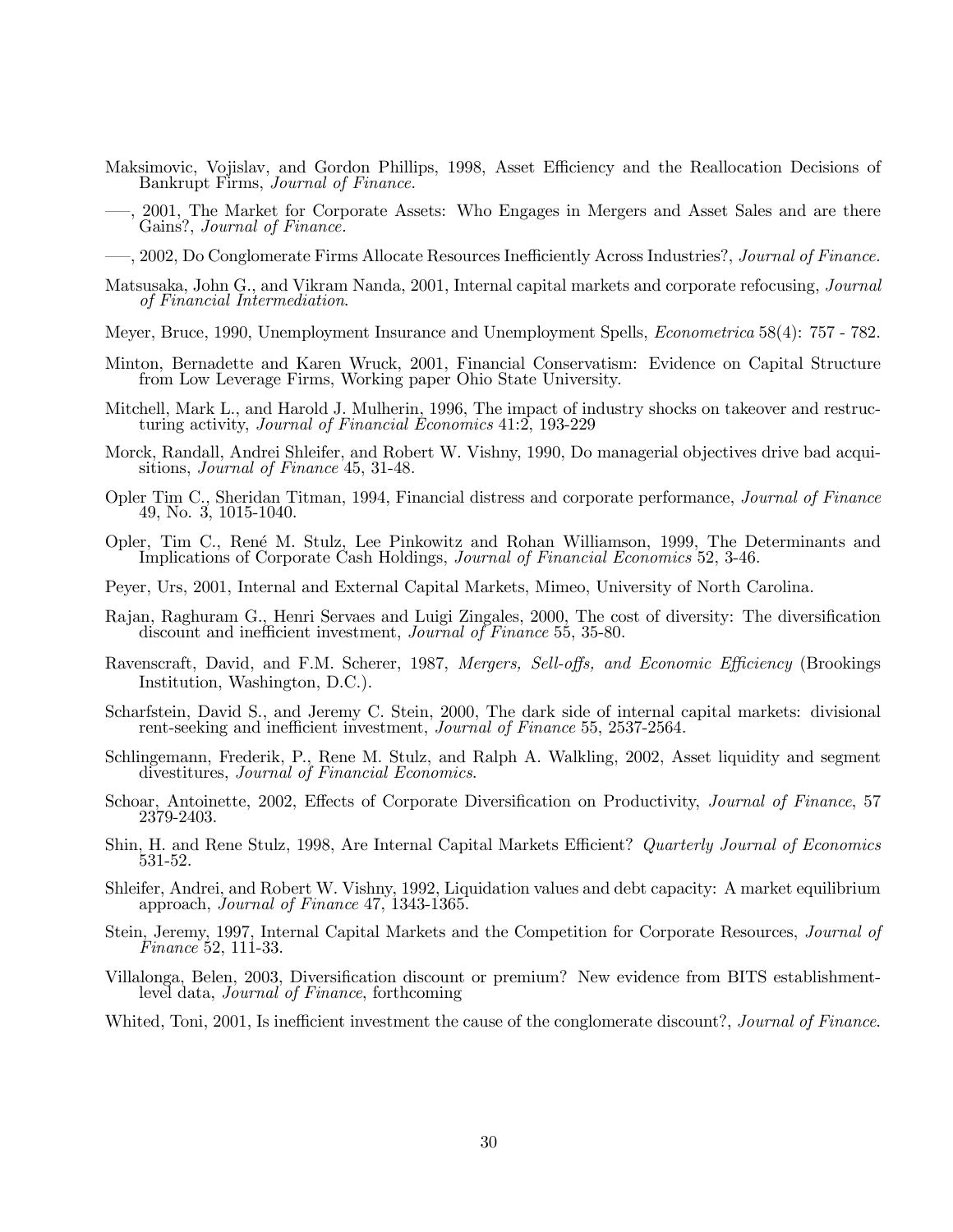## **Table 1 Financial Dependence and Industry Conditions**

Table presents summary statistics by long-run industry changes and firm organization. Declining (technological change, consolidation, growth) industries are industries that have long-run change in industry shipments over 1972-1987 in the lowest (lowest, highest, highest) fiftieth percentile and the long-run change in the number of firms in the lowest (highest, lowest, highest) fiftieth percentile.

|                                                                                      | Industry classifications |                  |                  |                        |  |  |  |
|--------------------------------------------------------------------------------------|--------------------------|------------------|------------------|------------------------|--|--|--|
|                                                                                      |                          | Technological    |                  |                        |  |  |  |
|                                                                                      | Declining                | Change           | Consolidation    | Growth                 |  |  |  |
| Long-run (25 year) change in industry shipments                                      | $-54.38%$                | $-33.42%$        | 1.73%            | d<br>35.76%            |  |  |  |
| Long-run (25 year) change in number of firms                                         | $-42.53%$                | 37.13%           | $-10.78%$        | d<br>60.73%            |  |  |  |
| Percent firm segments operated by:<br>multiple-industry firms (last year)            | 31.95%                   | 33.78%           | 31.08%           | $29.61\%$ <sup>d</sup> |  |  |  |
| Percent all firm segments with<br>investment > internal cash flow                    | 43.12%                   | 42.84%           | 38.46%           | 40.30% $d$             |  |  |  |
| Percent single-industry firm segments with<br>investment > internal cash flow        | 43.78%                   | 46.48%           | 39.73%           | 43.69%                 |  |  |  |
| Percent of segments of multi-industry firms<br>investment > internal cash flow       | 41.45%                   | 37.10%           | 35.18%           | 33.99% d               |  |  |  |
| Percent segments of small firms (bottom 50%) with<br>investment > internal cash flow | 48.80%                   | 48.74%           | 45.06%           | 45.96% $d$             |  |  |  |
| Segments of small multi-segment firms<br>Segments of small single-segment firms      | 51.48%<br>48.27%         | 43.36%<br>50.48% | 44.75%<br>45.13% | 40.82% $d$<br>47.30%   |  |  |  |
|                                                                                      |                          |                  |                  |                        |  |  |  |
| Percent large firm segments (top 50%) with<br>$investment$ > internal cash flow      | 37.49%                   | 37.21%           | 31.88%           | 34.65% $d$             |  |  |  |

 $d$  Difference between Declining and Growth industries is significantly different from zero at the one-percent level.

In all cases, the means of all numbers are significantly different from zero at the one-percent level.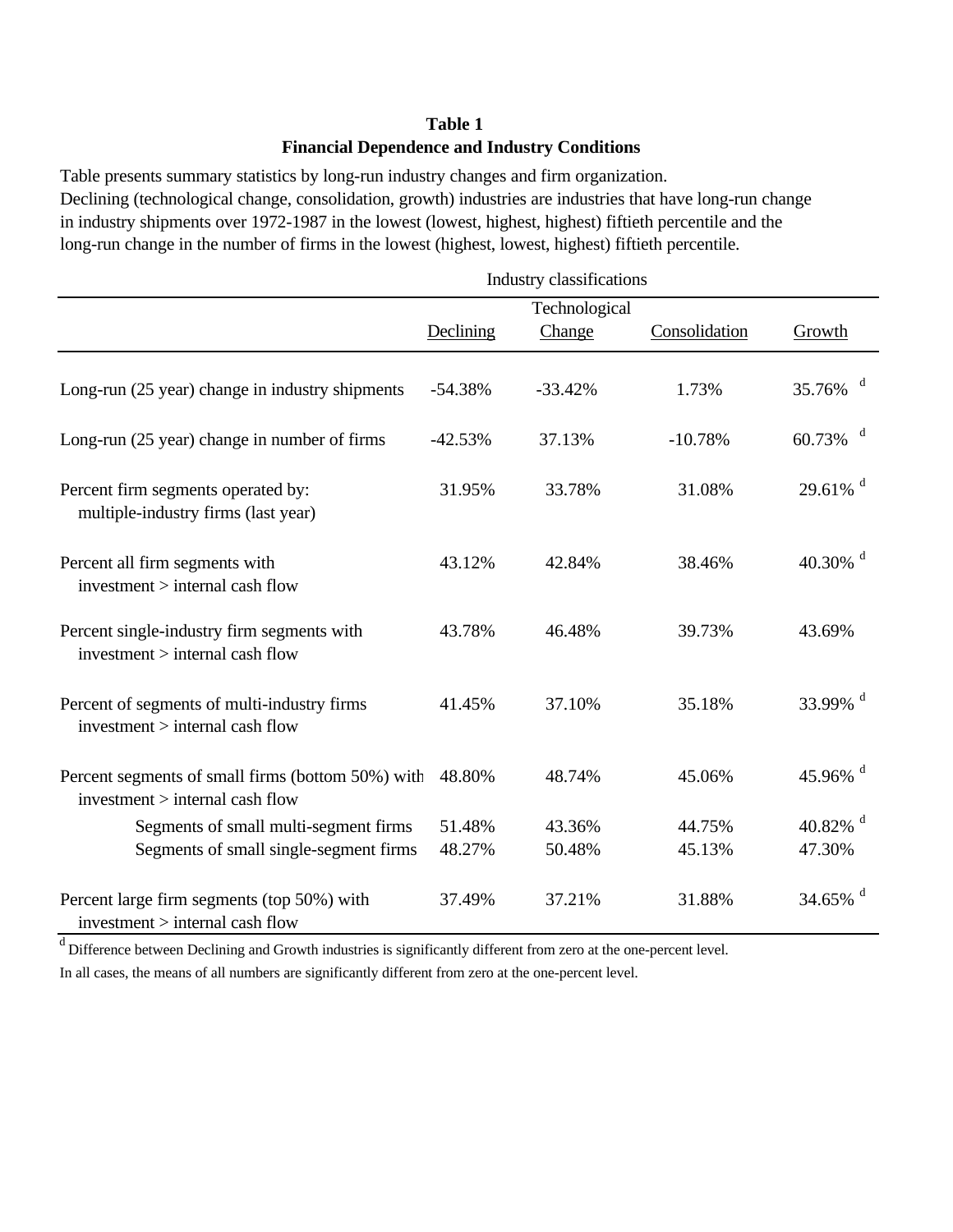## **Table 2 Cash flow, Investment and Industry Conditions**

Table presents cash flow and investment statistics by long-run industry changes and firm organization. Declining (technological change, consolidation, growth) industries are industries that have long-run change in industry shipments over 1972-1987 in the lowest (lowest, highest, highest) fiftieth percentile and the long-run change in the number of firms in the lowest (highest, lowest, highest) fiftieth percentile.

|                                                                        |           | Industry classifications |               |                        |             |
|------------------------------------------------------------------------|-----------|--------------------------|---------------|------------------------|-------------|
|                                                                        |           | Technological            |               |                        |             |
|                                                                        | Declining | Change                   | Consolidation | Growth                 |             |
| Average annual plant-level cash flow / sales                           |           |                          |               |                        |             |
| Plants of: All firms                                                   | 4.13%     | 4.96%                    | 6.72%         | 7.30%                  | d           |
| Single-segment firms                                                   | 3.65%     | 3.11%                    | 5.54%         | 5.61%                  | d           |
| Multiple-segment firms                                                 | 5.35%     | 7.87%                    | 9.76%         | 10.43%                 | d           |
| Small firms                                                            | 0.53%     | 1.76%                    | 2.60%         | 3.71%                  | d           |
| Large firms                                                            | 7.69%     | 8.13%                    | 10.82%        | 10.87%                 | d           |
| Large single-segment firms                                             | 7.48%     | 6.59%                    | 9.90%         | 9.26%                  | d           |
| Large multi-segment firms                                              | 8.02%     | 9.49%                    | 12.17%        | 12.56%                 | d           |
| Average annual plant-level capital expenditures / lagged capital stock |           |                          |               |                        |             |
| Plants of: All firms                                                   | 16.93%    | 17.31%                   | 17.59%        | 19.39%                 | $\mathbf d$ |
| Single-segment firms                                                   | 17.24%    | 18.10%                   | 18.02%        | 20.09%                 | d           |
| Multiple-segment firms                                                 | 16.17%    | 16.10%                   | 16.49%        | $18.14\%$ <sup>d</sup> |             |
| Small firms                                                            | 16.14%    | 17.33%                   | 16.45%        | 18.88%                 | d           |
| Large firms                                                            | 17.29%    | 17.30%                   | 18.03%        | 19.63%                 | d           |
| Average percent of firm-segments acquiring<br>plants (annually)        |           |                          |               |                        |             |
| Segments of: All firms                                                 | 3.07%     | 3.62%                    | 3.14%         | 3.21%                  |             |
| Single-segment firms                                                   | 2.34%     | 2.55%                    | 2.05%         | 2.18%                  |             |
| Multiple-segment firms                                                 | 5.27%     | 5.67%                    | 6.35%         | 5.60%                  | $\rm e$     |
| Small firms                                                            | 0.96%     | 1.76%                    | 0.76%         | 1.46%                  | d           |
| Large firms                                                            | 4.22%     | 4.30%                    | 4.40%         | 4.15%                  |             |

d,e Difference between Declining and Growth industries is significantly different from zero at the one-, five-percent level.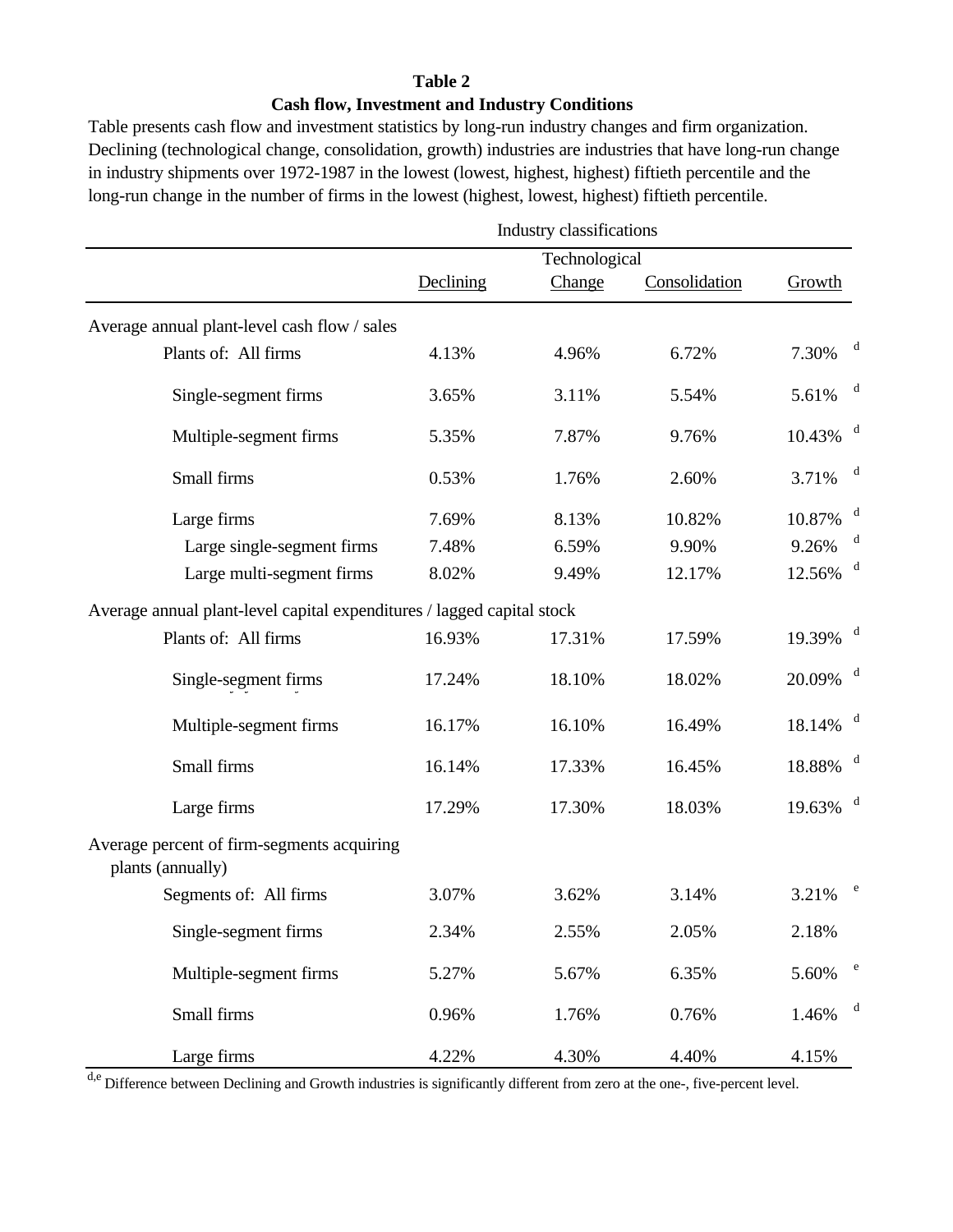### **Table 3: Financial Dependence**

Panel logit regressions examining the probability a division of a firm will invest more than its divisional cash flow. Change in industry shipments is the change in industry shipments at the three-digit SIC code level deflated by industry price deflators to give the real change in industry shipments. Industry capital intensity is capital expenditures divided by industry sales at the three-digit SIC code level. Firm-industry productivity is a firm-industry fixed effect from a production equation estimated using five years of lagged data. Relative odds ratios are the change in the relative likelihood of financial dependence from a one unit increase in the variable. (Standard errors in parentheses).

|                                                    | <b>Change in Long-Run Shipments</b> |                       |                       |  |
|----------------------------------------------------|-------------------------------------|-----------------------|-----------------------|--|
|                                                    | All Industries                      | Decline $(-)$         | Growth $(+)$          |  |
| Variables:                                         |                                     |                       |                       |  |
| Change in Industry Shipments                       | $-0.841$ <sup>a</sup>               | $-0.657$ <sup>a</sup> | $-0.670$ <sup>a</sup> |  |
| standard error                                     | (.039)                              | (.063)                | (.053)                |  |
| relative odds ratio                                | 0.431                               | 0.519                 | 0.512                 |  |
| <b>Industry Capital Intensity</b>                  | 3.689 $^{a}$                        | 4.943 $^{a}$          | 3.933 $a$             |  |
| standard error                                     | (.179)                              | (.345)                | (.213)                |  |
| relative odds ratio                                | 40.005                              | 140.190               | 51.050                |  |
| Firm-Industry Productivity: Fixed Effect (lagged)  | $-0.684$ <sup>a</sup>               | $-0.669$ <sup>a</sup> | $-0.698$ <sup>a</sup> |  |
| standard error                                     | (.004)                              | (.007)                | (.006)                |  |
| relative odds ratio                                | 0.504                               | 0.512                 | 0.498                 |  |
| (Firm-Industry Productivity) <sup>2</sup> (lagged) | $0.038$ <sup>a</sup>                | 0.003                 | $0.051$ <sup>a</sup>  |  |
| standard error                                     | (.002)                              | (.005)                | (.003)                |  |
| relative odds ratio                                | 1.038                               | 1.003                 | 1.053                 |  |
| log(firm size)                                     | $-0.110$ <sup>a</sup>               | $-0.097$ <sup>a</sup> | $-0.120$ <sup>a</sup> |  |
| standard error                                     | (.001)                              | (.002)                | (.002)                |  |
| relative odds ratio                                | 0.896                               | 0.908                 | 0.887                 |  |
| Constant                                           | $0.592$ <sup>a</sup>                | $0.512$ <sup>a</sup>  | $3.115$ <sup>a</sup>  |  |
| standard error                                     | (.016)                              | (.026)                | (.086)                |  |
| Number of Observations                             | 409,815                             | 159,382               | 250,433               |  |
| Psuedo R-squared                                   | 0.063                               | 0.058                 | 0.066                 |  |

Dependent Variable: Dependence  $= 1$  if Divisional Investment  $>$  Divisional Cash Flow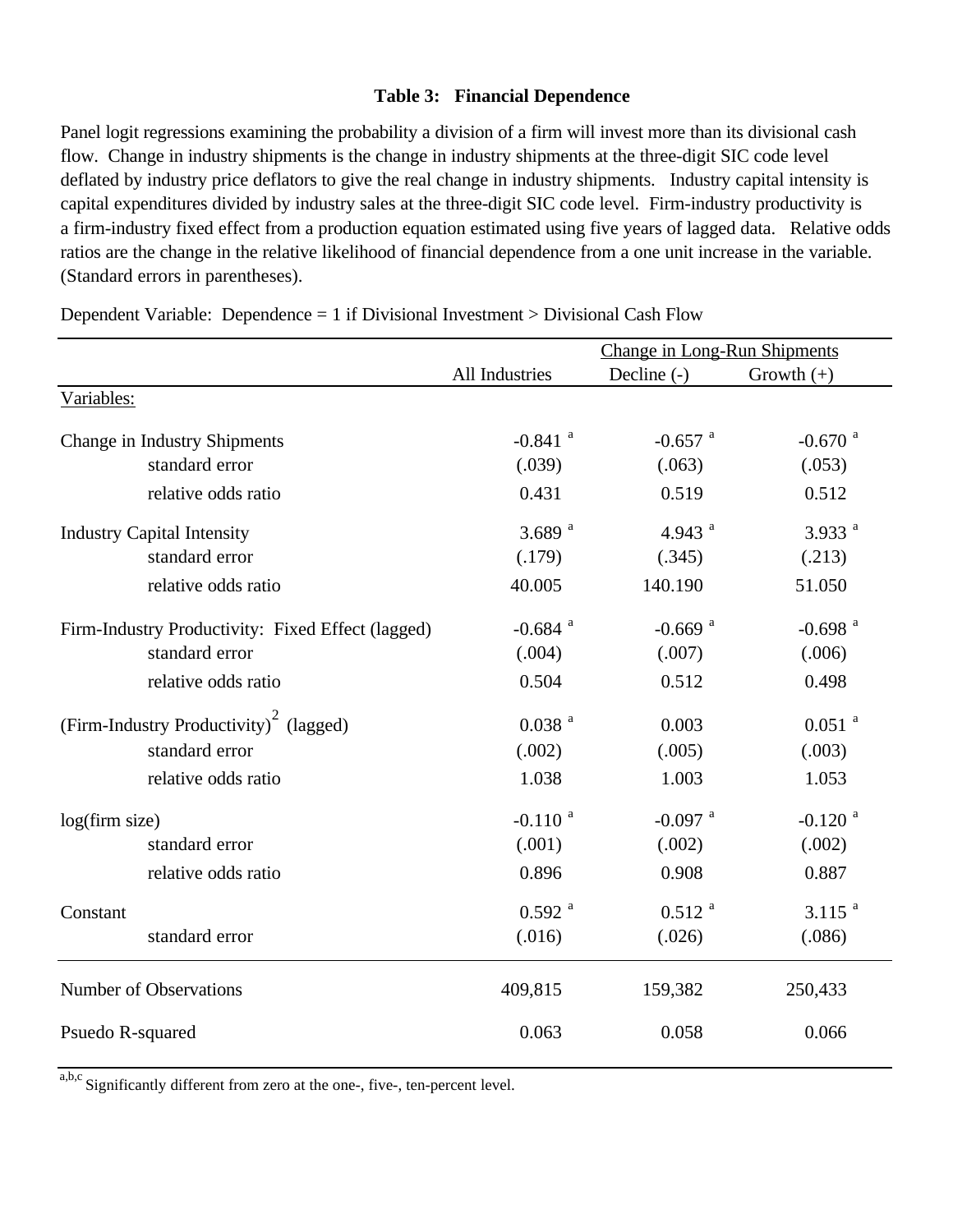### **Table 4A: Plant Acquisition**

**Length of time used to determine life-cycle quadrants** Regressions examine the relationship between plant acquisition, predicted financial dependence and firm organization. Predicted dependence is the predicted probability of financial dependence using the specification of Table 3. The growth (Consolidating, Technological Change) quadrant is when the change in real value of shipments is in the upper (upper, lower) fiftieth percentile and change in the number of firms is in the upper (lower, upper) fiftieth percentile of industries over 10 and 25 year periods. Conglomerate is an indicator variable that indicates that the firm produces in at least two different three-digit industries. Public indicates that firm is publicly traded. Productivity of segment is the weighted average of plant-specific productivity for that segment. All right-hand-side variables represent values prior to the year of the acquisition. Relative odds ratios, which represent a change in the relative odds of acquisition, can be obtained by taking the natural exponent of reported coefficients. (Robust standard errors in parentheses).

| Dependent Variable: Plant Acquisition                   | 10 Year Window                  | 25 Year Window                           |
|---------------------------------------------------------|---------------------------------|------------------------------------------|
| Variables:                                              | coefficient<br>standard         | coefficient<br>standard                  |
| Predicted financial dependence (base level)             | error<br>$-0.247$<br>(.243)     | error<br>$-0.619$ <sup>a</sup><br>(.153) |
| * Quadrant 2 Indicator: Tech. Change                    | $-0.594$ <sup>b</sup><br>(.305) | $-0.427$ $\degree$<br>(.231)             |
| * Quadrant 3 Indicator: Consolidating                   | $-0.425$<br>(.265)              | $-0.046$<br>(.212)                       |
| * Quadrant 4 Indicator: Growth                          | $-0.800$ <sup>a</sup><br>(.251) | $-0.811$ <sup>a</sup><br>(.175)          |
| Conglomerate multi-industry indicator                   | $0.259$ <sup>a</sup><br>(.066)  | $0.238$ <sup>a</sup><br>(.066)           |
| Segment rank within firm (1=largest)                    | $-0.066$ <sup>a</sup><br>(.005) | $-0.065$ <sup>a</sup><br>(.005)          |
| Conglomerate*predicted dependence (base level)          | $-0.032$<br>(.295)              | 0.250<br>(.201)                          |
| * Quadrant 2 Indicator: Tech. Change                    | $0.811$ $\degree$<br>(.480)     | 0.710 <sup>a</sup><br>(.238)             |
| * Quadrant 3 Indicator: Consolidating                   | $0.485$ $\degree$<br>(.298)     | $0.452^{b}$<br>(.229)                    |
| * Quadrant 4 Indicator: Growth                          | 1.089 <sup>a</sup><br>(.282)    | $0.853$ <sup>a</sup><br>(.188)           |
| Public firm indicator variable                          | $-0.021$<br>(.058)              | 0.000<br>(.057)                          |
| Public*predicted dependence                             | $0.541$ $\degree$<br>(.326)     | $-0.029$<br>(.300)                       |
| * Quadrant 2 Indicator: Tech. Change                    | 0.093<br>(.593)                 | 0.034<br>(.256)                          |
| * Quadrant 3 Indicator: Consolidating                   | 0.611<br>(.335)                 | 0.179<br>(.262)                          |
| * Quadrant 4 Indicator: Growth                          | 0.419<br>(.312)                 | $0.356$ $\degree$<br>(.212)              |
| Productivity of segment (lagged)                        | 0.085<br>(.087)                 | 0.080<br>(.087)                          |
| Diversity: standard deviation of growth across segments | $0.469$ <sup>a</sup><br>(.101)  | 0.308 <sup>a</sup><br>(.056)             |
| Number of Plants in Segment (lagged)                    | $0.036$ <sup>a</sup><br>(.002)  | $0.035$ <sup>a</sup><br>(.002)           |
| log(lagged firm size)                                   | $0.313$ <sup>a</sup><br>(.008)  | $0.312$ <sup>a</sup><br>(.008)           |
| Quadrant 2 Indicator: Tech. Change                      | 0.029<br>(.163)                 | $-0.019$<br>(.080)                       |
| Quadrant 3 Indicator: Consolidating                     | $0.313$ <sup>a</sup><br>(.107)  | $-0.009$<br>(.078)                       |
| Quadrant 4 Indicator: Growth                            | $0.167$ $\degree$<br>(.101)     | $-0.122$ <sup>b</sup><br>(.064)          |
| Constant                                                | $-7.668$ <sup>a</sup><br>(.132) | $-7.401$ <sup>a</sup><br>(.102)          |
| Number of segment-years                                 | 409,815                         | 409,815                                  |
| Psuedo R-squared                                        | 10.10%                          | 10.10%                                   |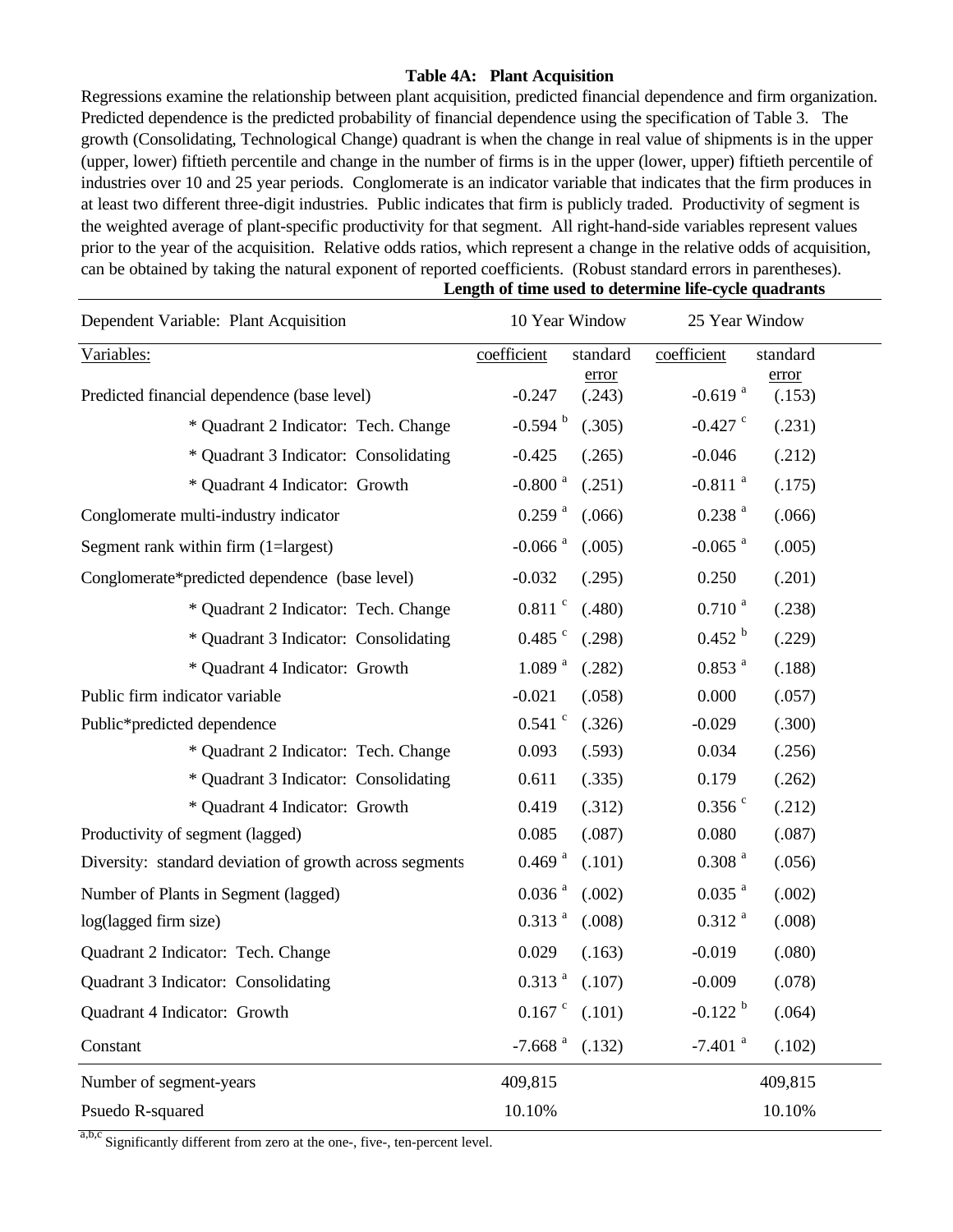### **Table 4B: Long-run Industry Effects and Plant Acquisitions**

Regressions examine the relationship between plant acquisition, predicted financial dependence and firm organization. Predicted dependence is the predicted probability of financial dependence using the specification of Table 3. For industry level 25 year changes in the number of firms and shipments, we use the change from 1972 to 1997. For 10 year changes, we use changes over 10 year census periods for all years within that 10 year period. Conglomerate is an indicator variable that indicates that the firm produces in at least two different three-digit industries. Public indicates that firm is publicly traded. Productivity of segment is the weighted average of plant-specific productivity for that segment. All right-hand-side variables represent values prior to the year of the acquisition. (Robust standard errors in parentheses).

| Dependent Variable: Plant Acquisition                   | Change in Number of Firms<br>25 Year<br>10 Year |                       | Change in Industry Shipments<br>10 Year<br>25 Year |                       |  |
|---------------------------------------------------------|-------------------------------------------------|-----------------------|----------------------------------------------------|-----------------------|--|
| Variables:                                              |                                                 |                       |                                                    |                       |  |
| Change in number of firms (Columns 1, 2)                | $-0.125$                                        | $-0.037$              | 0.084                                              | 0.060 <sup>b</sup>    |  |
| Change in industry shipments (Columns 3, 4)             | (.108)                                          | (.048)                | (.060)                                             | (.030)                |  |
| Predicted financial dependence                          | $-0.763$ <sup>a</sup>                           | $-0.740$ <sup>a</sup> | $-0.800$ <sup>a</sup>                              | $-0.855$ <sup>a</sup> |  |
|                                                         | (.102)                                          | (.106)                | (.116)                                             | (.103)                |  |
| * Change in number of firms (Columns 1,2)               | $-0.742$ <sup>a</sup>                           | $-0.268$ <sup>b</sup> | $-0.090$                                           | $-0.038$              |  |
| * Change in industry shipments (Columns 3,4)            | (.297)                                          | (.139)                | (.171)                                             | (.091)                |  |
| Conglomerate multi-industry indicator                   | $0.297$ <sup>a</sup>                            | $0.285$ <sup>a</sup>  | $0.284$ <sup>a</sup>                               | $0.274$ <sup>a</sup>  |  |
|                                                         | (.066)                                          | (.066)                | (.066)                                             | (.066)                |  |
| Segment rank within firm (1=largest)                    | $-0.067$ <sup>a</sup>                           | $-0.067$ <sup>a</sup> | $-0.068$ <sup>a</sup>                              | $-0.068$ <sup>a</sup> |  |
|                                                         | (.005)                                          | (.005)                | (.005)                                             | (.005)                |  |
| Conglomerate*predicted dependence                       | $0.555$ <sup>a</sup>                            | $0.495$ <sup>a</sup>  | $0.601$ <sup>a</sup>                               | $0.775$ <sup>a</sup>  |  |
|                                                         | (.146)                                          | (.148)                | (.149)                                             | (.146)                |  |
| * Change in number of firms $(1,2)$ / shipments $(3,4)$ | 1.600 <sup>a</sup>                              | $0.641$ <sup>a</sup>  | $0.458$ <sup>a</sup>                               | $0.262$ <sup>a</sup>  |  |
|                                                         | (.309)                                          | (.141)                | (.168)                                             | (.085)                |  |
| Public firm indicator variable                          | $-0.004$                                        | 0.005                 | $-0.009$                                           | $-0.006$              |  |
|                                                         | (.057)                                          | (.057)                | 0.057                                              | (.057)                |  |
| Public*predicted dependence                             | 0.074                                           | 0.051                 | 0.053                                              | 0.058                 |  |
|                                                         | (.153)                                          | (.160)                | (.158)                                             | (.150)                |  |
| * Change in number of firms $(1,2)$ / shipments $(3,4)$ | 0.206                                           | 0.019                 | $-0.001$                                           | $-0.058$              |  |
|                                                         | (.337)                                          | (.141)                | (.162)                                             | (.078)                |  |
| Productivity residual for segment (lagged)              | 0.077                                           | 0.078                 | 0.108                                              | 0.116                 |  |
|                                                         | (.087)                                          | (.087)                | (.087)                                             | (.087)                |  |
| Diversity: std. deviation of growth across segments     | $0.420$ <sup>a</sup>                            | $0.248$ <sup>a</sup>  | $0.257$ <sup>b</sup>                               | $0.153$ <sup>a</sup>  |  |
|                                                         | (.103)                                          | (.006)                | (.108)                                             | (.061)                |  |
| Number of Plants in Segment (lagged)                    | $0.036$ <sup>a</sup>                            | $0.036$ <sup>a</sup>  | $0.036$ <sup>a</sup>                               | $0.036$ <sup>a</sup>  |  |
|                                                         | (.002)                                          | (.002)                | (.002)                                             | (.002)                |  |
| log(lagged firm size)                                   | $0.314$ <sup>a</sup>                            | $0.314$ <sup>a</sup>  | $0.316$ <sup>a</sup>                               | $0.314$ <sup>a</sup>  |  |
|                                                         | (.008)                                          | (.008)                | (.008)                                             | (.008)                |  |
| Constant                                                | $-7.501$ <sup>a</sup>                           | $-7.510$ <sup>a</sup> | $-7.540$ <sup>a</sup>                              | $-7.481$ <sup>a</sup> |  |
|                                                         | (.092)                                          | (.093)                | (.093)                                             | (.092)                |  |
| Number of segment-years                                 | 409,815                                         | 409,815               | 409,815                                            | 409,815               |  |
| Psuedo R-squared                                        | 10.00%                                          | 9.99%                 | 10.10%                                             | 10.10%                |  |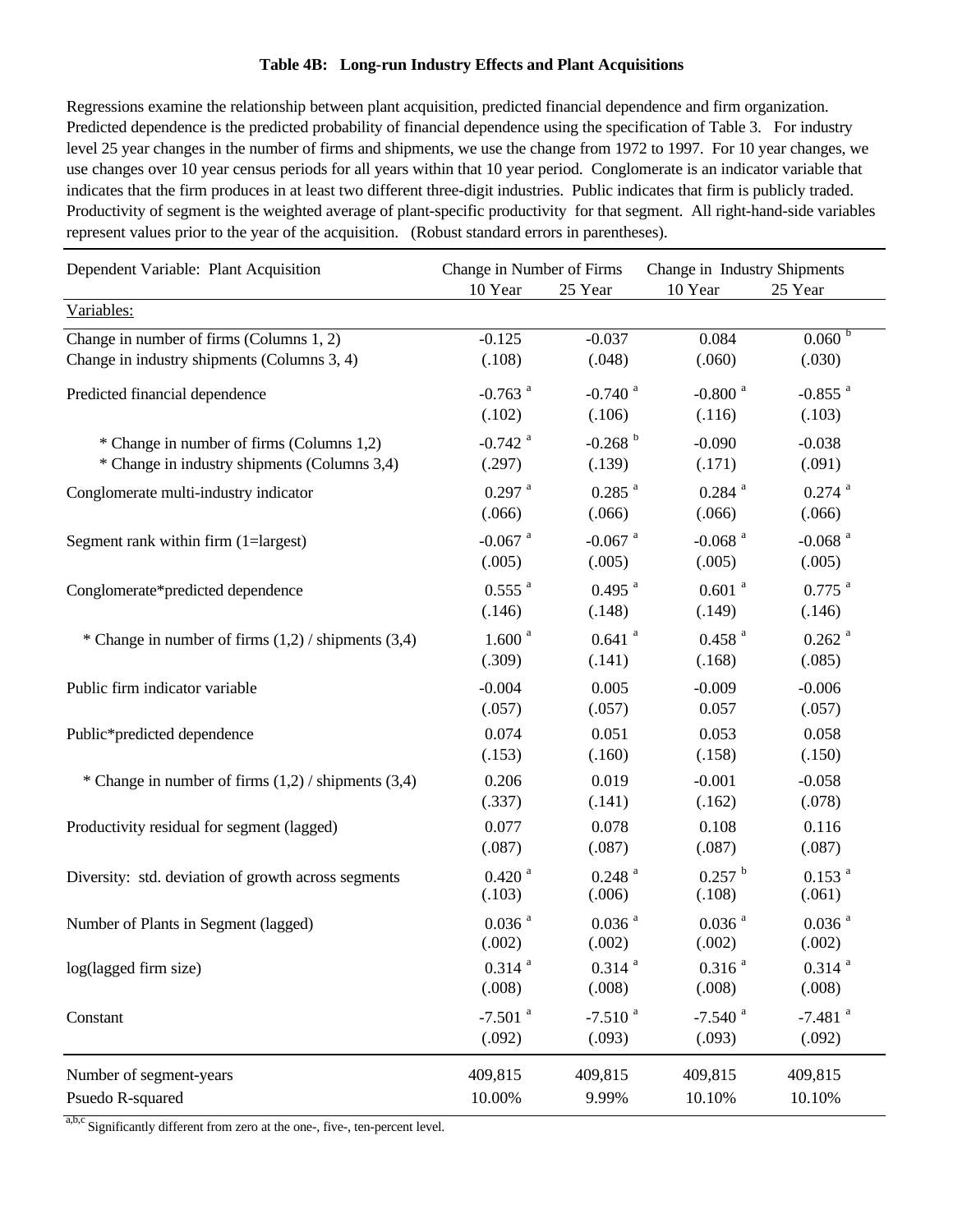#### **Table 5A: Plant Acquisition in Growth Industries**

Regressions examine the relationship between plant acquisition, predicted financial dependence and firm organization. Predicted dependence is the predicted probability of financial dependence using the specification of Table 3. Conglomerate is an indicator variable that indicates that the firm produces in at least two different three-digit industries. Public indicates that firm is publicly traded. Productivity of segment is the weighted average of plant-specific productivity (residual plus firm-segment fixed effect) for that segment. All independent variables represent values prior to the year of the acquisition. (Robust standard errors in parentheses).

|                                                 |                                 | <b>Growth Industries</b>        |                                 |                                 |                                 |                                 |  |
|-------------------------------------------------|---------------------------------|---------------------------------|---------------------------------|---------------------------------|---------------------------------|---------------------------------|--|
| Dependent Variable: Plant Acquisition           |                                 |                                 |                                 |                                 | Productivity-Split              |                                 |  |
| Variables:                                      |                                 |                                 |                                 |                                 | Bottom 50%                      | Top 50%                         |  |
| Predicted financial dependence                  | $-0.451$ <sup>a</sup><br>(.084) | $1.510^{a}$<br>(.237)           | $-1.550$ <sup>a</sup><br>(.236) | $-1.563$ <sup>a</sup><br>(.236) | $-1.538$ <sup>a</sup><br>(.343) | $-1.612$ <sup>a</sup><br>(.331) |  |
| Conglomerate multi-industry indicator           | $1.785$ <sup>a</sup><br>(.061)  | $1.344$ <sup>a</sup><br>(.105)  | $1.367$ <sup>a</sup><br>(.110)  | $1.362$ <sup>a</sup><br>(.110)  | $1.336$ <sup>a</sup><br>(.167)  | $1.368$ <sup>a</sup><br>(.145)  |  |
| Segment rank within firm (1=largest)            | $0.032$ <sup>a</sup><br>(.003)  | $0.032$ <sup>a</sup><br>(.003)  | $0.034$ <sup>a</sup><br>(.003)  | $0.034$ <sup>a</sup><br>(.003)  | $0.037$ <sup>a</sup><br>(.004)  | $0.030$ <sup>a</sup><br>(.004)  |  |
| Conglomerate*predicted dependence               |                                 | $1.213$ <sup>a</sup><br>(.252)  | $1.056$ <sup>a</sup><br>(.394)  | $1.067$ <sup>a</sup><br>(.271)  | 0.865 <sup>b</sup><br>(.392)    | 1.560 <sup>a</sup><br>(.381)    |  |
| Public firm indicator variable                  |                                 |                                 | 0.097<br>(.062)                 | 0.010<br>(.063)                 | 0.139<br>(.098)                 | 0.061<br>(.083)                 |  |
| Public*predicted dependence                     |                                 |                                 | 0.362 h<br>(.173)               | 0.360 h<br>(.173)               | 0.224<br>(.248)                 | 0.522 h<br>(.252)               |  |
| Relative productivity versus declining division |                                 |                                 |                                 | $0.134$ $\degree$<br>(.080)     | 0.010<br>(.104)                 | 0.256 <sup>b</sup><br>(.117)    |  |
| Productivity for segment (lagged)               | 0.077<br>(.047)                 | $0.085$ $\degree$<br>(.047)     | $0.089$ $\degree$<br>(.047)     | 0.042<br>(.053)                 | $-0.050$<br>(.096)              | 0.009<br>(.085)                 |  |
| log(firm size)                                  | $0.253$ <sup>a</sup><br>(.008)  | $0.251$ <sup>a</sup><br>(.008)  | $0.235$ <sup>a</sup><br>(.009)  | $0.236$ <sup>a</sup><br>(.009)  | $0.229$ <sup>a</sup><br>(.013)  | $0.240$ <sup>a</sup><br>(.012)  |  |
| Constant                                        | $-7.650$ <sup>a</sup><br>(.122) | $-7.235$ <sup>a</sup><br>(.125) | $-7.093$ <sup>a</sup><br>(.126) | $-7.091$ <sup>a</sup><br>(.126) | $-7.042$ <sup>a</sup><br>(.190) | $-7.118$ <sup>a</sup><br>(.171) |  |
| Number of segment-years                         | 185,332                         | 185,332                         | 185,332                         | 185,332                         | 92,134                          | 93,198                          |  |
| Psuedo R-squared                                | 0.19                            | 0.2                             | 0.20                            | 0.20                            | 0.19                            | 0.2                             |  |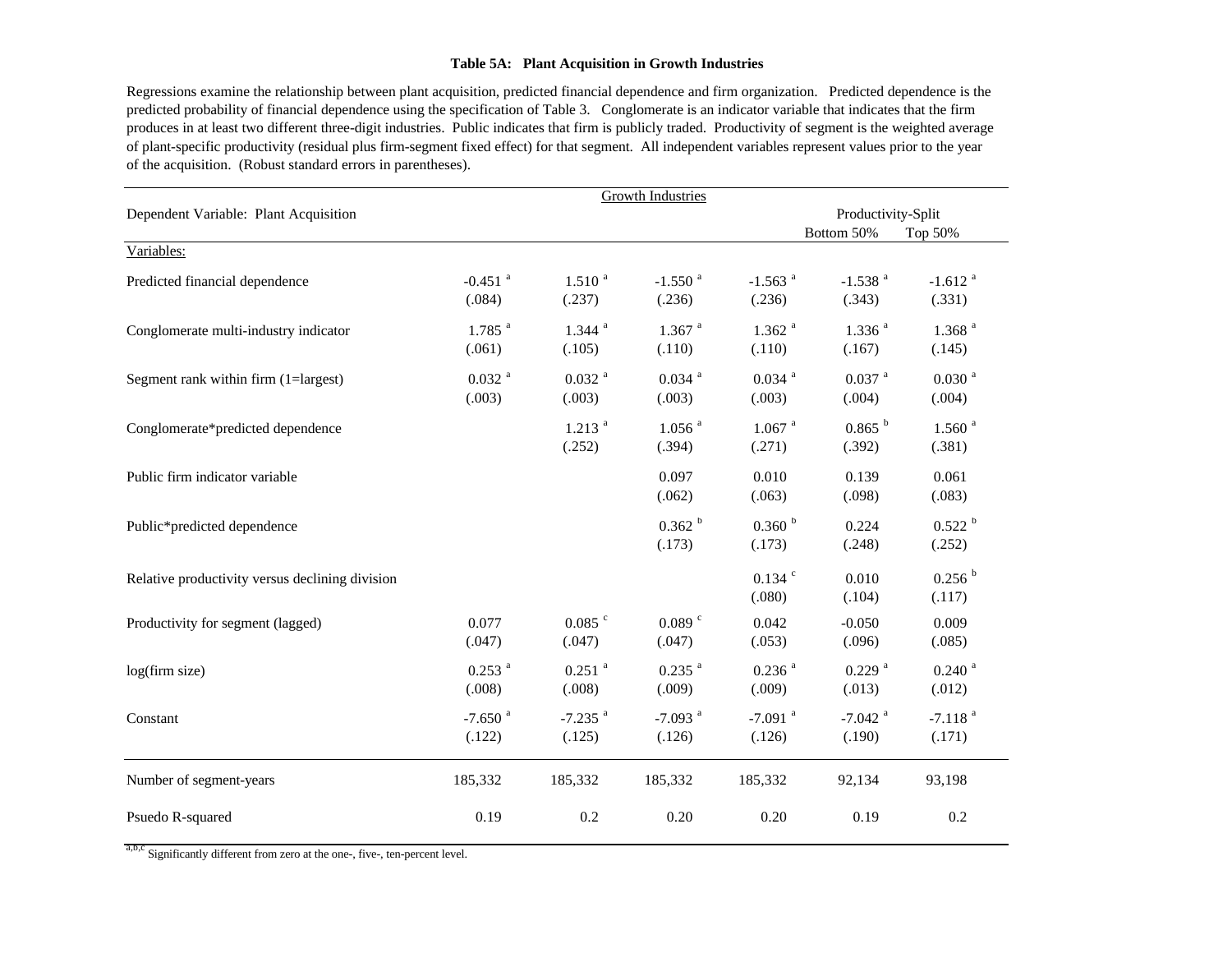### **Table 5B: Economic Significance**

Table presents predicted probabilities of a within-segment acquisition varying the predicted probability of financial dependence from the 10th to the 90th percentile. All other variables are held at the sample medians for the respective subset of data (public, multi- and single-segment). Predicted probabilities are calculated using coefficients from Table 5A, column 3, for growth industries and a similar specification for declining industries. High (low) productivity segments are segments above (below) the industry-year median. Predicted probabilities for low and high productivity segments use coefficients from Table 5A, columns 5 and 6 respectively. The last row for each quadrant uses the medians of the data from the multi-segment firm subset but assume the firm is single segment, thus setting the multi-segment firm indicator equal to zero.

| following percentiles:                                             | 10th                                    | 25th  | 50th<br>75th                         |                   | 90th  |  |
|--------------------------------------------------------------------|-----------------------------------------|-------|--------------------------------------|-------------------|-------|--|
|                                                                    | <b>Declining Industries: Quadrant 1</b> |       |                                      |                   |       |  |
| Multi-segment firms                                                | 4.46%                                   | 4.34% | 4.32%                                | 4.58%             | 5.04% |  |
| Public firms                                                       | 4.77%                                   | 4.80% | 4.84%                                | 4.68%             | 4.54% |  |
| Public multi-segment                                               | 5.80%                                   | 5.86% | 6.03%                                | 6.60%             | 6.92% |  |
| Single-segment                                                     | 0.38%                                   | 0.33% | 0.28%                                | 0.23%             | 0.20% |  |
| Public single-segment                                              | 0.98%                                   | 0.94% | 0.56%                                | 0.77%             | 0.69% |  |
| Single-segment using medians of                                    | 4.02%                                   | 3.64% | 3.23%                                | 2.83%             | 2.46% |  |
| data from multi-segment firms                                      |                                         |       | <b>Growth Industries: Quadrant 4</b> |                   |       |  |
| Multi-segment firms                                                | 6.12%                                   | 6.05% | 6.26%                                | 6.42%             | 7.18% |  |
| Public firms                                                       | 5.19%                                   | 5.19% | 5.23%                                | 5.02%             | 4.86% |  |
| Public multi-segment                                               | 6.80%                                   | 6.97% | 7.38%                                | 7.75%             | 8.11% |  |
| Single-segment                                                     | 0.56%                                   | 0.47% | 0.39%                                | 0.30%             | 0.24% |  |
| Public single-segment                                              | 1.12%                                   | 1.04% | 0.90%                                | 0.76%             | 0.63% |  |
| Single-segment using medians of<br>data from multi-segment firms   | 5.36%                                   | 4.85% | 4.22%                                | 3.56%             | 2.92% |  |
| <b>High Productivity Segments in Growth Industries: Quadrant 4</b> |                                         |       |                                      |                   |       |  |
| Multi-segment firms                                                | 6.42%                                   | 6.37% | 6.59%                                | 6.76%             | 7.51% |  |
| Public firms                                                       | 5.51%                                   | 5.59% | 5.60%                                | 5.34%             | 5.18% |  |
| Public multi-segment                                               | 7.07%                                   | 7.33% | 7.82%                                | 8.28%             | 8.76% |  |
| Single-segment                                                     | 0.57%                                   | 0.45% | 0.40%                                | 0.31%             | 0.24% |  |
| Low Productivity Segments in Growth Industries:                    |                                         |       |                                      | <b>Quadrant 4</b> |       |  |
| Multi-segment firms                                                | 5.68%                                   | 5.61% | 5.81%                                | 5.96%             | 6.70% |  |
| Public firms                                                       | 4.77%                                   | 4.73% | 4.82%                                | 4.59%             | 4.42% |  |
| Public multi-segment                                               | 6.44%                                   | 6.52% | 6.85%                                | 7.13%             | 7.30% |  |
| Single-segment                                                     | 0.54%                                   | 0.46% | 0.37%                                | 0.30%             | 0.24% |  |

Predicted financial dependence at the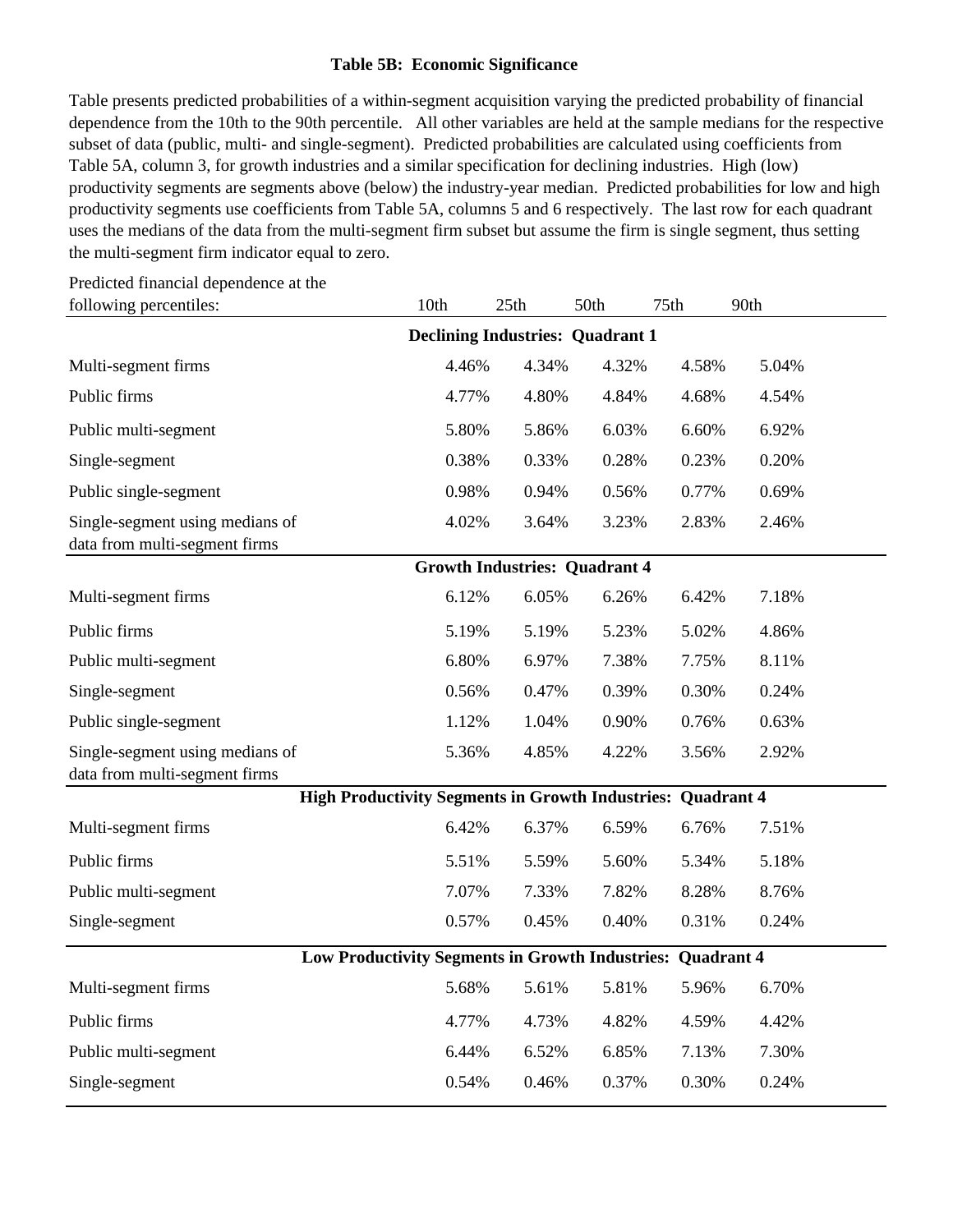### **Table 6: Productivity Changes Post Acquisition**

Table presents changes in plant productivity for years after plant acquisition. Productivity is the sum of a firm fixed effect plus the residual from an estimated industry production function. Changes in productivity are industry and year adjusted. Declining (technological change, consolidation, growth) industries are industries that have long-run change in industry shipments over 1972-1987 in the lowest (lowest, highest, highest) fiftieth percentile and the long-run change in the number of firms in the lowest (highest, lowest, highest) fiftieth percentile. (Standard error of mean in parentheses).

| <b>Industry Category</b>                 | Years $-1$ to $1$    | Years -1 to 2         | Years -1 to 3        | $\frac{\text{Years}}{1}$ to 4 |
|------------------------------------------|----------------------|-----------------------|----------------------|-------------------------------|
| <b>Declining Industries</b>              |                      |                       |                      |                               |
| Plants purchased by Conglomerate Firms   |                      |                       |                      |                               |
| <b>Average Productivity Change</b>       | 0.007                | 0.009                 | 0.029                | 0.052 <sup>b</sup>            |
| <b>Standard Error</b>                    | (.020)               | (.023)                | (.025)               | (.027)                        |
| Number of Plants                         | 1,365                | 1,146                 | 1,011                | 888                           |
| Plants purchased by Single-Segment Firms |                      |                       |                      |                               |
| <b>Average Productivity Change</b>       | 0.028                | 0.022                 | 0.007                | 0.001                         |
| <b>Standard Error</b>                    | (.021)               | (.024)                | (.029)               | (.034)                        |
| Number of Plants                         | 1,057                | 882                   | 690                  | 552                           |
| <b>Technological Change Industries</b>   |                      |                       |                      |                               |
| Plants purchased by Conglomerate Firms   |                      |                       |                      |                               |
| <b>Average Productivity Change</b>       | $0.034$ <sup>a</sup> | $0.045$ <sup>a</sup>  | $0.039$ <sup>a</sup> | 0.032 <sup>b</sup>            |
| <b>Standard Error</b>                    | (.012)               | (.013)                | (.012)               | (.016)                        |
| Number of Plants                         | 3,681                | 3,305                 | 2,980                | 2626                          |
| Plants purchased by Single-Segment Firms |                      |                       |                      |                               |
| <b>Average Productivity Change</b>       | $-0.012$             | $-0.029$              | $-0.042$ °           | $-0.042$                      |
| <b>Standard Error</b>                    | (.018)               | (.021)                | (.024)               | (.027)                        |
| Number of Plants                         | 1,554                | 1,289                 | 1,004                | 822                           |
| <b>Consolidating Industries</b>          |                      |                       |                      |                               |
| Plants purchased by Conglomerate Firms   |                      |                       |                      |                               |
| <b>Average Productivity Change</b>       | 0.010                | 0.016                 | 0.017                | 0.022                         |
| <b>Standard Error</b>                    | (.012)               | (.014)                | (.015)               | (.016)                        |
| Number of Plants                         | 3,400                | 3,006                 | 2,710                | 2454                          |
| Plants purchased by Single-Segment Firms |                      |                       |                      |                               |
| <b>Average Productivity Change</b>       | 0.004                | 0.002                 | $-0.012$             | $-0.007$                      |
| <b>Standard Error</b>                    | (.017)               | (.020)                | (.024)               | (.025)                        |
| Number of Plants                         | 1,829                | 1,458                 | 1,167                | 941                           |
| <b>Growth Industries</b>                 |                      |                       |                      |                               |
| Plants purchased by Conglomerate Firms   |                      |                       |                      |                               |
| <b>Average Productivity Change</b>       | $0.041$ <sup>a</sup> | $0.053$ <sup>a</sup>  | $0.048$ <sup>a</sup> | $0.046$ <sup>a</sup>          |
| <b>Standard Error</b>                    | (.008)               | (.009)                | (.010)               | (.011)                        |
| Number of Plants                         | 8,016                | 6,922                 | 6,068                | 5191                          |
| Plants purchased by Single-Segment Firms |                      |                       |                      |                               |
| <b>Average Productivity Change</b>       | 0.005                | $-0.025$ <sup>b</sup> | $-0.018$             | 0.007                         |
| <b>Standard Error</b>                    | (.011)               | (.012)                | (.015)               | (.017)                        |
| Number of Plants                         | 4,600                | 3,720                 | 2,820                | 2186                          |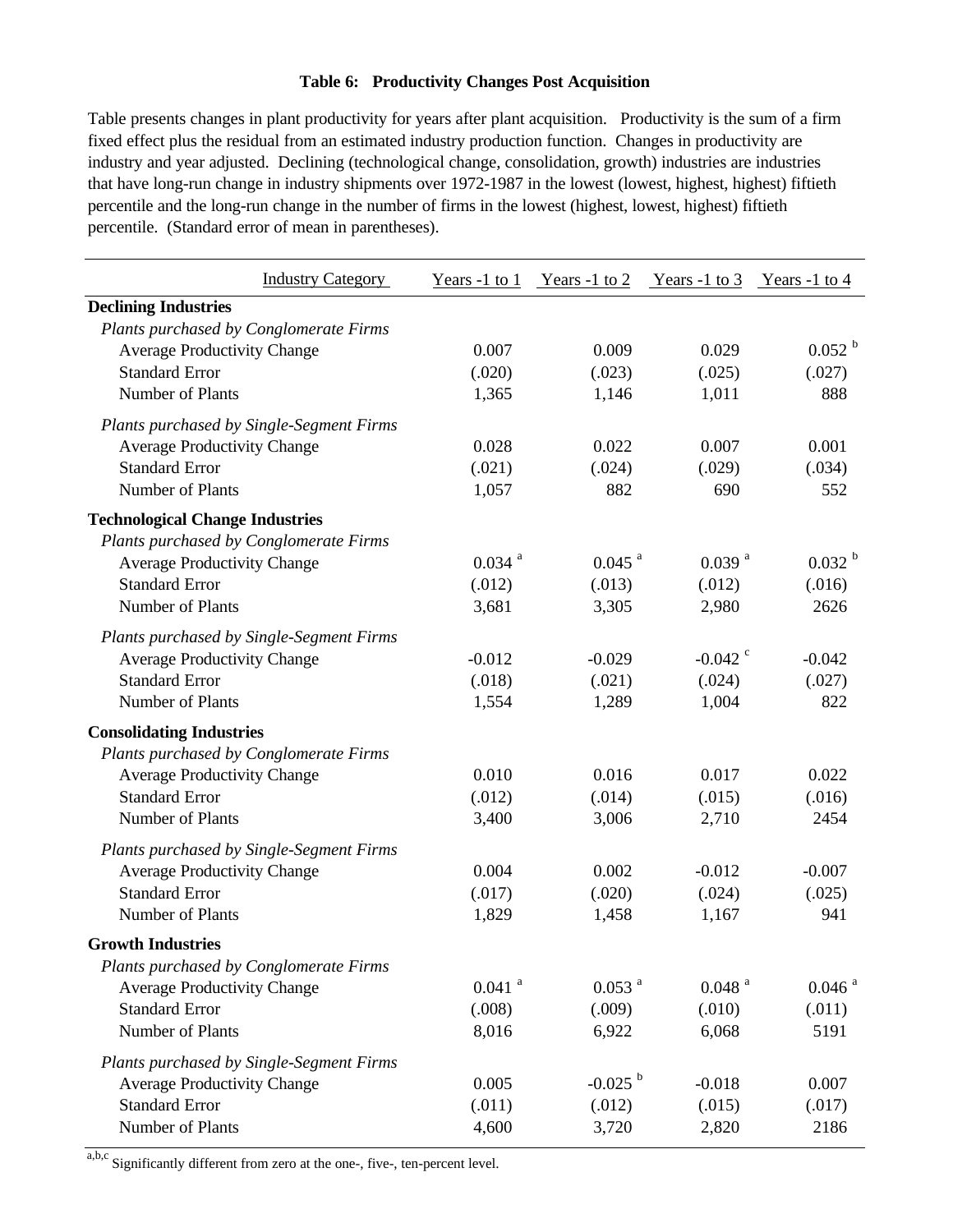### **Table 7: Capital Expenditures**

Logistic regressions examine the relationship between firm organization, predicted financial dependence and firm segment-level investment. Predicted dependence is the predicted probability of dependence using the specification of Table 3. Conglomerate is an indicator variable that indicates that the firm produces in at least two different three-digit industries. Public is an indicator variable that indicates that the firm has publicly traded equity in the U.S. Productivity of plant is the plant-specific productivity. Declining (technological change, consolidation, growth) industries are industries that have long-run change in industry shipments over 1972-1987 in the lowest (lowest, highest, highest) fiftieth percentile and the long-run change in the number of firms in the lowest (highest, lowest, highest) fiftieth percentile. (Robust standard errors in parentheses).

|                                       | <b>Industry Category</b> | Declining             | Tech. Change Consolidation |                        | Growth                 |  |
|---------------------------------------|--------------------------|-----------------------|----------------------------|------------------------|------------------------|--|
| Variables:                            |                          |                       |                            |                        |                        |  |
| Predicted financial dependence        |                          | 0.030                 | $-0.053$                   | $-0.090$ b             | $-0.062$ <sup>b</sup>  |  |
|                                       |                          | (.037)                | (.038)                     | (.046)                 | (.028)                 |  |
| Conglomerate multi-industry indicator |                          | $-0.020$ $\degree$    | $-0.051$ <sup>a</sup>      | $-0.057$ <sup>a</sup>  | $-0.063$ <sup>a</sup>  |  |
|                                       |                          | (.011)                | (.011)                     | (.013)                 | (.006)                 |  |
| Conglomerate*predicted dependence     |                          | 0.016                 | $0.067$ $\,^\mathrm{a}$    | $0.120$ <sup>a</sup>   | $0.112$ <sup>a</sup>   |  |
|                                       |                          | (.023)                | (.023)                     | (.031)                 | (.015)                 |  |
| Segment rank within firm (1=largest)  |                          | $-0.002$ <sup>a</sup> | $-0.001$ <sup>a</sup>      | $-0.0015$ <sup>b</sup> | $-0.001$ <sup>a</sup>  |  |
|                                       |                          | (.0004)               | (.0004)                    | (.0006)                | (.0003)                |  |
| Public firm indicator                 |                          | $-0.043$ <sup>a</sup> | $-0.053$ <sup>a</sup>      | $-0.045$ <sup>a</sup>  | $-0.013$ <sup>b</sup>  |  |
|                                       |                          | (.011)                | (.009)                     | (.013)                 | (.0060)                |  |
| Public*predicted dependence           |                          | $0.051$ $\degree$     | $0.080$ $^{\rm a}$         | $0.068$ $\degree$      | 0.008                  |  |
|                                       |                          | (.028)                | (.025)                     | (.037)                 | (.017)                 |  |
| Productivity for segment (lagged)     |                          | $0.040$ <sup>b</sup>  | $0.047$ <sup>a</sup>       | 0.037 h                | $0.069$ <sup>a</sup>   |  |
|                                       |                          | (.016)                | (.016)                     | (.018)                 | (.012)                 |  |
| Number of industry plants             |                          | $-0.001$ <sup>b</sup> | $-0.0003$                  | 0.0000                 | $-0.0005$ <sup>c</sup> |  |
|                                       |                          | (.0003)               | (.0002)                    | (.0003)                | (.0003)                |  |
| log(firm size)                        |                          | $0.034$ <sup>a</sup>  | $0.028$ <sup>a</sup>       | $0.019$ <sup>a</sup>   | $-0.002$ <sup>c</sup>  |  |
|                                       |                          | (.002)                | (.002)                     | (.002)                 | (.001)                 |  |
| Constant                              |                          | $-0.284$              | $-0.190$ <sup>a</sup>      | $-0.083$ <sup>b</sup>  | $0.132$ <sup>a</sup>   |  |
|                                       |                          | (.032)                | (.035)                     | (.039)                 | (.020)                 |  |
| Observations                          |                          | 92,713                | 74,823                     | 70,369                 | 196,707                |  |
| Number of firm-industry segments      |                          | 18,210                | 14,322                     | 14,473                 | 39,891                 |  |
| Adj. R-squared                        |                          | 0.21                  | 0.20                       | 0.22                   | 0.26                   |  |

Dependent Variable: Capital Expenditures / Lagged Capital Stock (Industry-Year Adjusted)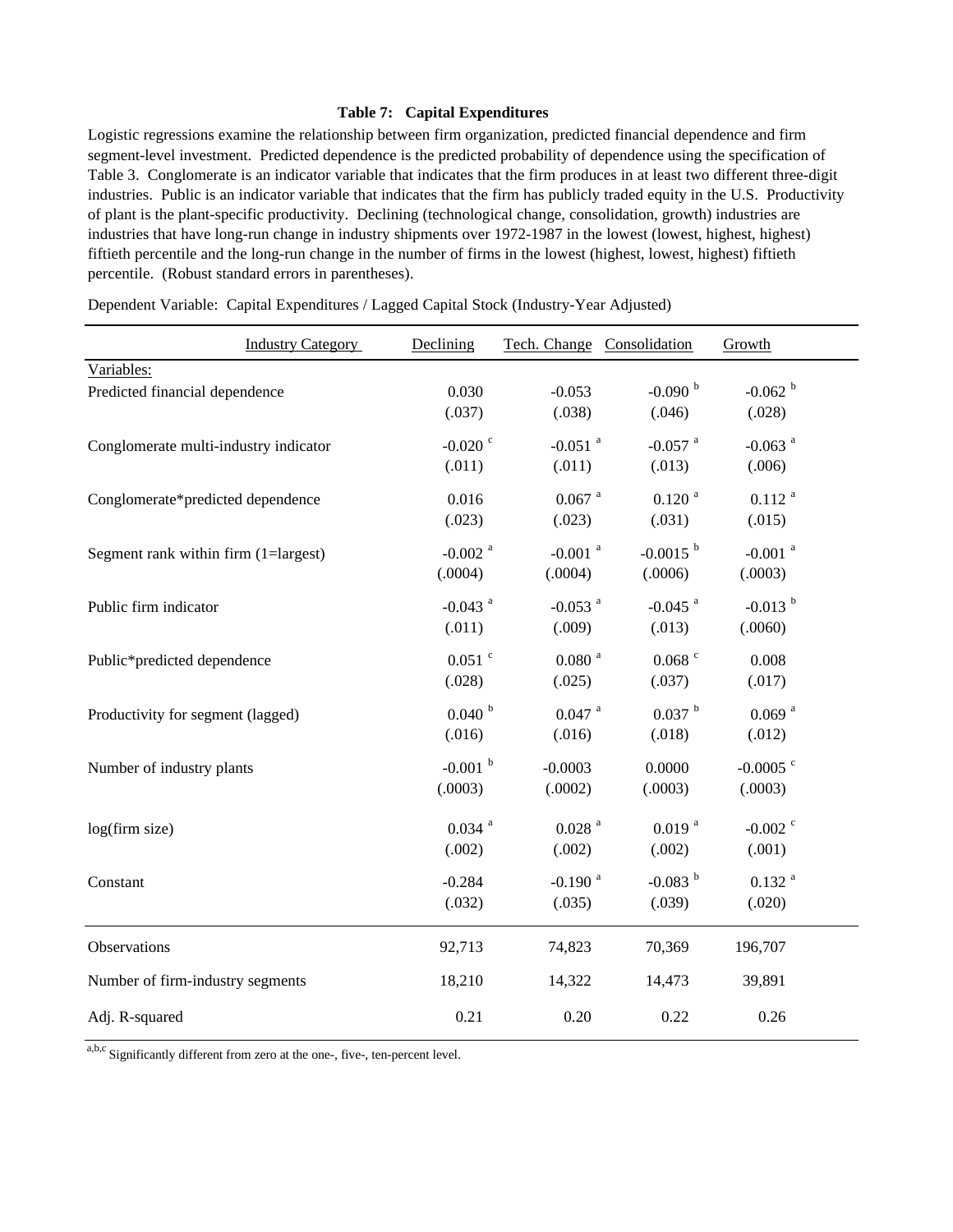### **Table 8: New Plants**

Logistic regressions examine the relationship between firm organization, predicted financial dependence and new plant openings. Predicted dependence is the predicted probability of dependence using the specification of Table 3. Conglomerate is an indicator variable that indicates that the firm produces in at least two different three-digit industries. Public is an indicator variable that indicates that the firm has publicly traded equity in the U.S. Productivity of plant is the plant-specific productivity. Declining (technological change, consolidation, growth) industries are industries that have long-run change in industry shipments over 1972-1987 in the lowest (lowest, highest, highest) fiftieth percentile and the long-run change in the number of firms in the lowest (highest, lowest, highest) fiftieth percentile. (Robust standard errors in parentheses). Odds ratios are the change in the relative likelihood of plant exit from a one unit increase in the variable.

Dependent Variable: New Plant Opening

| <b>Industry Category</b>              | Declining             | Tech. Change Consolidation |                       | Growth                |  |
|---------------------------------------|-----------------------|----------------------------|-----------------------|-----------------------|--|
| Variables:                            |                       |                            |                       |                       |  |
| Predicted financial dependence        | 0.252                 | $-0.393$                   | $-1.665$ <sup>a</sup> | $-1.146$ <sup>a</sup> |  |
| standard error                        | (.282)                | (.405)                     | (.373)                | (.202)                |  |
| relative odds ratio                   | 1.286                 | 0.675                      | 0.189                 | 0.318                 |  |
| Conglomerate multi-industry indicator | 0.027                 | 0.119                      | $-0.320$              | $-0.368$ <sup>a</sup> |  |
| standard error                        | (.192)                | (.223)                     | (.210)                | (.106)                |  |
| relative odds ratio                   | 1.027                 | 1.126                      | 0.726                 | 0.692                 |  |
| Conglomerate*predicted dependence     | 0.357                 | 0.638                      | 1.208 <sup>b</sup>    | $1.496$ <sup>a</sup>  |  |
| standard error                        | (.458)                | (.519)                     | (.568)                | (.273)                |  |
| relative odds ratio                   | 1.429                 | 1.893                      | 3.347                 | 4.462                 |  |
| Segment rank within firm (1=largest)  | $-0.189$ <sup>a</sup> | $-0.168$ <sup>a</sup>      | $-0.202$ <sup>a</sup> | $-0.176$ <sup>a</sup> |  |
| standard error                        | (.013)                | (.010)                     | (.016)                | (.007)                |  |
| relative odds ratio                   | 0.828                 | 0.846                      | 0.817                 | 0.839                 |  |
| Public firm indicator variable        | 0.310                 | 0.126                      | $0.043$ $\degree$     | $-0.051$              |  |
| standard error                        | (.205)                | (.194)                     | (.202)                | (.097)                |  |
| relative odds ratio                   | 1.363                 | 1.134                      | 1.044                 | 0.951                 |  |
| Public*predicted dependence           | $-0.466$              | 0.273                      | 0.931                 | $0.584$ <sup>a</sup>  |  |
| standard error                        | (.555)                | (.525)                     | (.628)                | (.290)                |  |
| relative odds ratio                   | 0.628                 | 1.314                      | 2.537                 | 1.793                 |  |
| Productivity of segment (lagged)      | 0.123                 | $-0.124$                   | $0.163$ $\degree$     | 0.025                 |  |
| standard error                        | (.076)                | (.085)                     | (.086)                | (.050)                |  |
| relative odds ratio                   | 1.131                 | 0.883                      | 1.177                 | 1.025                 |  |
| log(firm size)                        | 0.330 <sup>a</sup>    | $0.381$ <sup>a</sup>       | $0.394$ <sup>a</sup>  | $0.382$ <sup>a</sup>  |  |
| standard error                        | (.015)                | (.017)                     | (.019)                | (.010)                |  |
| relative odds ratio                   | 1.391                 | 1.464                      | 1.483                 | 1.465                 |  |
| Constant                              | $-7.120$ <sup>a</sup> | $-7.762$ <sup>a</sup>      | $-7.230$ <sup>a</sup> | $-7.220$ <sup>a</sup> |  |
|                                       | (.219)                | (.278)                     | (.265)                | (.147)                |  |
| Number of segment-years               | 92,713                | 74,823                     | 70,369                | 196,707               |  |
| Number of firm-industry segments      | 18,210                | 14,322                     | 14,473                | 39,891                |  |
| Psuedo R-squared                      | 0.052                 | 0.0886                     | 0.092                 | 0.082                 |  |